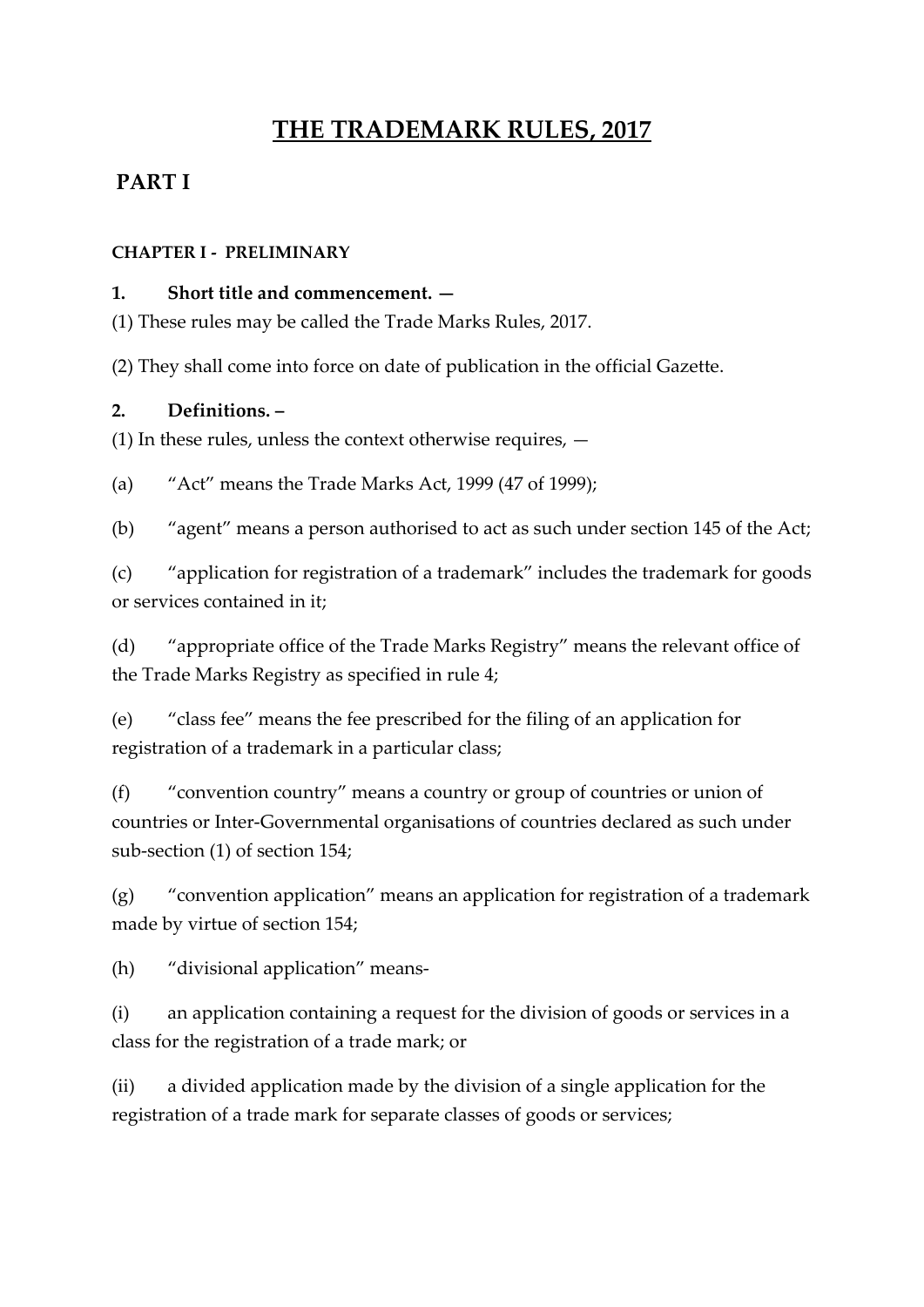(i) "divisional fee" means fee prescribed against entry no. 14 in the First Schedule;

(j) "Form" means a form set forth in either the Second or the Third Schedule;

(k) "graphical representation" means the representation of a trademark for goods or services represented or capable of being represented in paper form and includes representation in digitised form;

(l) "Journal" means the trademarks Journal made available at official website of Controller General of Patents, Designs and Trade Marks;

(m) "notified date" means the date on which these rules come into force;

(n) "old law" means the Trade and Merchandise Marks Act, 1958 and rules made there under existing immediately before the commencement of the Act;

(o) "opposition" means an opposition to the registration of a trademark or a collective trademark or a certification trademark, as the case may be and includes an opposition to grant of protection to an international registration designating India and opposition to alteration of registered trademark;

(p) "principal place of business in India" means the relevant place in India as specified in rule 3;

(q) "publish" means published in the trademarks Journal made available on the official website of Controller General of Patents, Designs and Trademarks;

(r) "registered trademark agent" means a trademark agent whose name is actually on the register of trademarks agents maintained under rule 142;

(s) "renewal" means and includes renewal of registration of a trademark, certification trademark or collective trademark, as the case may be;

(t) "schedule" means a Schedule to the rules;

(u) "section" means a section of the Act;

(v) Small Enterprise means:

(i) in case of an enterprise engaged in the manufacture or production of goods, an enterprise where the investment in plant and machinery does not exceed the limit specified for a medium enterprise under clause (a) of sub- section (1) of section 7 of the Micro, Small and Medium Enterprises Development Act, 2006 (27 of 2006); and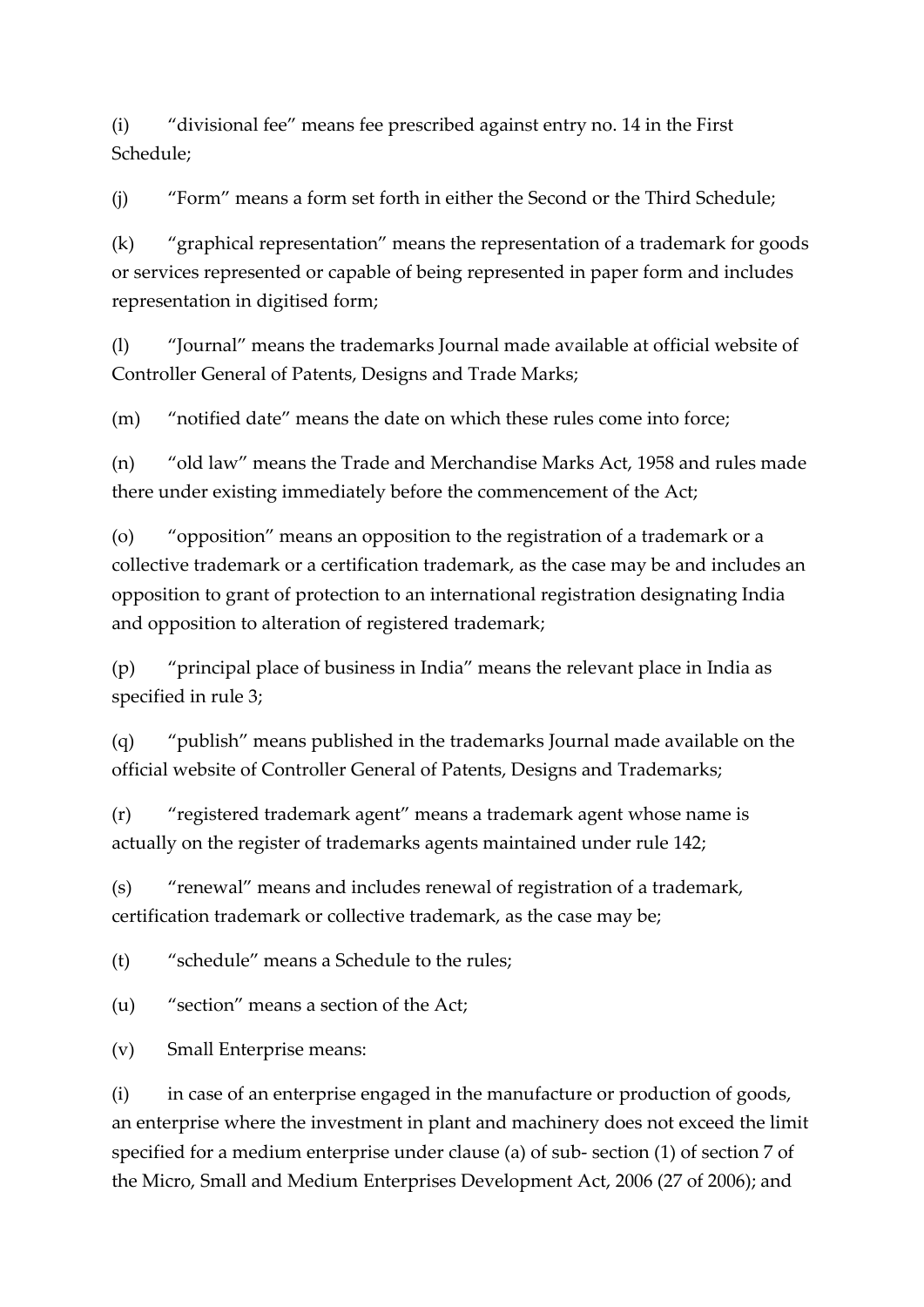(ii) In case of an enterprise engaged in providing or rendering of services, an enterprise where the investment in equipment is not more than the limit specified for a medium enterprise under clause (b) of sub-section (1) of section 7 of the Micro, Small and Medium Enterprises Development Act, 2006.

Explanation: "enterprise" means an industrial undertakings or a business concern or any other establishment, by whatever name called, engaged in the manufacture or production of goods in any manner pertain to any industry specified in the first schedule to the Industries (Development and Regulation) Act, 1951 (65 of 1951) or engages in providing or rendering or any services or services in such an industry.

(iii) In case of a foreign enterprise, an enterprise which fulfills the requirements as mentioned in clauses (i) and (ii) above.

Explanation: In calculating the investment in the plant and machinery, reference rates of foreign currency of Reserve Bank of India shall prevail.

(w) "specification" means the designation of goods or services in respect of which a trademark or a registered user of a trademark is registered or proposed to be registered;

(x) "Startup" means

(i) an entity in India recognised as a startup by the competent authority under Startup India initiative,

(ii) In case of a foreign entity, an entity fulfilling the criteria for turnover and period of incorporation / registration as per Startup India Initiative and submitting declaration to that effect.

Explanation: In calculating the turnover, reference rates of foreign currency of Reserve Bank of India shall prevail.

(y) All other words and expressions used but not defined in these rules but defined in the Act or in the Geographical Indications of Goods (Registration and Protection) Act, 1999 (48 of 1999), the Copyright Act, 1957 (14 of 1957) shall have the meanings assigned to them in those Acts.

(2) In these rules, except as otherwise indicated, a reference to a section is a reference to that section in the Act, a reference to a rule is a reference to that rule in these rules, a reference to a Schedule is a reference to that Schedule to these rules and a reference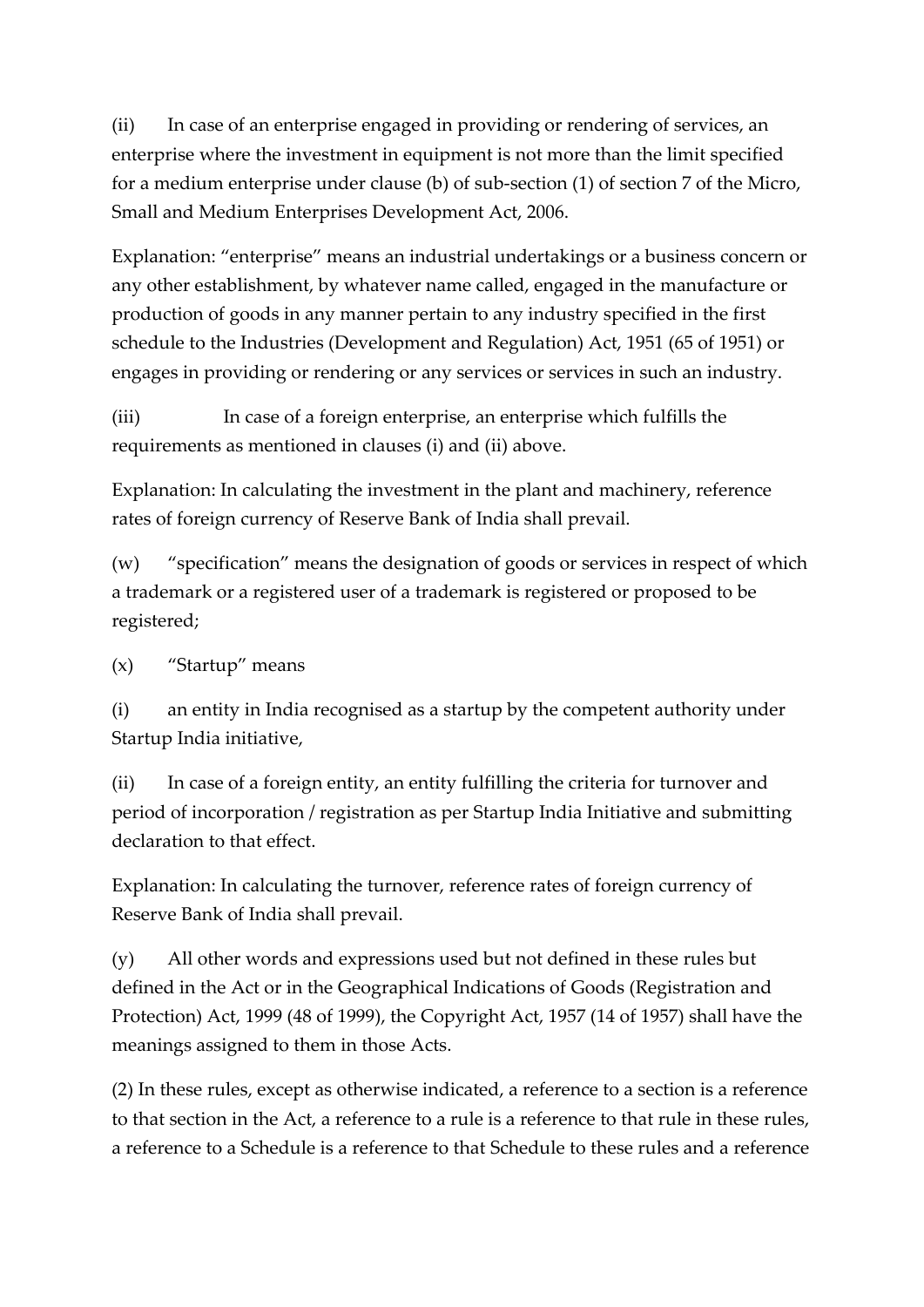to a Form is a reference to that Form contained in the Second Schedule or the Third Schedule, as the case may be, to these rules.

### **3. Principal place of business in India.**

"Principal place of business in India" means—

(i) where a person carries on business in the goods or services concerned in a trademark —

(a) if the business is carried on in India at only one place, that place;

(b) if the business is carried on in India at more places than one, the place mentioned by him as the principal place of business in India;

(ii) where a person is not carrying on a business in the goods or services concerned in a trademark—

(a) if he is carrying on any other business in India at only one place, that place;

(b) if he is carrying on any other business in India at more places than one, the place mentioned by him as the principal place of business in India; and

(iii) where a person does not carry on any business in India but has a place of residence in India, then such place of residence in India.

# **4. Appropriate office of the Trade Marks Registry.**

The appropriate office of the Trade Marks Registry for the purposes of making an application for registration of a trademark under section 18 or for giving notice of opposition under section 21 or for making an application for removal of a trademark under section 47 or cancelling or varying the registration of a trademark under section 57 or for any other proceedings under the Act and the rules shall be —

A. in relation to a trademark on the Register of Trade Marks at the notified date, the office of the Trade Marks Registry within whose territorial limits—

(i) the principal place of business in India of the registered proprietor of the trademark as entered in the register at such date is situate;

(ii) where there is no entry in the register as to the principal place of business in India of the registered proprietor, the place mentioned in the address for service in India as entered in the register at such date is situate;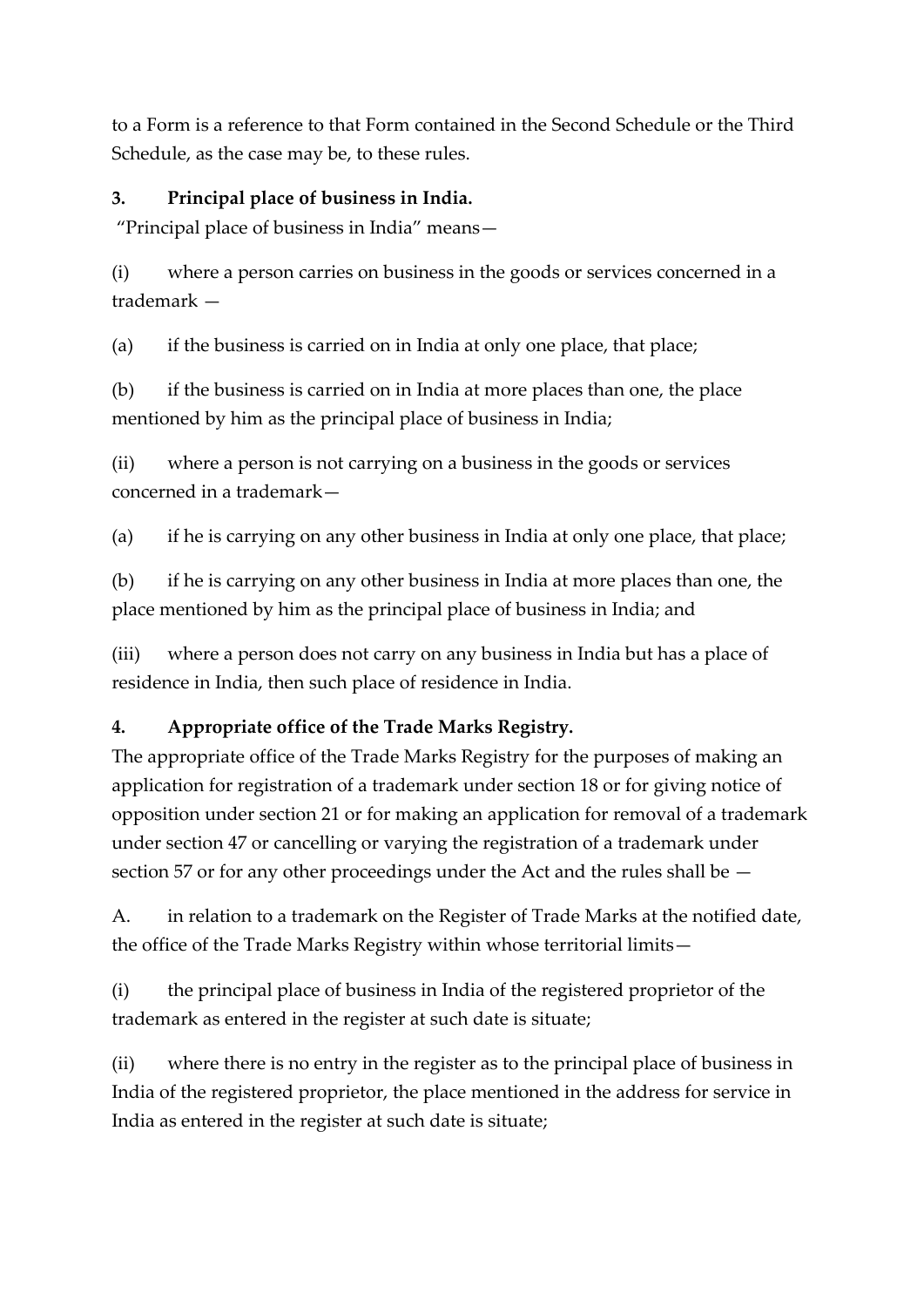(iii) in the case of jointly registered proprietors, the principal place of business in India of the proprietor whose name is entered first in the register as having such place of business in India at such date is situate;

(iv) where none of the jointly registered proprietors is shown in the register as having a principal place of business in India, the place mentioned in the address for service in India of the joint proprietors as entered in the register at such date, is situate;

(v) if no principal place of business in India of the registered proprietor of the trademark or in the case of joint registration, of any of the joint proprietors of the trademark, is entered in the register, and the register does not contain any address for service in India, the place of the office of the Trade Marks Registry where the application for registration of the trademark was made, is situate, and

B. in relation to a trademark for which an application for registration is pending at the notified date or is made on or after the notified date, the office of the Trade Marks Registry within whose territorial limits—

(i) the principal place of business in India of the applicant as disclosed in the application or, in the case of joint applicants, the principal place of business in India of the applicant whose name is first mentioned in the application, as having such place of business is situate;

(ii) where neither the applicant nor any of the joint applicants, as the case may be, has a principal place of business in India, the place mentioned in the address for service in India as specified in the application is situate.

# **5. Jurisdiction of appropriate office not altered by change in the principal place of business or address for service.**

No change in the principal place of business in India or in the address for service in India, as the case may be,—

A. of a registered proprietor or of any of the jointly registered proprietors in relation to any trademark on the register at the notified date, made or effected subsequent to that date; or

B. of an applicant for registration or of any of the joint applicants for registration in relation to any trademark for which an application for registration is either pending at the notified date or is made on or after that date, made or effected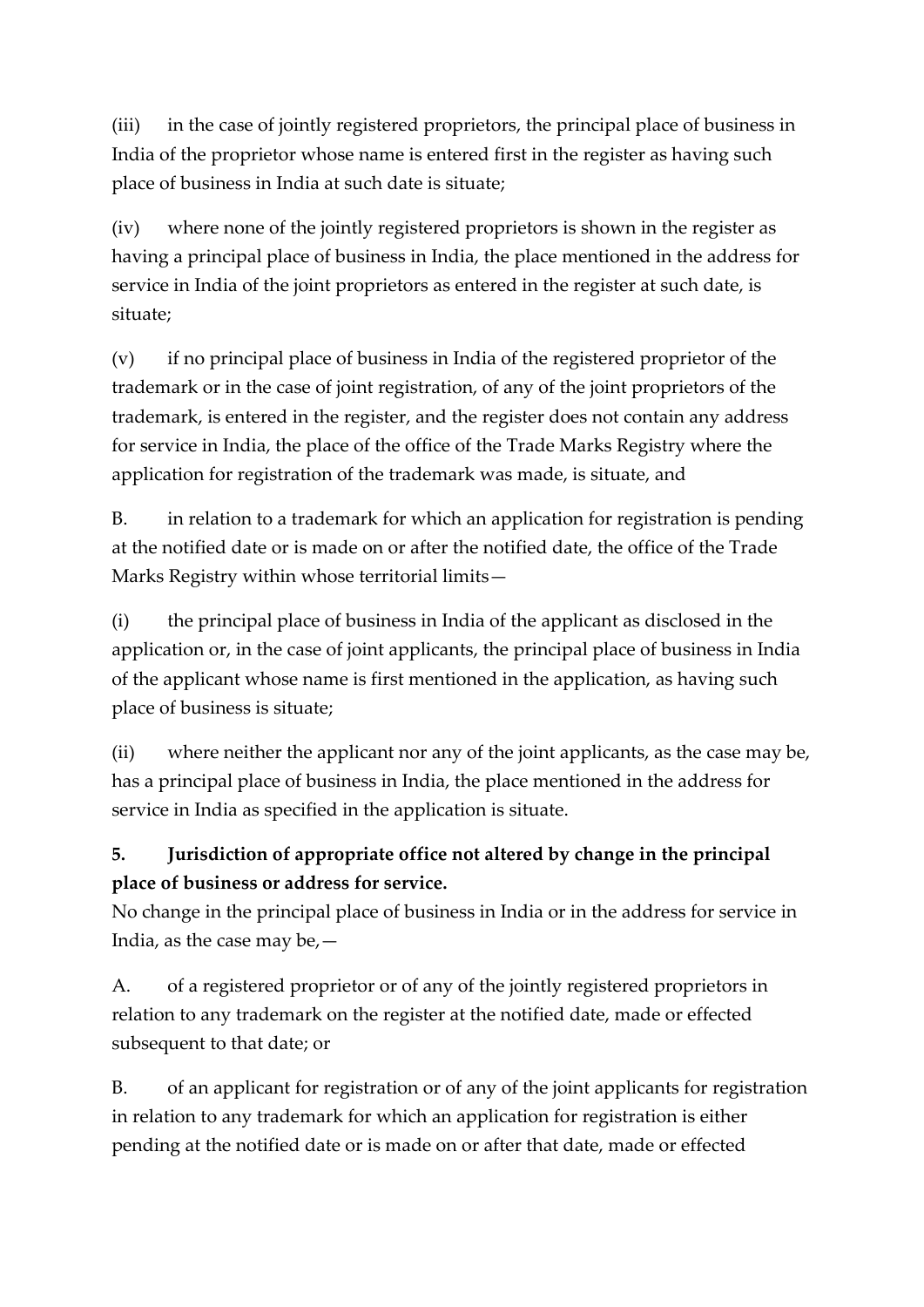subsequent to that date or to the date of filing of such application, as the case may be, shall affect the jurisdiction of the appropriate office of the Trade Marks Registry.

# **6. Entry of the appropriate office in the Register.**

In respect of every trademark on the register at the notified date or registered thereafter the Registrar shall cause to be entered in the register, the appropriate office of the Trade Marks Registry and the Registrar may, at any time, correct any error in the entry so made.

# **7. Transfer of pending applications and proceedings to appropriate offices of the Trade Marks Registry.**

Every application and proceeding pending before the Registrar at the notified date in relation to a trademark shall be deemed to have been transferred to the appropriate office of the Trade Marks Registry.

#### **8. Leaving of documents, etc.**

All applications, notices, statements or other documents or any fees authorised or required by the Act or the rules to be made, served, left or sent or paid at or to the Trade Marks Registry in relation to a trademark on the Register of trademarks on the notified date or for which an application for registration is pending on, or is made on or after the notified date, shall be made, served, left or sent or paid to the appropriate office of the Trade Marks Registry:

Provided that the Registrar may, by notification in the journal, permit the filing of certain forms or documents, other than the application for the registration of a trademark in any other office of the Trade Marks Registry.

#### **9. Issue of notices etc.**

Any notice or communication relating to an application, matter or proceeding under the Act or the rules may be issued by the Head of Office or any other officer authorised by the Registrar.

#### **10. Fees.**

(1) The fees to be paid in respect of applications, oppositions, registration, renewal, expedited processing of application or any other matters under the Act and the rules shall be those as specified in the First Schedule.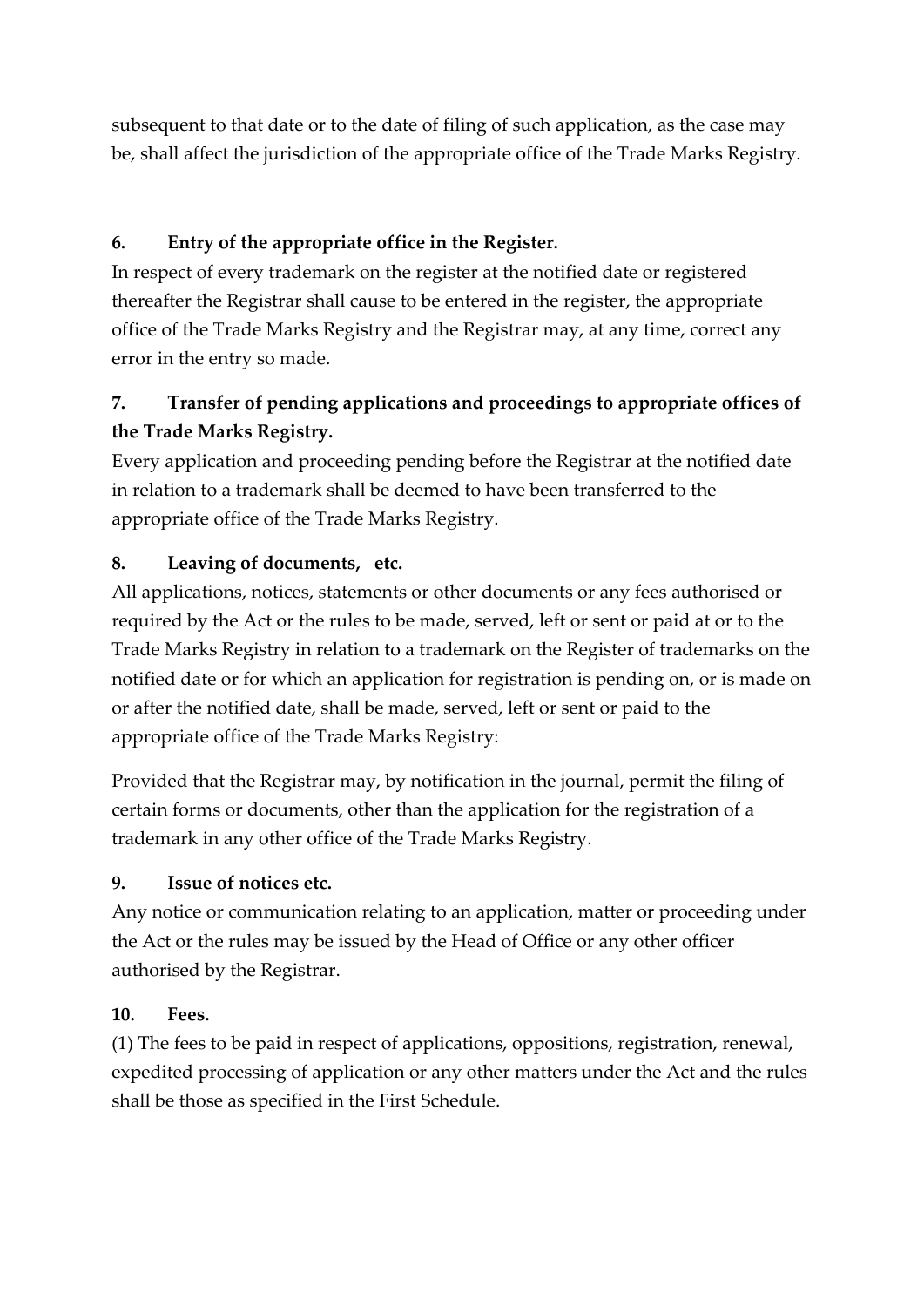(2) Where in respect of any matter, a fee is required to be paid under the rules, the form or the application or the request of the petition thereof, it shall be accompanied by the prescribed fee.

(3) Fees may be paid electronically or in cash or sent by money order addressed to the Registrar or by a bank draft issued or by a banker's cheque drawn on a scheduled bank at the place where the appropriate office of the Trade Marks Registry is situated and if sent through post shall be deemed to have been paid at the time when the money order or the properly addressed bank draft or banker's cheque is received in the office.

(4) Bank drafts and banker's cheque shall be crossed and made payable to the Registrar at the appropriate office of the Trade Marks Registry and they shall be drawn on a scheduled bank at the place where the appropriate office of the Trade Marks Registry is situate.

(5) Where a fee is payable in respect of filing of a document and where the document is filed without fee or with insufficient fee, such document shall be deemed not to have been filed for the purposes of any proceedings under these rules.

#### **11. Forms.**

(1) The Forms set forth in the Second and the Third Schedules shall be used in all cases to which they are applicable and may be modified as directed by the Registrar to meet other cases.

(2) Any Form, when filed at the Trade Marks Registry, shall be accompanied by the prescribed fee.

(3) A requirement under this rule to use a Form as set forth in the Schedule shall be satisfied by the use of a replica of that Form containing all the information required by the Form as set forth and complies with any direction as to the use of such a Form.

(4) The Registrar may after informing the public in the Journal or through public notice on official website specify such Forms as are required to be submitted in electronic mode. Thereafter, such Forms shall be completed in such manner as may be laid down by the Registrar so as to permit an automated input of the content into a computer by character recognition or scanning.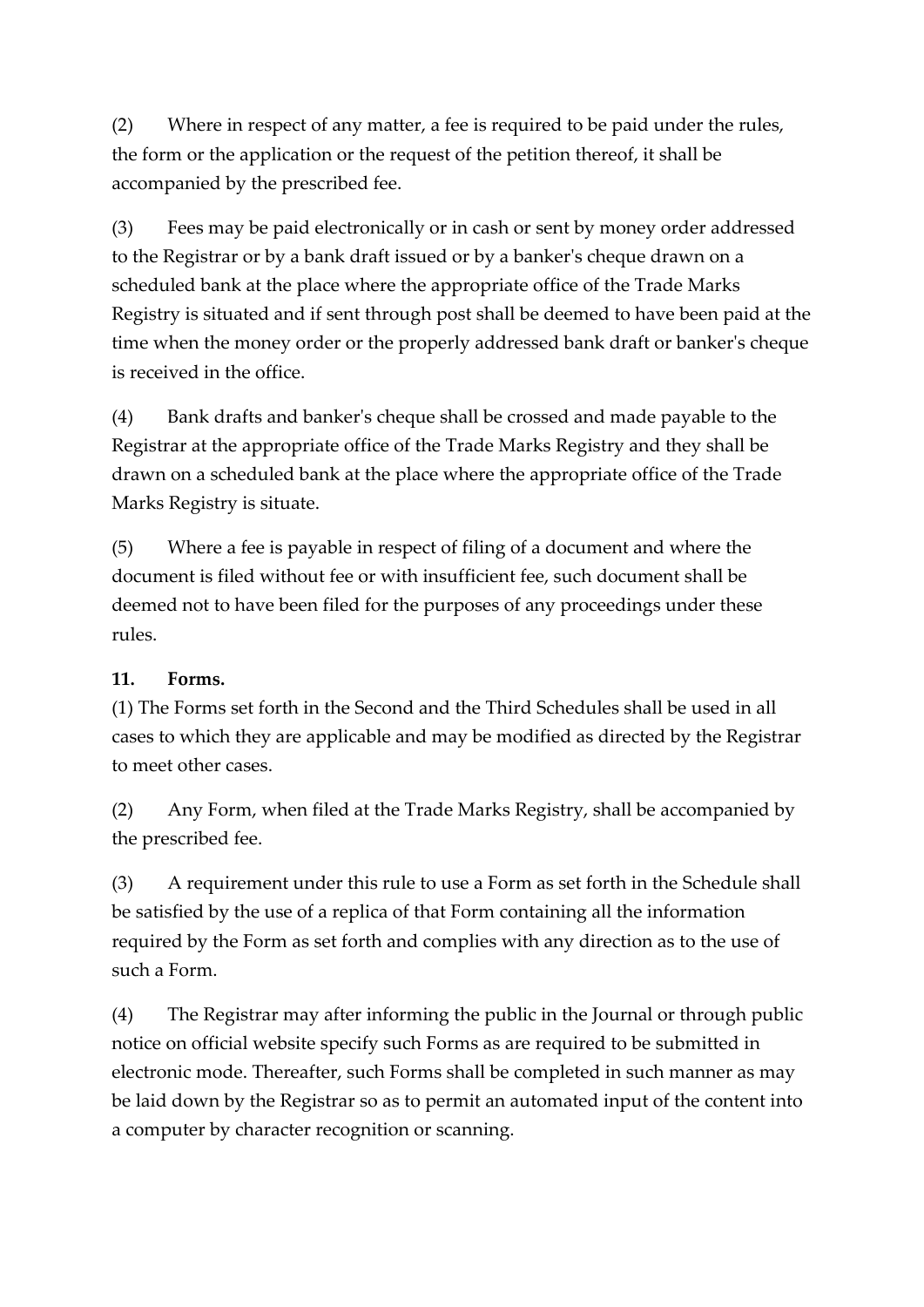#### **12. Size, etc of documents.**

(1) Subject to any other directions that may be given by the Registrar, all applications, notices, statements, or other documents except trademarks, authorised or required by the Act or the rules made thereunder, served, left or sent, at or to the Trade Marks Registry or with or to the Registrar shall be typewritten and printed in Hindi or in English in legible characters with deep permanent ink upon strong paper of A-4 or legal size on one side only, and shall have on the left hand side thereof a margin of not less than four centimeters.

(2) Duplicate documents including copies of trademark shall be filed at the Trade Marks Registry if at any time required by the Registrar.

(3) The Registrar may after informing the public in the Journal alter the size, of all such applications, notices, statements or other document and forms required under the rules to make it compatible in electronic mode.

(4) The Registrar may, after informing the public in the Journal, permit the filing of applications, statements, notices or other documents by electronic mode subject to such guidelines and instructions as he may specify in the Journal.

### **13. Signing of documents.**

(1) Any document required to be signed under the Act and the Rules shall be signed by the applicant or opponent or by a person duly authorised for the purpose.

(2) Signatures to any documents shall be accompanied by the name of the signatory in Hindi or in capital letters, in English.

(3) In case of online filing of the document, the expression 'Signing' includes digital signature.

#### **14. Service of documents.**

(1) All applications, notices, statements, papers having representations affixed thereto, or other documents authorised or required by the Act or the rules made thereunder, served, left or sent, at or to the Trade Marks Registry or with or to the Registrar or any other person may be delivered by hand or sent through the post by a prepaid letter or may be submitted electronically in the manner as laid down by the Registrar.

(2) An application or any document so sent shall be deemed to have been made, served, left or sent at the time when the letter containing the same would be delivered in the ordinary course of post.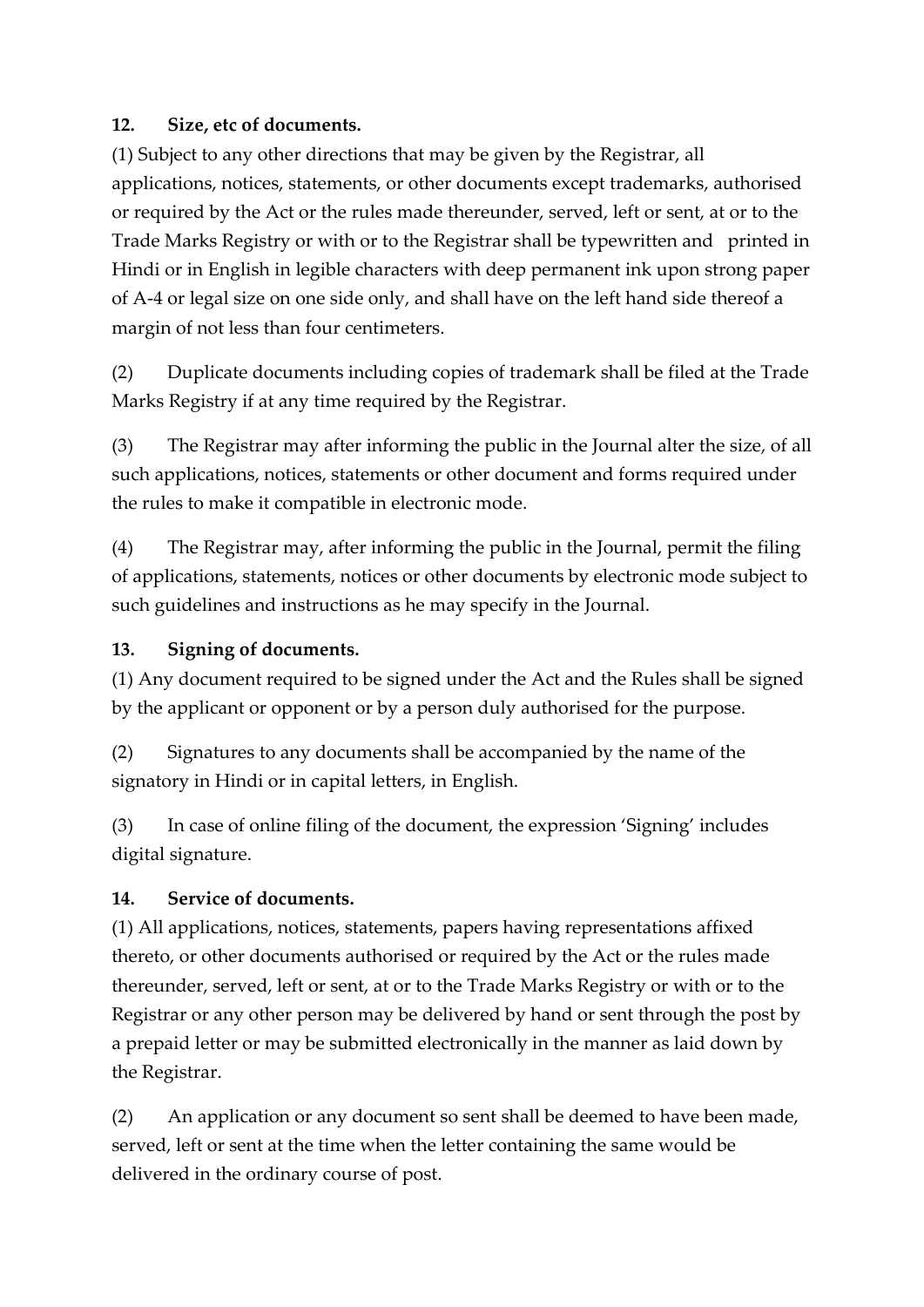(3) In proving such sending, it shall be sufficient to prove that the letter was properly addressed and put into

the post.

(4) After the filing of an application in the Trade Marks Registry, any person while making any correspondence relating thereto shall furnish the following particulars, namely:—

(a) the application number or numbers, if any;

(b) the date and place of filing;

(c) the appropriate class or classes, as the case may be, in relation to which the application is filed;

(d) an address for communication; and

(e) the concerned agent's code, if any, and the concerned Proprietor's code, if allotted.

(5) The Registrar after informing the public in the Journal may accept applications, notices, statements, or other documents online through the gateway provided for this purpose, or in case of documents not requiring the payment of a fee, through e-mail to a designated email address for the purpose.

#### **15. Particulars of address etc. of applicants and other persons.**

(1) Names and addresses of the applicants and other persons shall be given in full, together with their nationality, and such other particulars as may be necessary for identification.

(2) In the case of a partnership firm, the full name and nationality of every partner thereof shall be given.

(3) In the case of an application from a convention country and persons having no principal place of business in India, their addresses in their home country shall be given in addition to their address for service in India.

(4) In the case of a body corporate or firm, the country of incorporation or the nature of registration, if any, as the case may be, shall be given.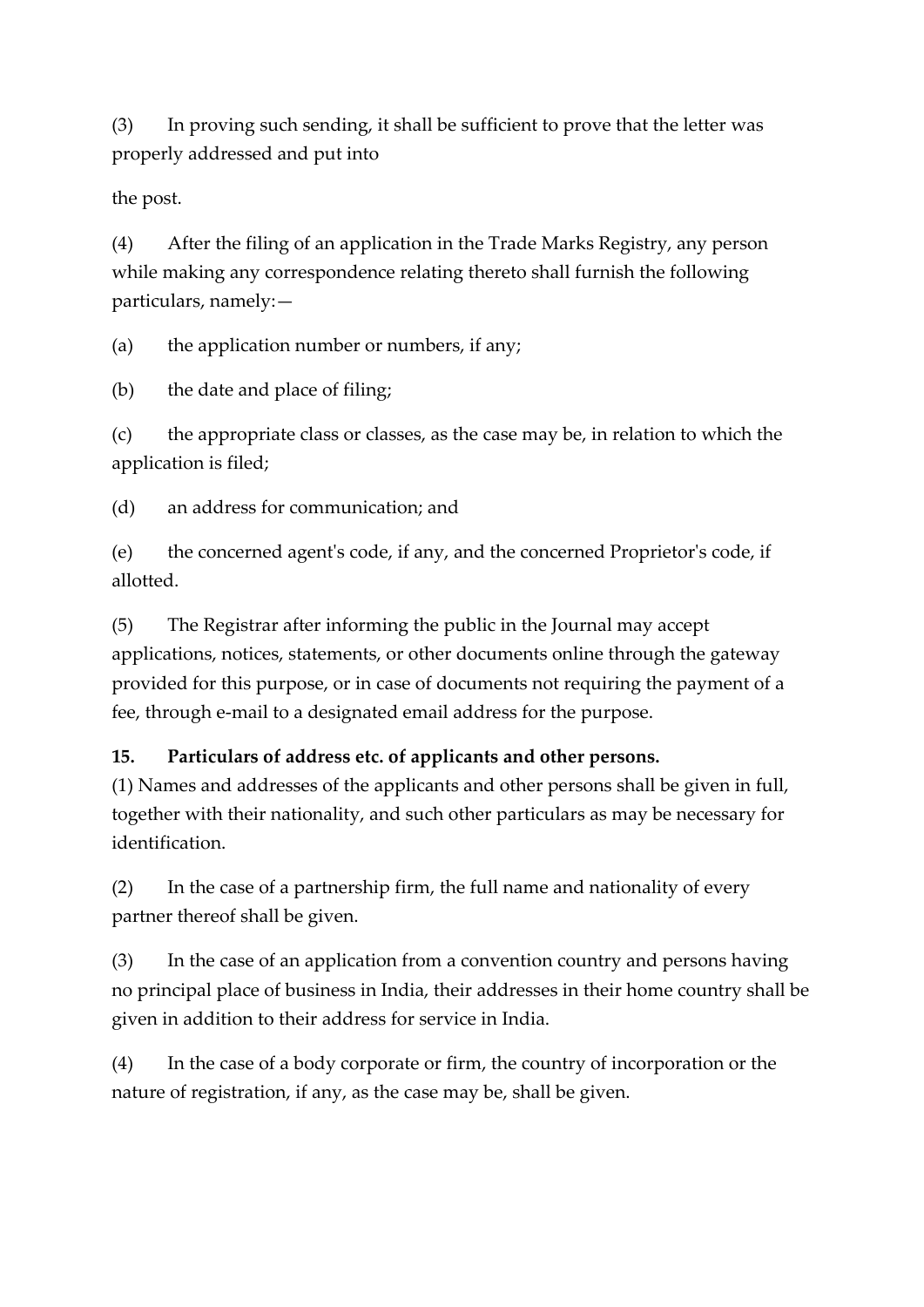# **16. Statement of principal place of business in India in the application.**

(1) Every application for registration of a trademark shall state the principal place of business in India, if any, of the applicant or in the case of joint applicants, of such of the joint applicants, a principal place of business in India and the same shall be the address of the applicant.

(2) Subject to the provisions of rules 17, 18 and 20, any written communication addressed to an applicant or in the case of joint applicants to a joint applicant, in connection with the registration of a trademark, at the address of his principal place of business in India given by him in the application shall be deemed to be properly addressed.

#### **17. Address for service.**

(1) Every applicant or opponent or any person concerned in any proceeding under the Act or rules shall furnish to the Registrar an address for service in India comprising of a postal address in India and a valid e-mail address and such address shall be treated as the address for service of such applicant or opponent or person:

Provided that a trademark agent shall also be required to furnish a mobile number registered in India.

(2) Any written communication addressed to a person as aforesaid at an address for service in India given by him shall be deemed to be properly addressed.

(3) Unless an address for service in India as required in sub-rule (1) is given, the Registrar shall be under no obligation to send any notice that may be required by the Act or the rules and no subsequent order or decision in the proceedings shall be called in question on the ground of any lack or non-service of notice.

# **18. Service of Documents by the Registrar.**

(1) All communications and documents in relation to application or opposition matter or registered trademark may be served by the Registrar by leaving them at, or sending them by post to the address for service of the party concerned or by email communication.

(2) Any communication or document so sent shall be deemed to have been served, at the time when the letter containing the same would be delivered in the ordinary course of post or at the time of sending the email.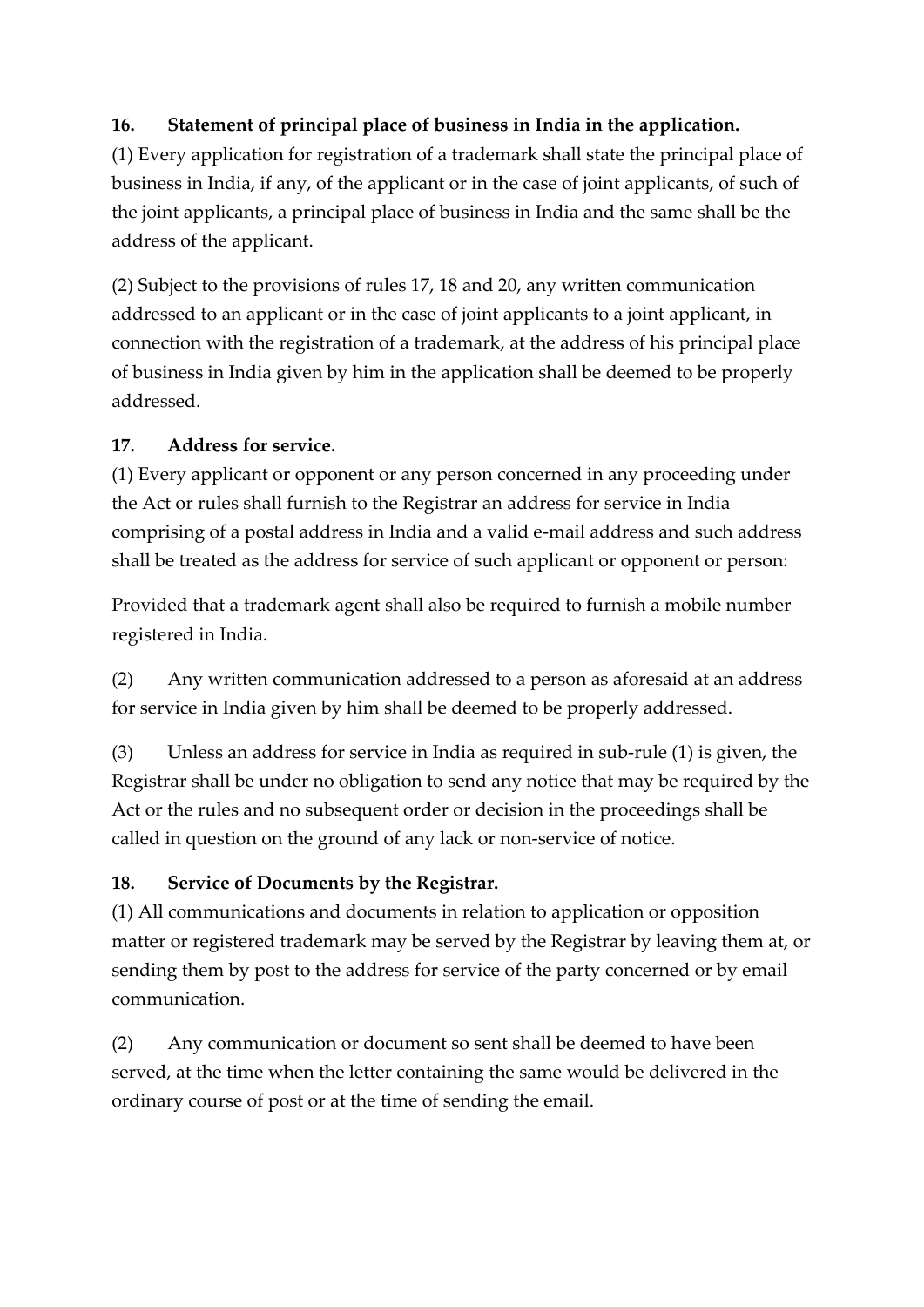(3) To prove such service, it shall be sufficient to prove that the letter was properly addressed and put into the post or the email communication was sent to the email id provided by the party concerned.

### **19. Agency.**

(1) The authorisation of an agent for the purpose of section 145 shall be executed in Form TM-M.

(2) In the case of such authorisation, service upon the agent of any document relating to the proceeding or matter shall be deemed to be service upon the person so authorising him; all communications directed to be made to such person in respect of the proceeding or matter may be addressed to such agent, and all appearances before Registrar relating thereto may be made by or through such agent.

(3) In any particular case, the Registrar may require the personal signature or presence of an applicant, opponent, proprietor, registered user or other person.

(4) In case of withdrawal by the agent from the proceedings or from doing any act for which he has been authorised, in respect of an application or opposition wherein no principle place of business in India is mentioned, the applicant or opponent shall, within a period of two months from the date of such withdrawal, provide an address for service in India. If he fails to provide address for service in India within such period, he shall be deemed to have abandoned the application or opposition, as the case may be.

(5) In case of revocation of authorisation by the applicant or opponent in respect of an application or opposition wherein no principle place of business in India is mentioned, the applicant or opponent, as the case may be, shall provide the address for service in India within a period of two months from such revocation. If he fails to provide address for service in India within such period, he shall be deemed to have abandoned the application or opposition, as the case may be.

# **20. Classification of goods and service**

(1) Classification of goods and service for the purpose of registration of trademark, the goods and services shall be classified as per current edition of "the International Classification of goods and services (NICE classification)" published by the World Intellectual Property Organization (WIPO).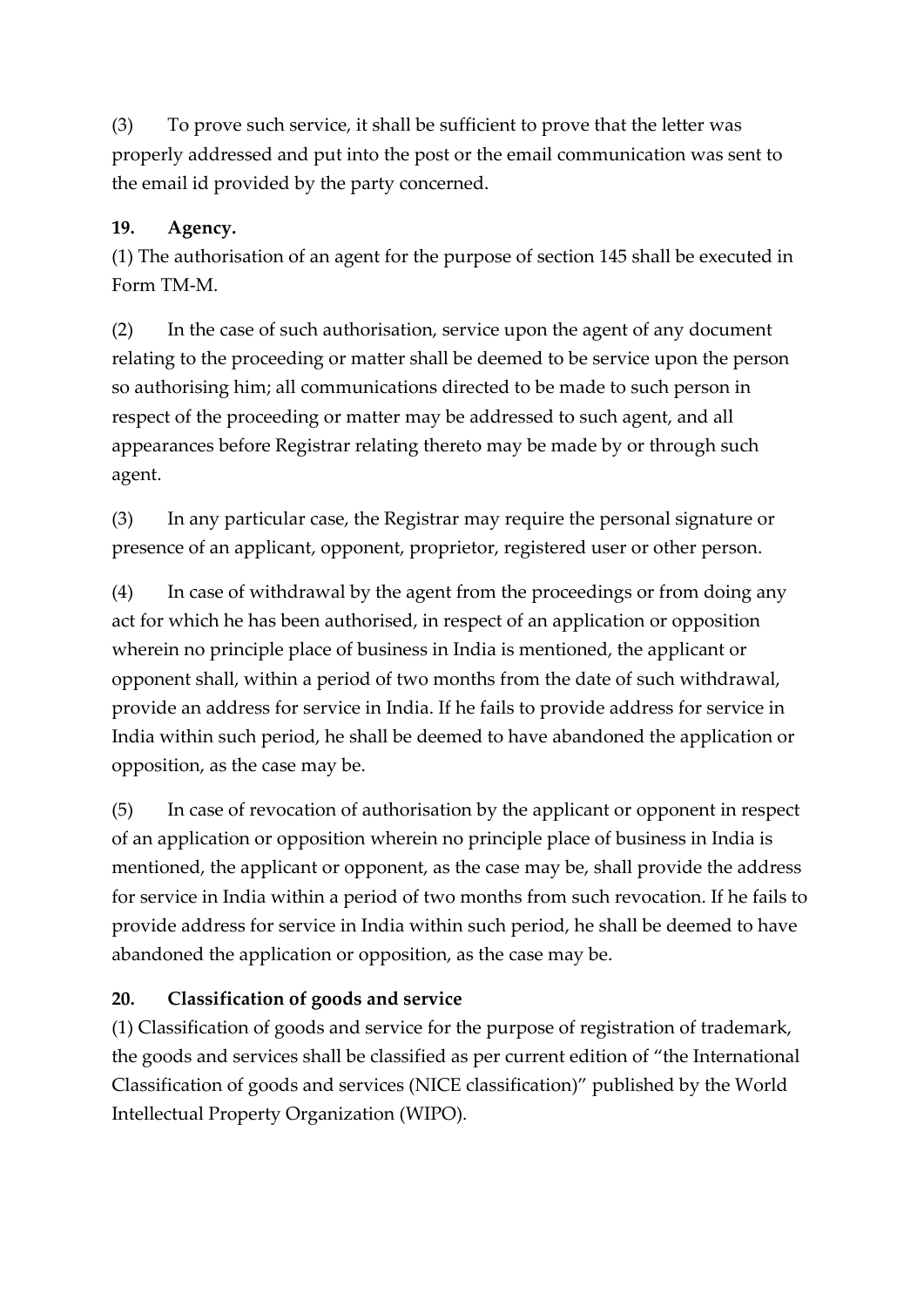(2) The Registrar shall publish a class wise and an alphabetical index of such goods and services, including goods and services of Indian origin.

# **21. Preliminary advice by Registrar as to distinctiveness.**

An application for preliminary advice by the Registrar under sub-section (1) of Section 133 shall be made in Form TM-M in respect of any goods or services comprised as published by the Registrar under sub-rule (2) of rule 20, along with the fees specified in entry number 14 of the First Schedule and accompanied by one representation of the trademark.

# **22. Request to Registrar for Search.**

(1) Any person may request the Registrar, in Form TM-C to cause a search to be made and for issue of certificate under sub-section (1) of section 45 of Copyright Act, 1957 (14 of 1957) to the effect that no trademark identical with or deceptively similar to such artistic work, as sought to be registered as copyright under the Copyright Act, 1957 (14 of 1957) has been registered as a trademark under the Trade Marks Act, 1999 (47 of 1999) in the name of, or that no application has been made under that Act for such re-registration by any person other than the applicant. The certificate shall ordinarily be issued within thirty working days of the date of request:

Provided, the Registrar may call for a statement of requirements from the applicant and if the requirements are not complied with within two months from the date of such calling of the statement, the request on Form TM-C shall be treated as abandoned.

(2) The Registrar may cancel the certificate issued under sub-rule (1) after giving notice and stating the grounds on which the Registrar proposes to cancel the certificate and after providing reasonable opportunity of being heard.

(3) Subject to proviso of sub-rule (1) or sub-rule (2), the Registrar shall ordinarily within seven working days issue an expedited search certificate under sub-section (1) of section 45 of the Copyright Act, 1957 (14 of 1957) on a request received in Form TM-C on payment of fee specified in First Schedule.

(4) Before abandoning the request in Form TM-C, as the case may be, for noncompliance of the statement of requirements when called for, the Registrar shall provide an opportunity of being heard in the matter.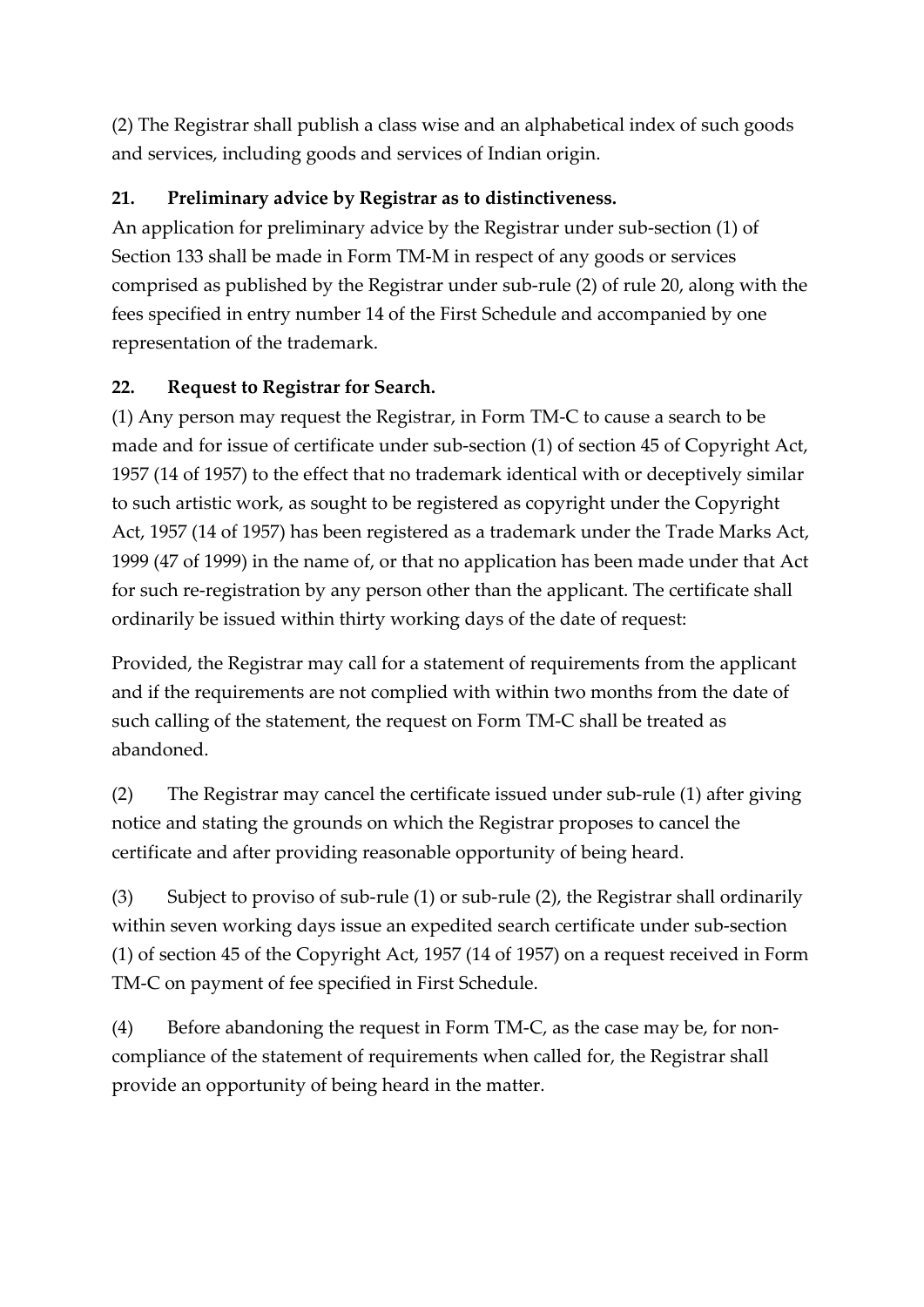#### **CHAPTER II - PROCEDURE FOR REGISTRATION OF TRADEMARKS APPLICATION**

### **23. Form and signing of application.—**

(1) An application for the registration of a trademark in respect of specification of goods or services shall be made in TM-A and shall be signed by the applicant or his agent.

(2) An application for the registration of a trademark, for goods or services shall—

(a) explain with sufficient precision, a description by words, of the trademark, if necessary, to determine the right of the applicant;

(b) be able to depict the graphical representation of the trademark;

(c) be considered as a three dimensional trademark only if the application contains a statement to that effect;

(d) be considered as a trademark consisting of a combination of colours only if the application contains a statement to that effect.

(3) An amendment to divide an application under proviso to section 22 shall be made in Form TM-M.

(4) An application, not being a series trademark shall be in respect of one trademark only, for as many class or classes of goods or services as may be made.

(5) In the case of an application for registration in respect of all the goods or services included in a class or of a large variety of goods or services in a class, the Registrar may refuse to accept the application unless he is satisfied that the specification is justified by the use of the trademark which the applicant has made or intends to make if and when it is registered:

Provided that while making an application for registration of a trademarks, the names of goods and services stated in the application shall, as far as may be, correspond to those given in the classification of the goods and services published by the registrar under sub-rule (2) of rule 20.

(6) Where an applicant files a single application and the Registrar determines that the goods or services applied for fall in class or classes in addition to those applied for, the applicant shall restrict the specification of goods or services to the class or classes already applied for or amend the application to add additional class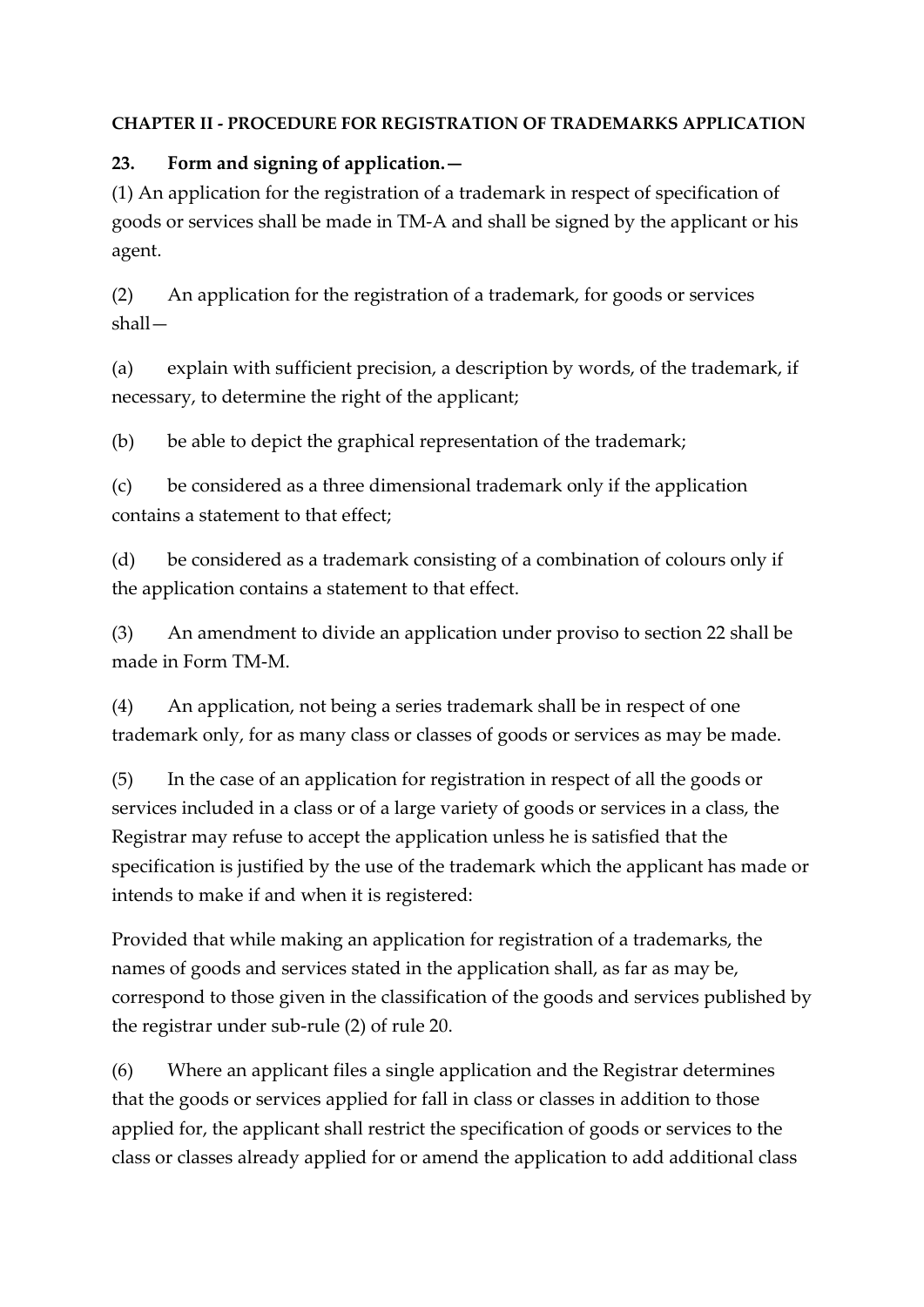or classes by filing an application on Form TM-M and by payment of the appropriate fee:

Provided that in case all the goods or services fall in a class other than the class specified, the registrar may permit the correction of class by filing the request on Form TM-M.

# **24. Application under convention arrangement.**

(1) Where a right to priority is claimed by reason of an application for registration of a trademark duly filed in a convention country under section 154, a certificate by the Registrar or competent authority of that Trade Marks Office shall be submitted with the application for registration of trademark and it shall include the particulars of the trademark, the country or countries and the date or dates of filing of application and such other relevant particulars as may be required by the Registrar.

(2) Unless such certificate has been filed at the time of the filing of the application for registration, there shall be filed, within two months of the filing of such application certifying or verifying to the satisfaction of the Registrar, the date of the filing of the application, the country or countries, the representation of the trademark, and the goods or services covered by the application.

(3) The application shall include a statement indicating the filing date of the filing in the convention application, the name of the convention country where it was filed, the serial number, if any and a statement indicating that priority is claimed:

Provided that where the applicant files more priority claims than one under section 154 in respect of the same trademark, the Registrar shall take the date of the earlier application in a convention country, as the priority date:

Provided further that such priority date shall not be allowed for the goods and services not covered in the convention application:

Provided also that only a single priority shall be claimed in respect of all the goods or services mentioned in the application for registration of a trademark filed under rule 23(1).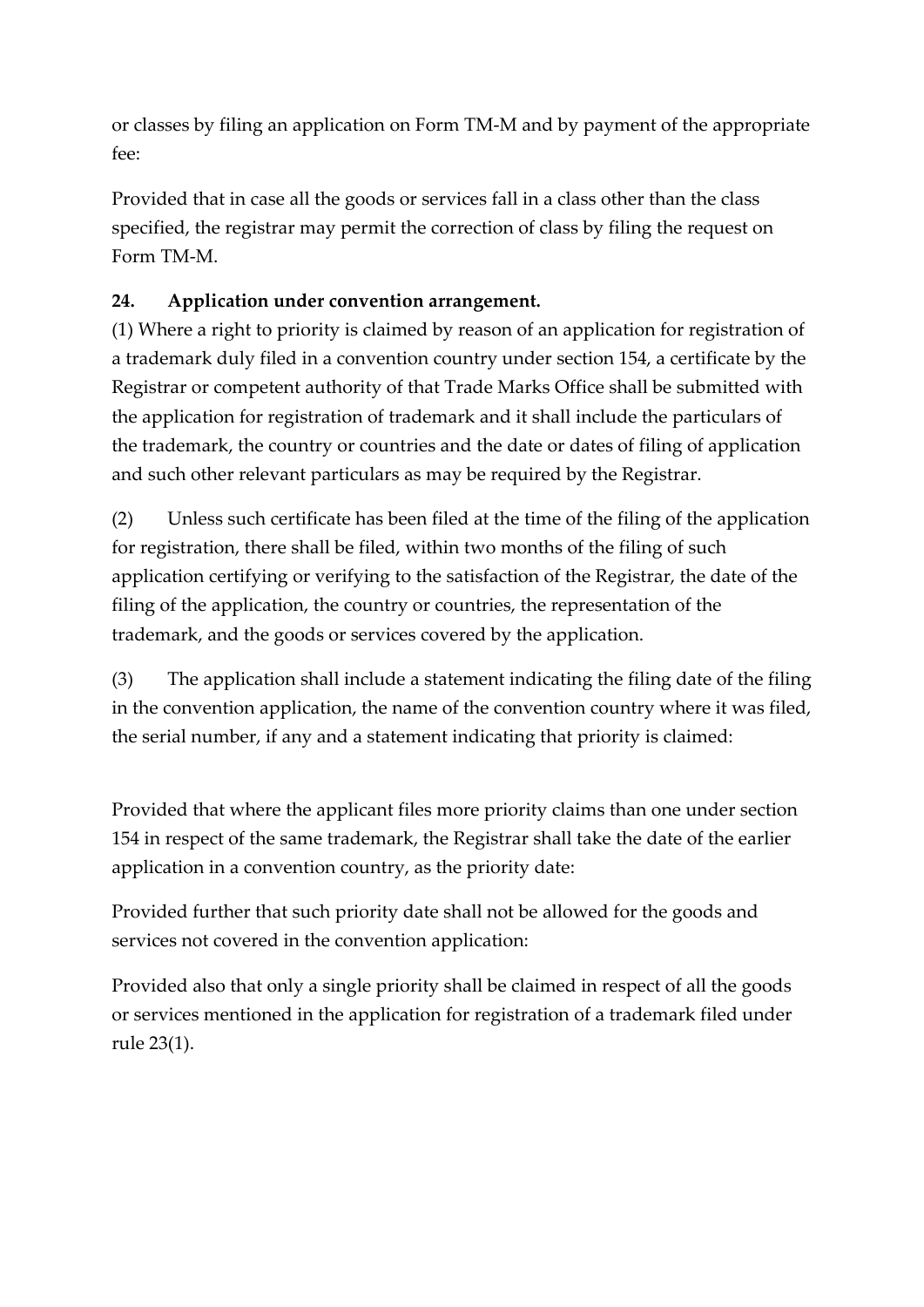### **25. Statement of user in applications.**

(1) An application to register a trademark shall, unless the trademark is proposed to be used, contain a statement of the period during which, and the person by whom it has been used in respect of all the goods or services mentioned in the application.

(2) In case, the use of the trademark is claimed prior to the date of application, the applicant shall file an affidavit testifying to such use along with supporting documents.

#### **26. Representation of trademark.**

(1) Every application for the registration of a trademark, and where additional copies of the application are required, every such copy, shall contain a clear and legible representation of the trademark of size not exceeding 8 cm x 8 cm.

(2) Where an application contains a statement to the effect that the applicant wishes to claim combination of colours as a distinctive feature of the trademark, the application shall be accompanied with reproduction of the trademark in that combination of colours.

(3) Where the application contains a statement to the effect that the trademark is a three dimensional trademark, the reproduction of the trademark shall consist of a two dimensional graphic or photographic reproduction as follows, namely:—

(i) the reproduction furnished shall consist of three different view of the trademark;

(ii) where, the Registrar considers that the reproduction of the trademark furnished by the applicant does not sufficiently show the particulars of the three dimensional trademark, he may call upon the applicant to furnish within two months, up to five further different views of the trademark and a description by words of the trademark;

(iii) where the Registrar considers the different views or description of the trademark referred to in clause (ii), still do not sufficiently show the particulars of the three dimensional trademark, he may call upon the applicant to furnish a specimen of the trademark.

(4)(i) Where an application for the registration of a trademark consists of shape of goods or its packaging, the reproduction furnished shall consist of at least five different views of the trademark and a description by word of the trademark.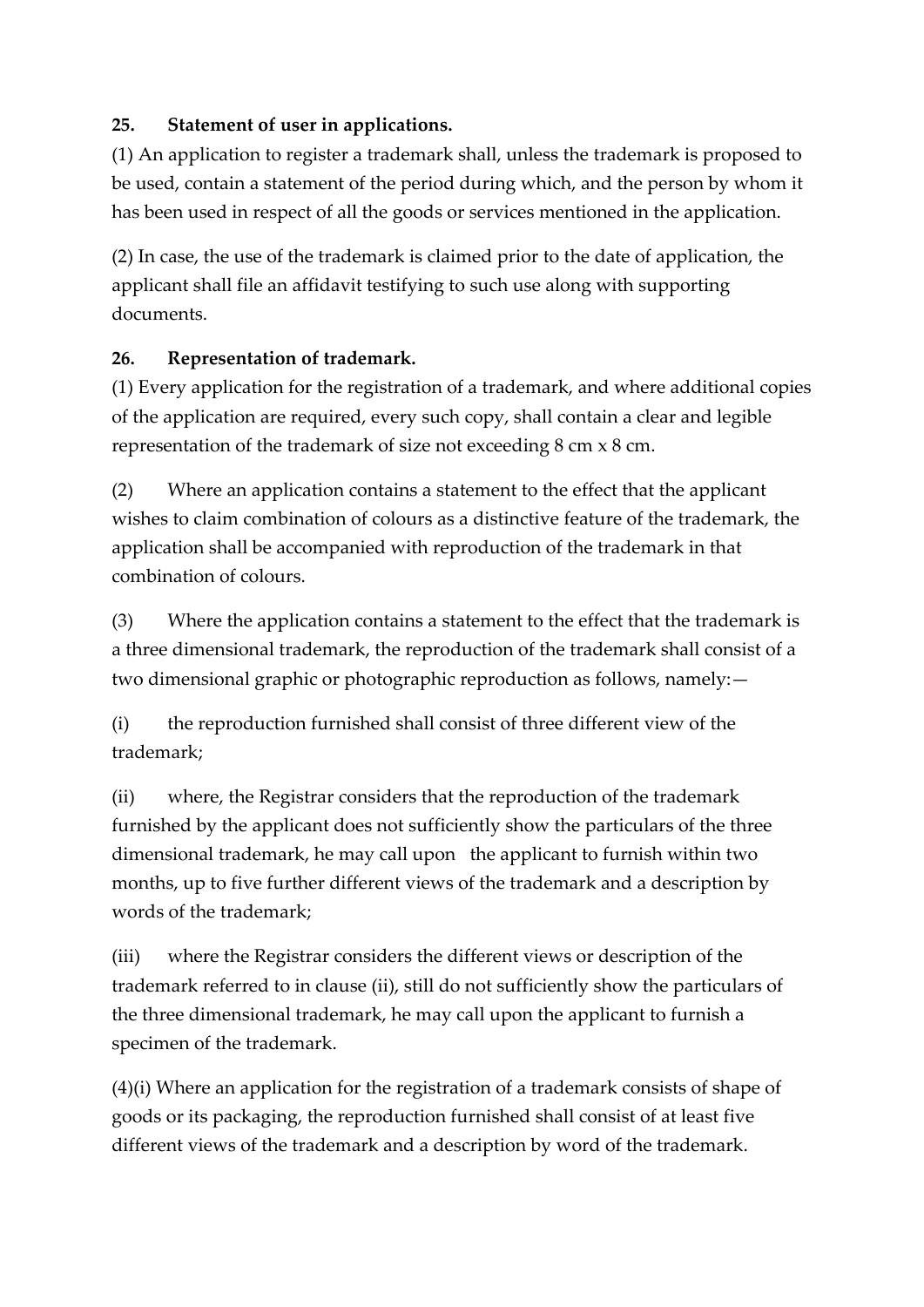(ii) If the Registrar considers the different views or description of the trademark referred to in clause (i) do not sufficiently show the particulars of the shape of goods or its packaging, he may call upon the applicant to furnish a specimen of the goods or packaging, as the case may be.

(5) Where an application for the registration of a trademark consists of a sound as a trademark, the reproduction of the same shall be submitted in the MP3 format not exceeding thirty seconds' length recorded on a medium which allows for easy and clearly audible replaying accompanied with a graphical representation of its notations.

(6) If the Registrar is not satisfied with any representation of a trademark, he may at any time require another representation satisfactory to him to be substituted before proceedings with the application.

### **27. Series Trademarks.**

(1) Where an application is made for the registration of trademarks as a series under sub-section (3) of section 15, copies of representation of each trademark of the series shall accompany the application in the manner set forth in rule 26. The Registrar, if satisfied that the trademarks constitute a series, shall proceed further with the applications.

(2) At any time before the publication of the application in the Journal, the applicant applying under sub-rule (1) may request in Form TM-M, for the division of the application into separate application or applications, as the case may be, in respect of one or more trademarks in that series and the Registrar shall, if he is satisfied that the division requested conforms with sub-section (3) of section 15, divide the application or applications accordingly on payment of divisional fees.

# **28. Transliteration and translation.**

Where a trademark contains one or more words or numbers in scripts other than Hindi or English, the applicant shall provide in the application, a precise transliteration and translation of each such word and number in English or in Hindi and state the language to which the word(s) or number(s) belong.

# **29. Names and representations of living persons or persons recently dead.**

Where the name or representation of any person appears on a trademark, the applicant shall, if the Registrar so requires, furnish him with the consent in writing of such person in case he is living or, in case his death took place within twenty years prior to the date of the application for registration of the trademark, of his legal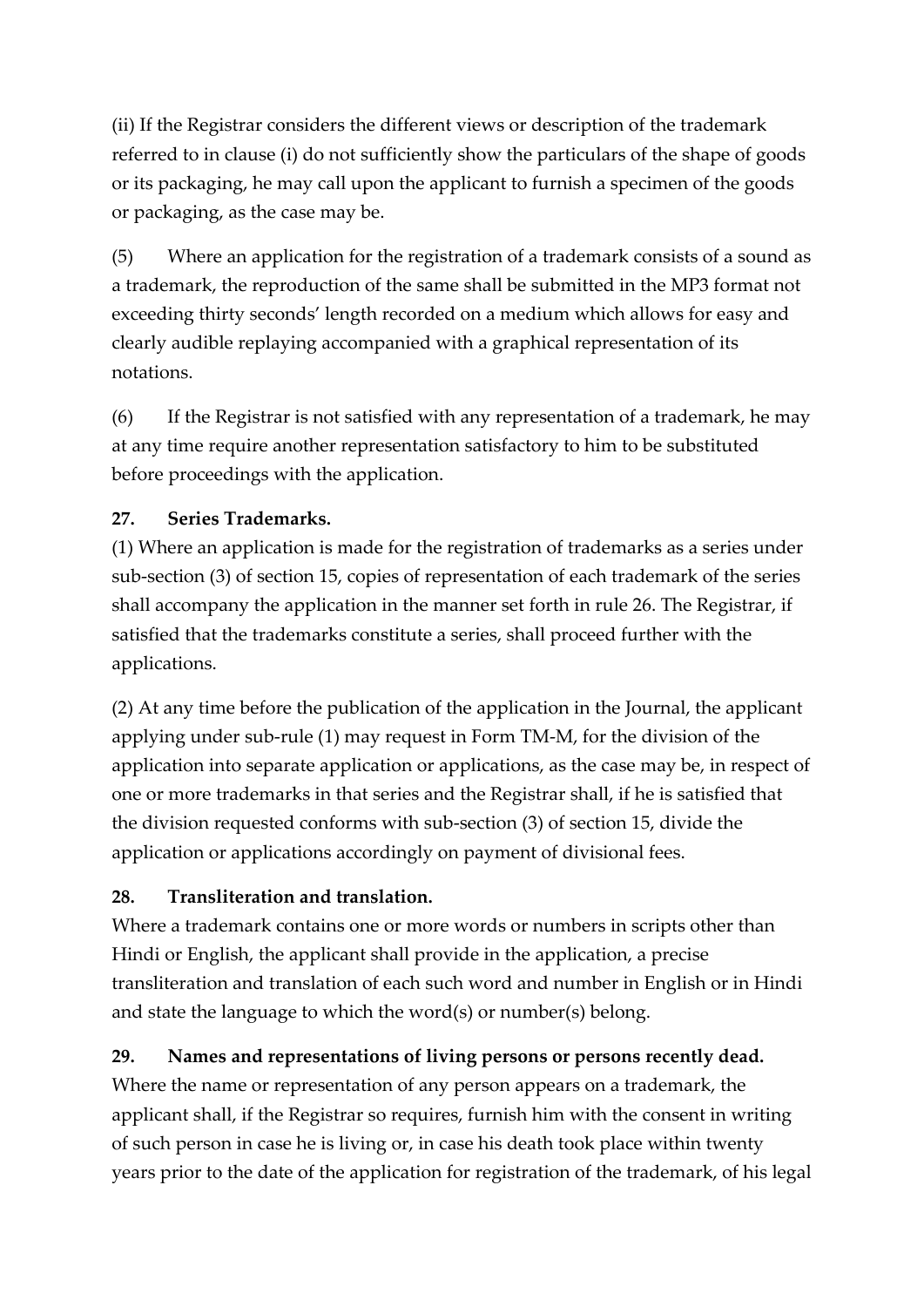representative, as the case may be, to the use of the name or representation and in default of such consent the Registrar may refuse to proceed with the application for registration of the trademark.

### **30. Name or description of goods or services on a trademark.**

(1) Where the name or description of any goods or services appears on a trademark, the Registrar may refuse to register such trademark in respect of any goods or services other than the goods or services so named or described.

(2) Where the name or description of any goods or services appear on a trademark, which name or description in use varies, the Registrar may permit the registration of the trademark for those and other goods or services on the applicant giving an undertaking that the name or description will be varied when the trademark is used upon goods or services covered by the specification other than the named or described goods or services. The undertaking so given shall be included in the advertisement of the application in the Journal under section 20.

### **31. Deficiencies.**

Subject to sub-rule (2) of rule 10, where an application for registration of a trademark does not satisfy the requirement of any of the provisions of the Act or rules, the Registrar shall send notice thereof to the applicant to remedy the deficiencies and if within one month of the date of the notice, the applicant fails to remedy any deficiency so notified to him, the application shall be treated as abandoned.

# **32. Acknowledgement of the Application.**

Every application for the registration of a trademark in respect of any goods or services shall be acknowledged by giving a system generated electronic receipt or sending such receipt to the e-mail address provided for the purpose.

# **33. Examination, Objection to acceptance, hearing.**

(1) The Registrar shall cause the application to be examined as per provisions of the Act, wherein a search shall also be conducted amongst the earlier trademarks, registered or applied for registration, for the purpose of ascertaining whether there are on record in respect of the same goods or services or similar goods or services any trademark identical with or deceptively similar to the trademark applied for. The Registrar may cause the re-examination of the application including re-search of earlier trademarks at any time before the acceptance of the application but shall not be bound to do so.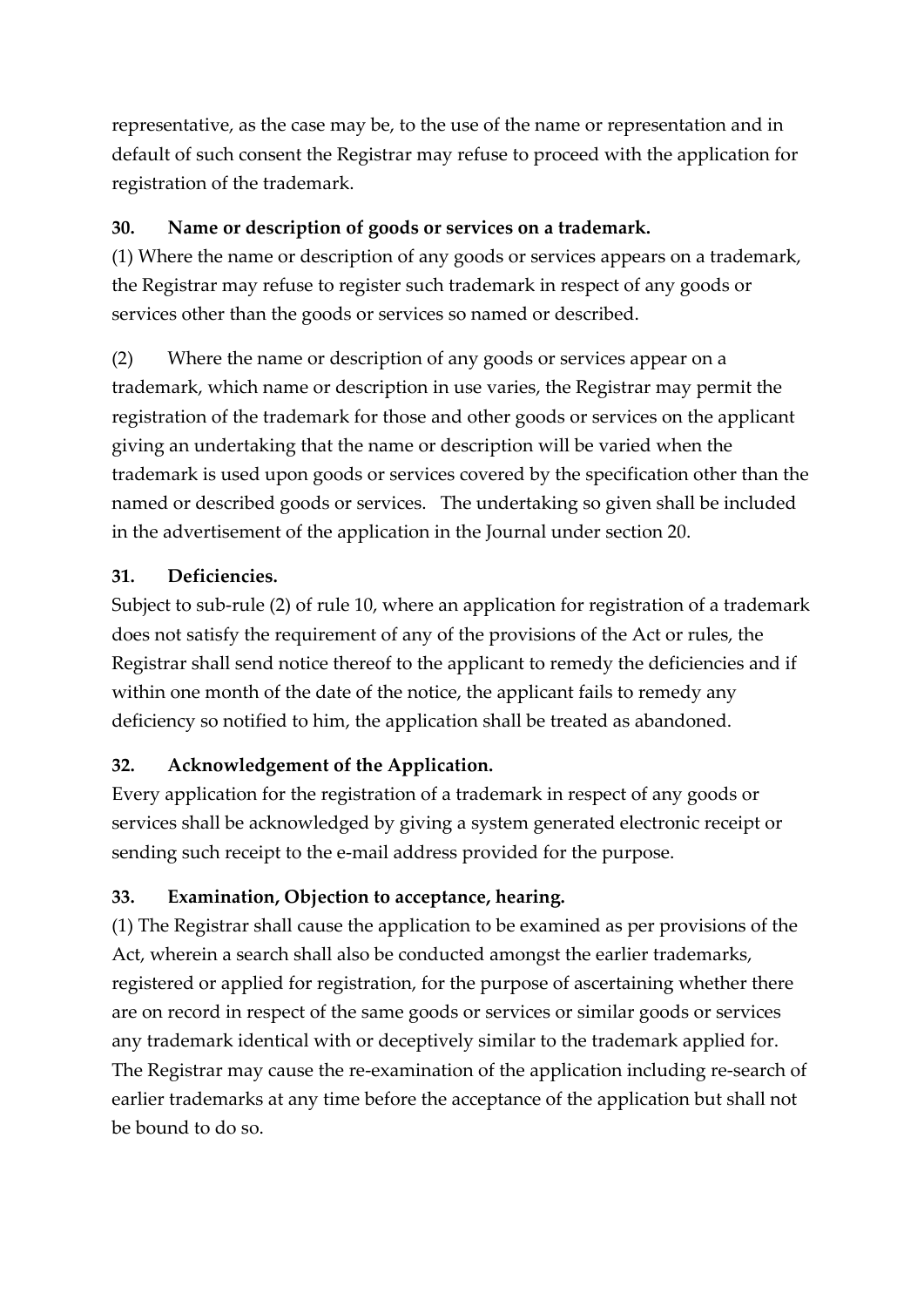(2) If, on consideration of the application for registration of a trademark and any evidence of use or of distinctiveness or of any other matter which the applicant may or may be required to furnish, the Registrar has any objection to the acceptance of the application or proposes to accept it subject to such conditions, amendments, modifications or limitations as he may think fit to impose under sub-section (4) of section 18, the Registrar shall communicate such objection or proposal in writing to the applicant in the form of an examination report.

(3) If, on consideration of the application for registration of a trademark and any evidence of use or of distinctiveness or of any other matter which the applicant may or may be required to furnish, the Registrar accepts the application for registration absolutely, he shall communicate such acceptance to the applicant and cause the application to be advertised as accepted under sub-section (1) of section 20.

(4) If, within one month from the date of receipt of the examination report, the applicant fails to respond to the communication, the Registrar may treat the application as abandoned.

(5) In case the response to the examination report is received within the aforesaid time, the same shall be duly considered and if the Registrar accepts the application for registration, he shall communicate such acceptance to the applicant and cause the application to be advertised as accepted under sub-section (1) of section 20.

(6) If the response to the examination report is not satisfactory or where the applicant has requested for hearing, the registrar shall provide an opportunity of hearing to the applicant and the same shall be conducted as per rule 115.

(7) In case the applicant fails to appear at the scheduled date of hearing and no reply to the office objection has been submitted by the applicant, the Registrar may treat the application as abandoned.

(8) Where the applicant has submitted his reply to the examination report within the aforesaid period or has appeared in the hearing and made his submissions, the Registrar shall pass an appropriate order.

# **34. Expedited Processing of Application.**

(1) The applicant may, after the receipt of the official number of the application, request for expedited processing of application made for the registration of a trademark in Form TM-M on payment of fee as specified in First Schedule. Such an application shall be examined expeditiously and ordinarily within three months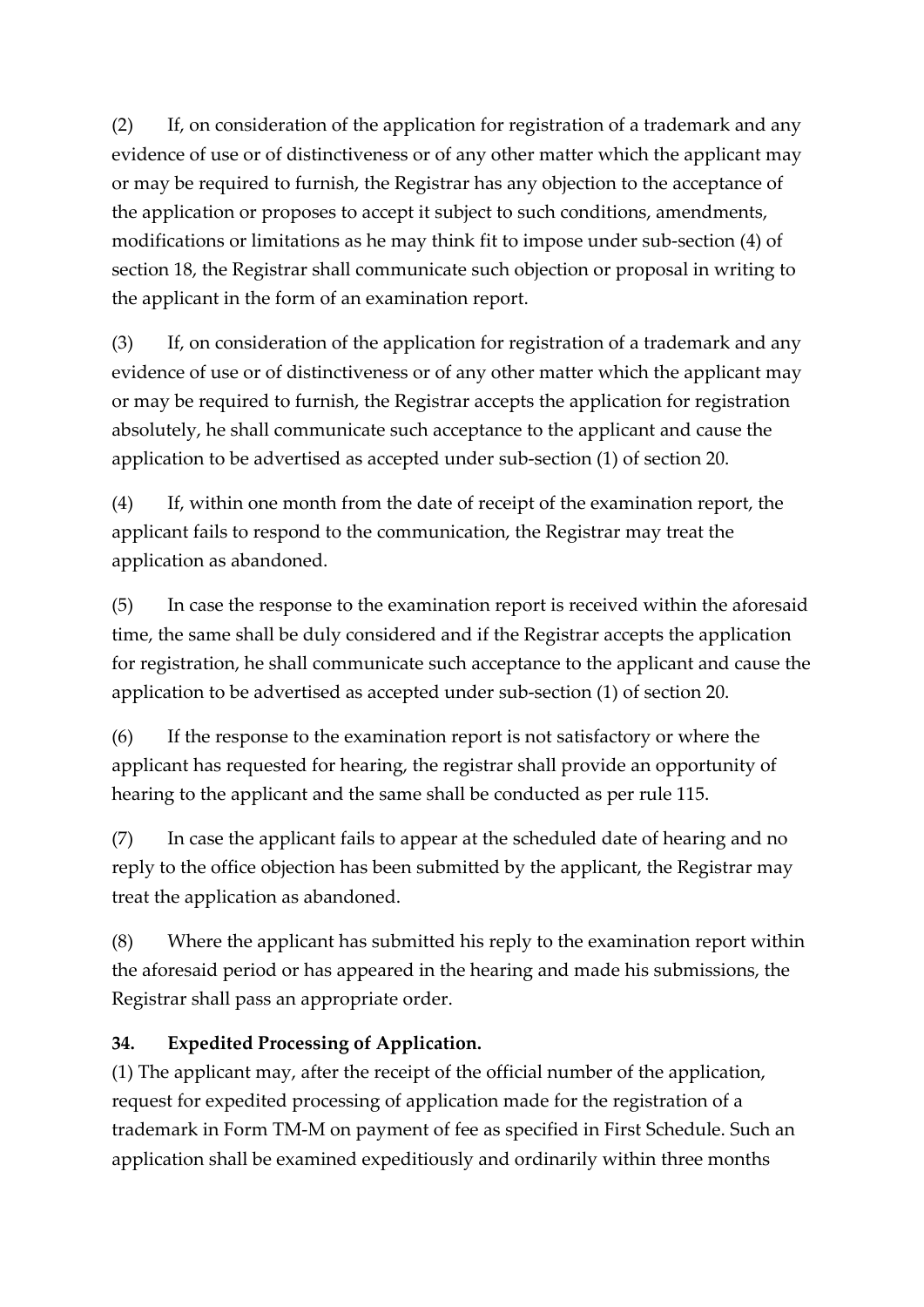from the date of submission of the application. Thereafter, the following proceedings viz. the consideration of response to the examination report, scheduling of show cause hearing, if required, the publication of the application and the opposition thereto, if any, till final disposal of the application shall also be dealt with expeditiously subject to such guidelines as may be published in this regard by the Registrar in the trademarks Journal.

(2) The Registrar may limit the number of applications for expedited processing of trademark applications by publishing the same in the trademarks Journal.

# **35. Notice of withdrawal of application for registration.**

A notice of withdrawal of an application for the registration of a trademark under sub-section (2) of section 133, for the purpose of obtaining repayment of any fee paid on the filing of the application, shall be given in writing within one month from the date of the receipt of communication mentioned in sub-rule (2) of rule 33.

# **36. Decision of Registrar.**

(1) The decision of the Registrar under rules 33, 34 or 41 shall be communicated to the applicant in writing at his address of service and if the applicant intends to appeal from such decision he may within thirty days from the date of such communication apply in Form TM-M to the Registrar requiring him to state in writing the grounds of, and the materials used by him in arriving at, his decision.

(2) In a case where the Registrar makes any requirements to which the applicant does not object the applicant shall comply the said requirement before the Registrar issues a statement in writing under sub-rule (1).

(3) The date when the statement in writing under sub-rule (1) is received by the applicant, shall be deemed to be the date of the Registrar's decision for the purpose of appeal.

# **37. Correction and amendment of application.**

An applicant for registration of a trademark may, whether before or after acceptance of his application but before the registration of the trademark, apply in Form TM-M accompanied by the prescribed fee for the correction of any error in or in connection with his application or any amendment of his application:

Provided, no such amendment shall be permitted which shall have the effect of substantially altering the trademark applied for or substitute a new specification of goods or services not included in the application as filed.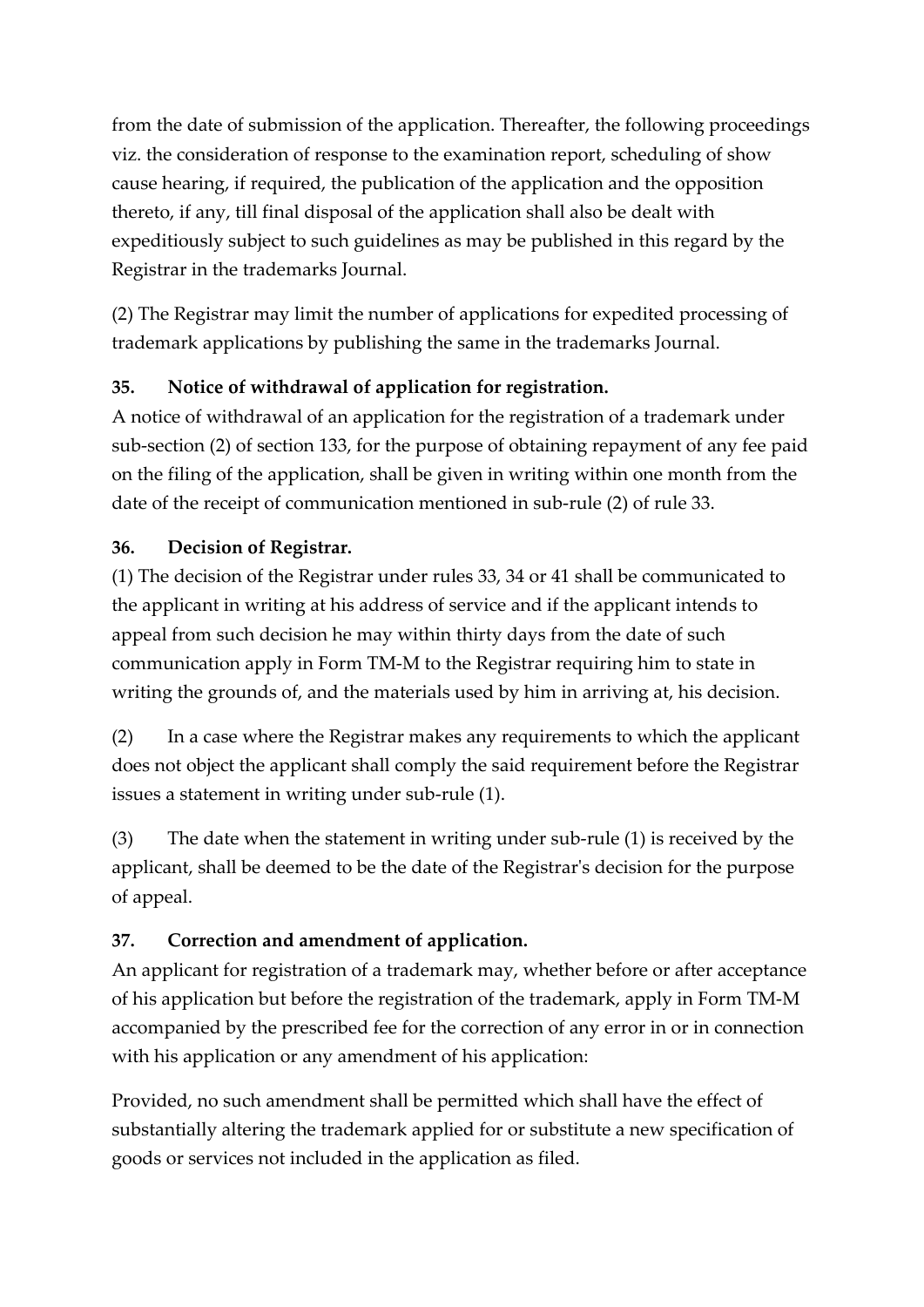#### **38. Withdrawal of acceptance by the Registrar.**

(1) If, after the acceptance of an application but before the registration of the trademark, the Registrar has any objection to the acceptance of the application on the ground that it was accepted in error, or that the trademark ought not to have been accepted in the circumstances of the case, or proposes that the trademark should be registered only subject to conditions, limitations, divisions or to conditions additional to or different from the conditions, or limitations, subject to which the application has been accepted, the Registrar shall communicate such objection in writing to the applicant.

(2) Unless within thirty days from the date of receipt of the communication mentioned in sub-rule (1), the applicant amends his application to comply with the requirements of the Registrar or applies for a hearing, the acceptance of the application shall be deemed to be withdrawn by the Registrar, and the application shall proceed as if it had not been accepted.

(3) Where the applicant intimates the Registrar within the period mentioned in sub-rule (2) that he desires to be heard, the Registrar shall give notice to the applicant of a date when he will hear him. Such appointment shall be for a date at least fifteen days after the date of the notice, unless the applicant consents to a shorter notice. The applicant may state that he does not desire to be heard and submit such submissions, as he may consider desirable.

(4) The Registrar may, after hearing the applicant, on considering the submissions, if any, of the applicant, pass such orders as he may deem fit.

#### **Advertisement of Application**

#### **39. Manner of Advertisement.**

(1) Every application for the registration of a trademark required to be advertised by sub-section (1) of section 20 or to be re-advertised by sub-section (2) of that section shall be advertised in the Journal.

# **40. Notification of correction or amendment of application.**

In the case of an application to which clause (b) of sub-section (2) of section 20 applies, the Registrar may, if he so decides, instead of causing the application to be advertised again, insert in the Journal a notification setting out the number of the application, the class or classes in which it was made, the name and address of the principal place of business in India, if any, of the applicant or where the applicant has no principal place of business in India, his address for service in India, the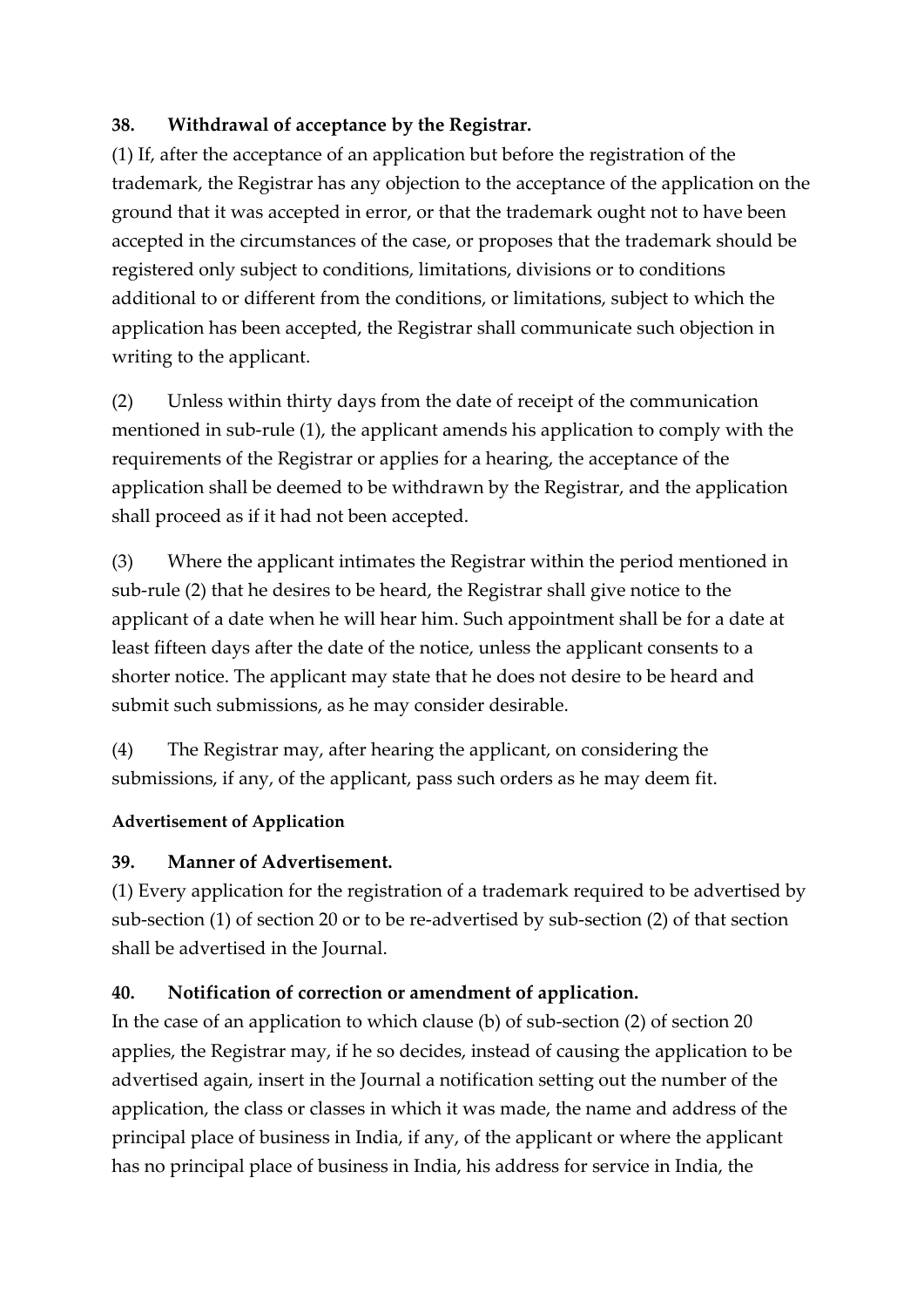Journal number in which it was advertised and the correction or amendment made in the application:

Provided that in case of any error in the advertisement in respect of the trademark or specification of goods or services except for any trivial spelling mistake or class or statement of use of the trademark or in any other case as the Registrar thinks fit, the Registrar may advertise the trademark again cancelling the earlier advertisement.

### **41. Request to Registrar for particulars of advertisement of a trademark.**

Any person may request the Registrar in Form TM-M to be informed of the number, and date of the Journal in which a trademark which is sought to be registered specified in the Form was advertised and the Registrar shall furnish such particulars to the person making the request.

### **Opposition to Registration**

# **42. Notice of Opposition.**

(1) A notice of opposition to the registration of a trademark under sub-section (1) of section 21, with such particulars as specified in Rule 43, shall be filed in form TM-O within four months from the date of publication of the trademark journal in which the application for registration of the trademark was advertised or re advertised.

(2) Where a notice of opposition has been filed in respect of a single application for the registration of a trademark for different classes of goods and services, it shall bear the fee in respect of each class in relation to which the opposition is filed.

(3) Where an opposition is filed only for a particular class or classes in respect of a single application made under sub-section (2) of section 18, the application for remaining class or classes shall not proceed to registration until a request in Form TM-M for division of the application together with the divisional fee is made by the applicant.

(4) Where in respect of a single application for the registration of a trademark no notice of opposition is filed in a class or classes, the application in respect of such class or classes shall, subject to section 19 and sub-section (1) of section 23, proceed to registration after the division of the application in the class or classes in respect of which an opposition is pending.

(5) A copy of notice of opposition shall be ordinarily served by the Registrar to the applicants within three months of the receipt of the same by the appropriate office: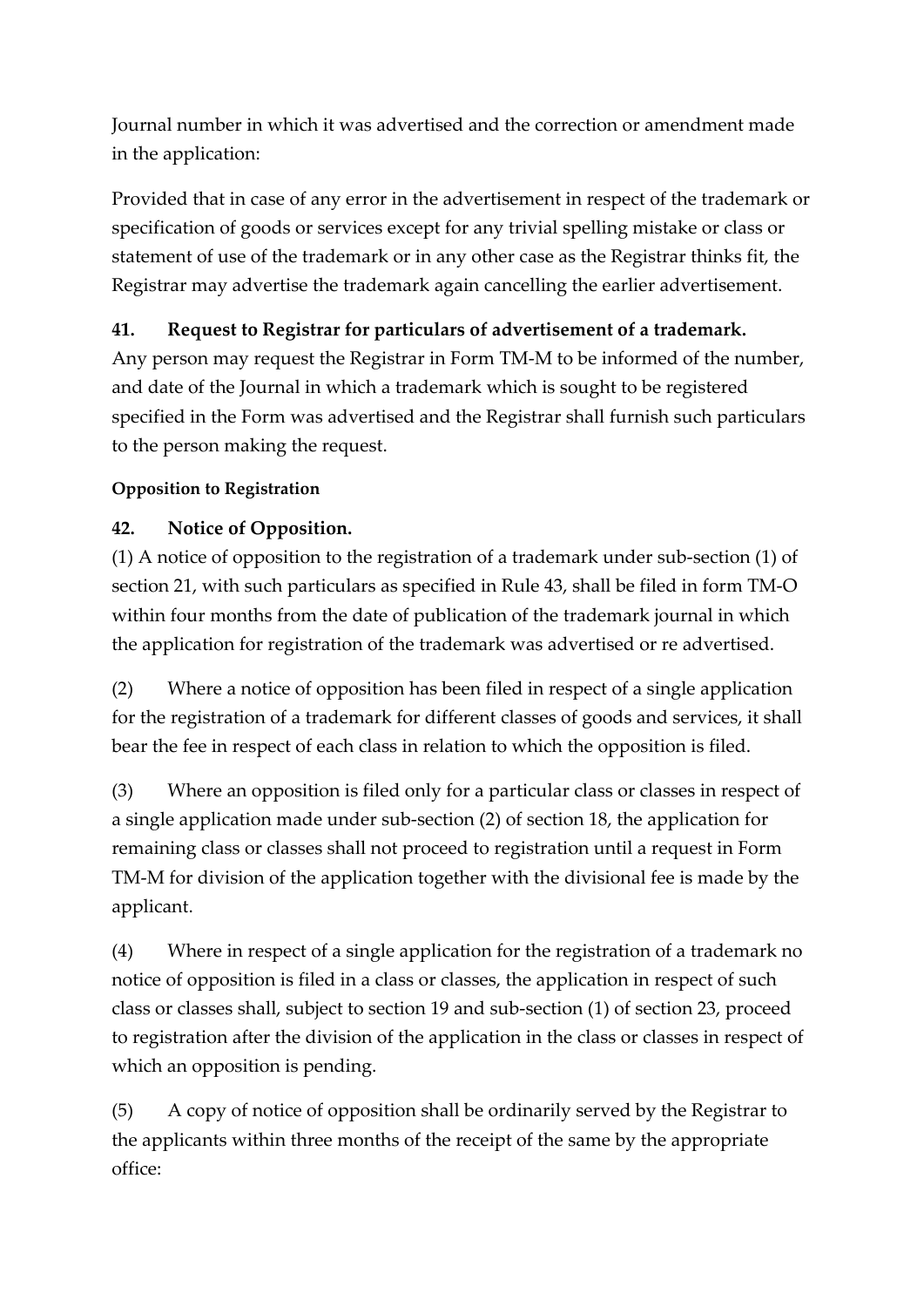Provided that where the applicant has already filed the counter statement on the basis of the copy of notice of opposition made available in the electronic records on the official website, the requirement of service of copy of the notice of opposition to the applicant shall be dispensed with.

### **43. Requirements of Notice of Opposition.**

(1) A notice of opposition shall contain,  $-$  (a). in respect of an application against which opposition is entered—

(i) the application number against which opposition is entered;

(ii) an indication of the goods or services listed in the trademark application against which opposition isentered; and

(iii) the name of the applicant for the trademark.

(b). in respect of the earlier trademark or the earlier right on which the opposition is based,—

(i) where the opposition is based on an earlier trademark, a statement to that effect and an indication of the status of earlier trademark;

(ii) where available, the application number or registration number and the filing date, including the priority date of the earlier trademark;

(iii) where the opposition is based on an earlier trademark which is alleged to be a well-known trademark within the meaning of sub-section 2 of section 11, an indication to that effect and an indication of the country or countries in which the earlier trademark is recognised to be well known;

(iv) where the opposition is based on an earlier trademark having a reputation within the meaning of paragraph (b) of sub-clause (2) of section 11 of the Act, an indication to that effect and an indication of whether the earlier trademark is registered or applied for;

(v) a representation of the trademark of the opponent and where appropriate, a description of the trademark or earlier right; and

(vi) Where the goods or services in respect of which earlier trademark has been registered or applied for or in respect of which the earlier trademark is well known within the meaning of sub-section (2) of section 11 or has a reputation within the meaning of that section, the opponent shall when indicating all the goods or services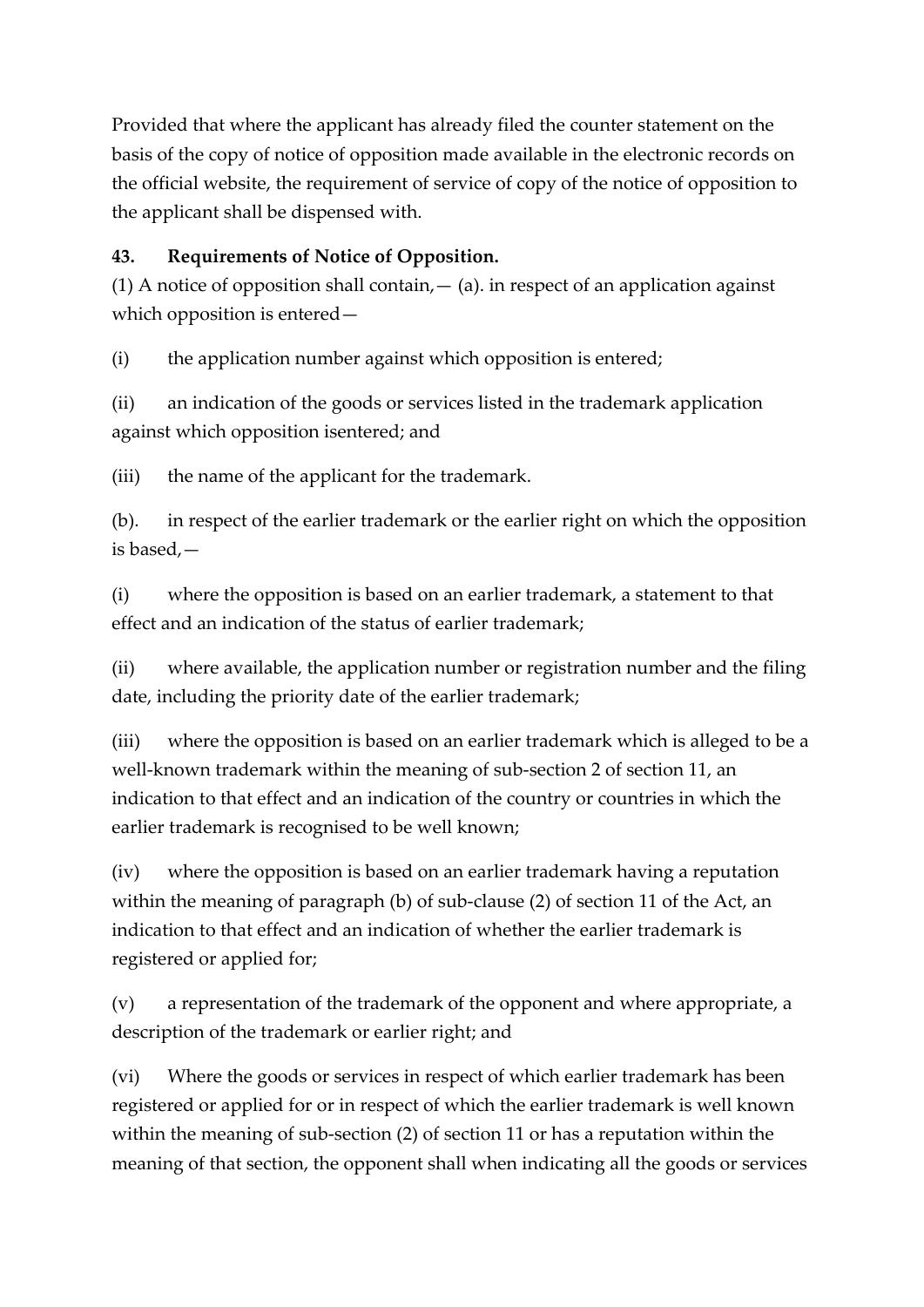for which the earlier trademark is protected, also indicate those goods or services on which the opposition is based.

(c). in respect of the opposing party—

(i) where the opposition is entered by the proprietor of the earlier trademark or of the earlier right, his name and address and an indication that he is the proprietor of such trademark or right;

(ii) where opposition is entered by a licensee not being a registered user, the name of the licensee and his address and an indication that he has been authorised to enter the opposition;

(iii) where the opposition is entered by the successor in title to the registered proprietor of a trademark who has not yet been registered as new proprietor, an indication to that effect, the name and address of the opposing party and an indication of the date on which the application for registration of the new proprietor was received by the appropriate office or, where this information is not available, was sent to the appropriate office; and

(iv) where the opposing party has no place of business in India, the name of the opponents and his address for service in India.

(d). The grounds on which the opposition is based.

(2) A notice of opposition shall be verified at the foot by the opponent or by his duly authorised agent.

(3) The person verifying shall state specifically by reference to the numbered paragraphs of the notice of opposition, what he verifies of his own knowledge and what he verifies upon information received and believed to be true.

(4) The verification shall be signed by the person making it and shall state the date on which and the place at which it was signed.

#### **44. Counterstatement.**

(1) The counterstatement required by sub-section (2) of section 21 shall be sent on Form TM-O within two months from the receipt by the applicant of the copy of the notice of opposition from the Registrar and shall set out what facts, if any, alleged in the notice of opposition, are admitted by the applicant. A copy of the counterstatement shall be ordinarily served by the Registrar to the opponent within two months from the date of receipt of the same.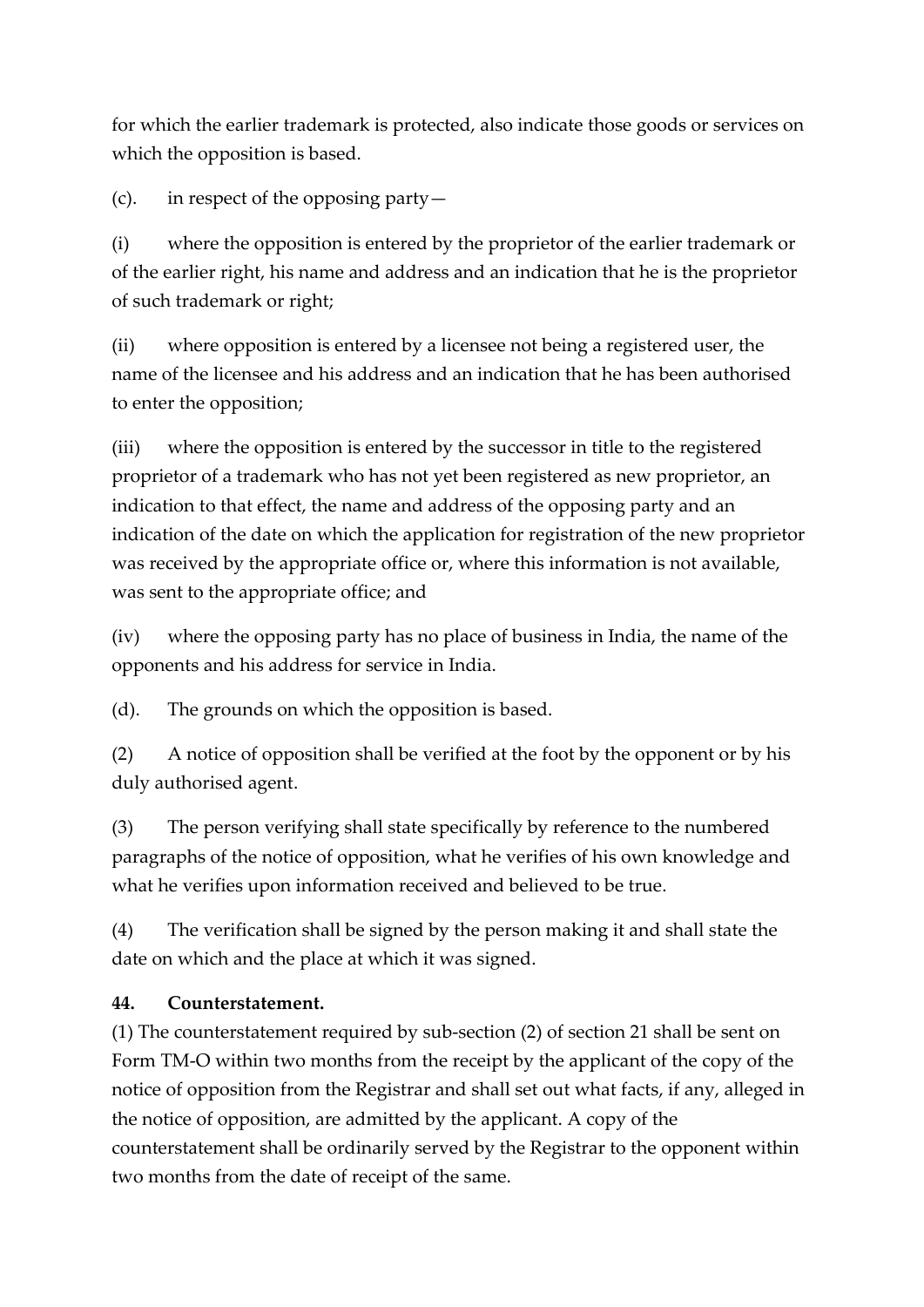(2) The counterstatement shall be verified in the manner as provided in sub-rules (2), (3) and (4) of rule 43.

#### **45. Evidence in support of opposition.**

(1) Within two months from service of a copy of the counterstatement, the opponent shall either leave with the Registrar, such evidence by way of affidavit as he may desire to adduce in support of his opposition or shall intimate to the Registrar and to the applicant in writing that he does not desire to adduce evidence in support of his opposition but intends to rely on the facts stated in the notice of opposition. He shall deliver to the applicant copies of any evidence including exhibits, if any, that he leaves with the Registrar under this sub-rule and intimate the Registrar in writing of such delivery.

(2) If an opponent takes no action under sub-rule (1) within the time mentioned therein, he shall be deemed to have abandoned his opposition.

#### **46. Evidence in support of application.**

(1) Within two months on the receipt by the applicant of the copies of affidavits in support of opposition or of the intimation that the opponent does not desire to adduce any evidence in support of his opposition, the applicant shall leave with the Registrar such evidence by way of affidavit as he desires to adduce in support of his application and shall deliver to the opponent copies thereof or shall intimate to the Registrar and the opponent that he does not desire to adduce any evidence but intends to rely on the facts stated in the counterstatement and or on the evidence already left by him in connection with the application in question. In case the applicant adduces any evidence or relies on any evidence already left by him in connection with the application, he shall deliver to the opponent copies of the same, including exhibits, if any, and shall intimate the Registrar in writing of such delivery.

(2) If an applicant takes no action under sub-rule (1) within the time mentioned therein, he shall be deemed to have abandoned his application.

#### **47. Evidence in reply by opponent.**

Within one month from the receipt by the opponent of the copies of the applicant's affidavit the opponent may leave with the Registrar evidence by affidavit in reply and shall deliver to the applicant copies of the same including exhibits, if any, and shall intimate the Registrar in writing of such delivery.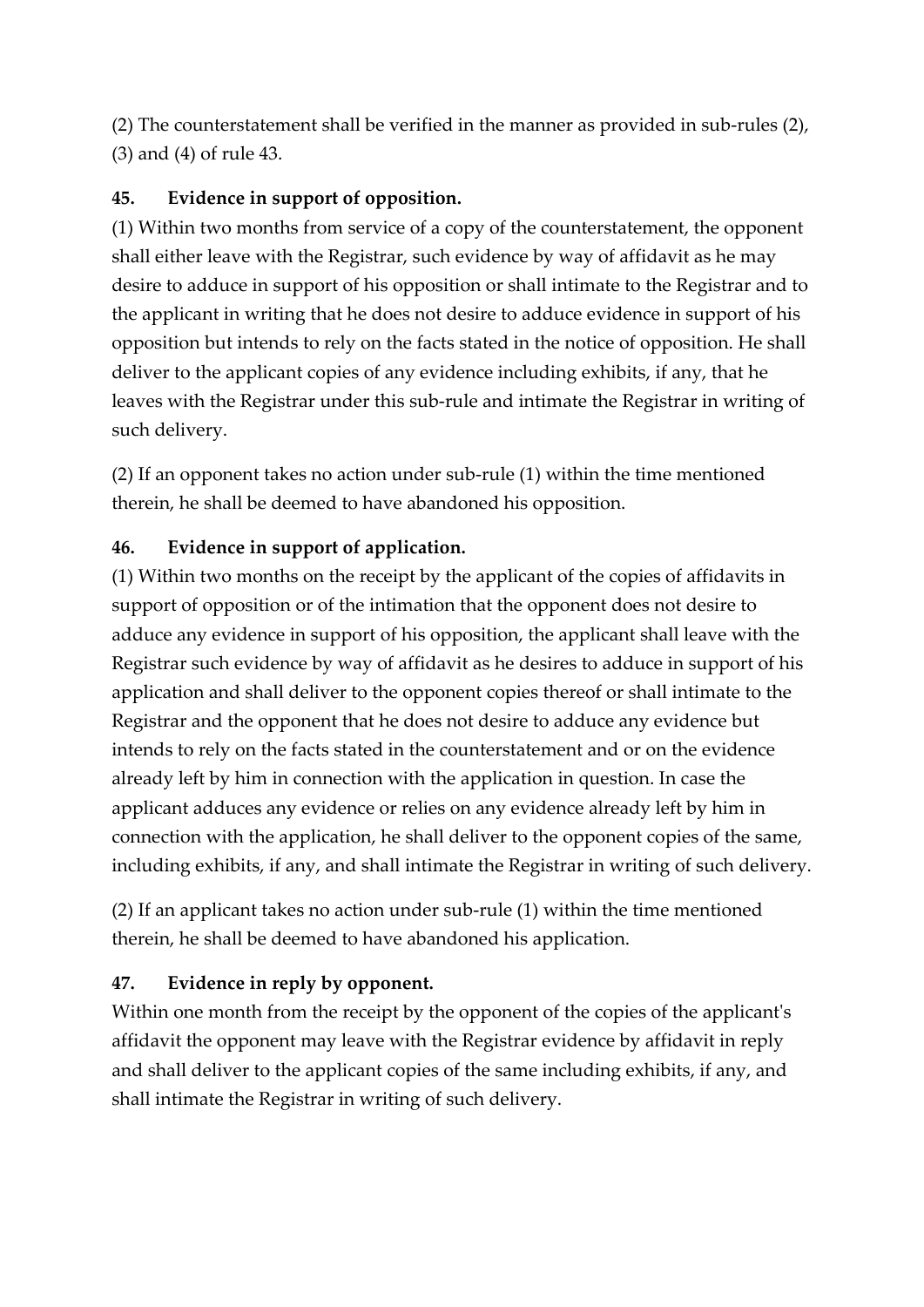#### **48. Further evidence.**

No further evidence shall be left on either side, but in any proceedings before the Registrar, he may at any time, if he thinks fit, give leave to either the applicant or the opponent to leave any evidence upon such terms as to costs or otherwise as he may think fit.

#### **49. Translation of documents.**

Where a document is in a language other than Hindi or English and is referred to in the notice of opposition, counterstatement or an affidavit filed in an opposition proceeding, an attested translation thereof in Hindi or English shall be submitted before the registrar and a copy thereof shall be provided to opposite party.

#### **50. Hearing and decision.**

(1) The Registrar, after the closure of the evidence, shall give notice to the parties of the first date of hearing. The date of hearing shall be for a date at least one month after the date of the first notice.

(2) A party to a proceeding may make a request for adjournment of the hearing with reasonable cause in Form TM-M accompanied by the prescribed fee, at least three days before the date of hearing and the Registrar, if he thinks fit to do so, and upon such terms as he may direct, may adjourn the hearing and intimate the parties accordingly:

Provided that no party shall be given more than two adjournments and each adjournment shall not be for more than thirty days.

(3) If the applicant is not present at the adjourned date of hearing and at the time mentioned in the notice, the application may be treated as abandoned.

(4) If the opponent is not present at the adjourned date of hearing and at time mentioned in the notice, the opposition may be dismissed for want of prosecution and the application may proceed to registration subject to section 19.

(5) The Registrar shall consider written arguments if submitted by a party to the proceeding.

(6) The decision of the Registrar shall be communicated to the parties in writing at the address given for service.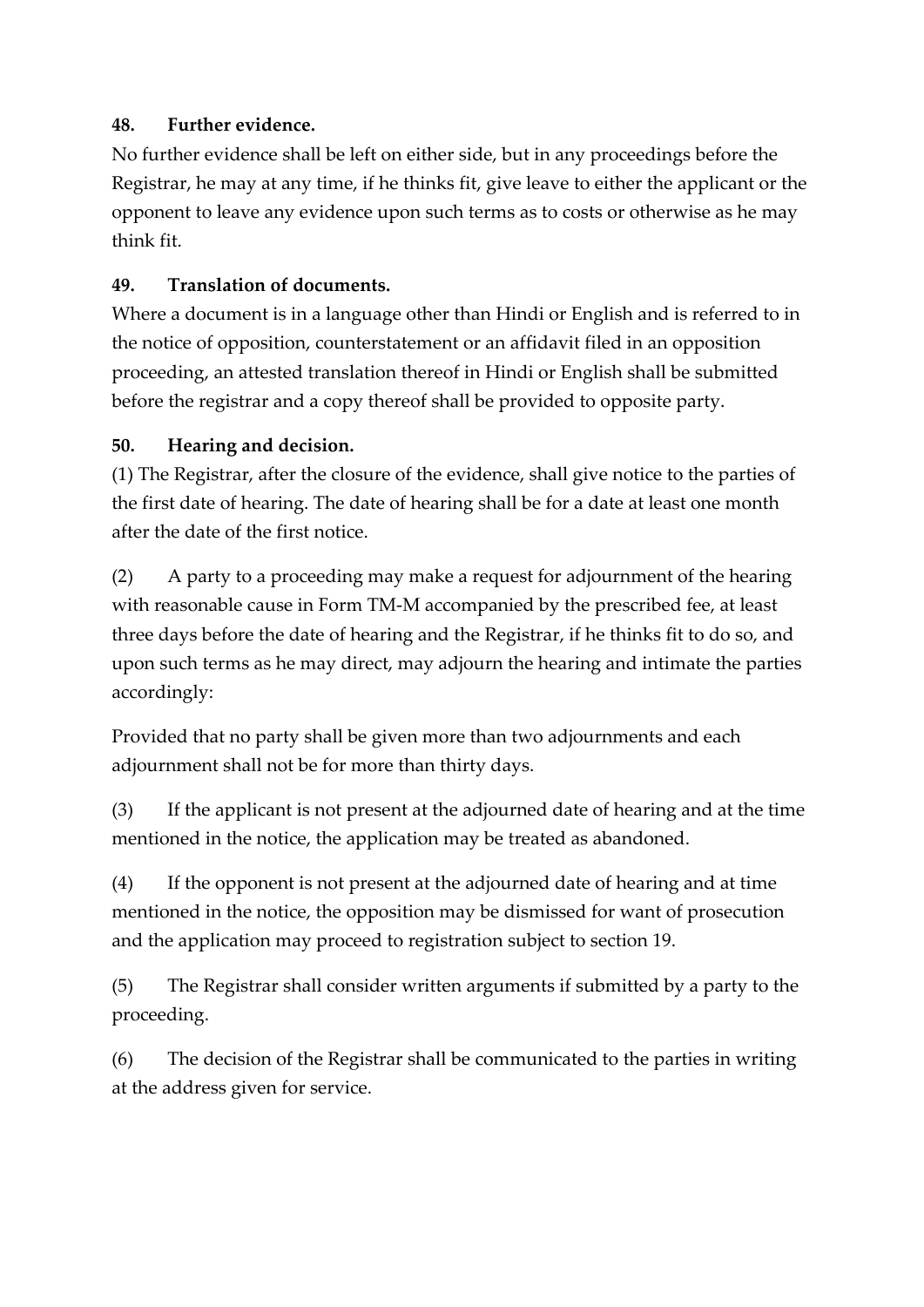#### **51. Security for costs.**

The security for costs which the Registrar may require under sub-section (6) of section 21 may be fixed at any amount which he may consider proper, and such amount may be further enhanced by him at any stage in the opposition proceedings.

#### **Notice of Non-Completion of Registration**

#### **52. Procedure for giving notice.**

The notice which the Registrar is required by sub-section (3) of section 23 to give to an applicant, shall be sent in Form RG-1 to the applicant at the address for service. The notice shall specify twenty one days time from the date thereof or such further time not exceeding one month as the Registrar may allow on a request made in form TM-M for completion of the registration.

#### **Registration**

### **53. Entry in the Register.**

(1) Where no notice of opposition to an application advertised or re-advertised in the Journal is filed within the period specified in sub-section (1) of section 21, or where an opposition is filed and it is dismissed, the Registrar shall, subject to the provisions of sub-section (1) of section 23 or section 19, enter the trademark on the register.

(2) The entry of a trademark in the register shall specify the date of filing of application, the actual date of the registration, the goods or services and the class or classes in respect of which it is registered, and all particulars required by sub-section (1) of section 6 including—

(a) the address of the principal place of business in India, if any, of the proprietor of the trademark or in the case of a jointly owned trademark, of such of the joint proprietors of the trademark as have a principal place of business in India;

(b) where the proprietor of the trademark has no place of business in India, his address for service in India as entered in the application for registration together with his address in his home country;

(c) in the case of a jointly owned trademark, where none of the joint proprietors has a principal place of business in India, the address for service in India as given in the application together with the address of each of the joint proprietors in his home country;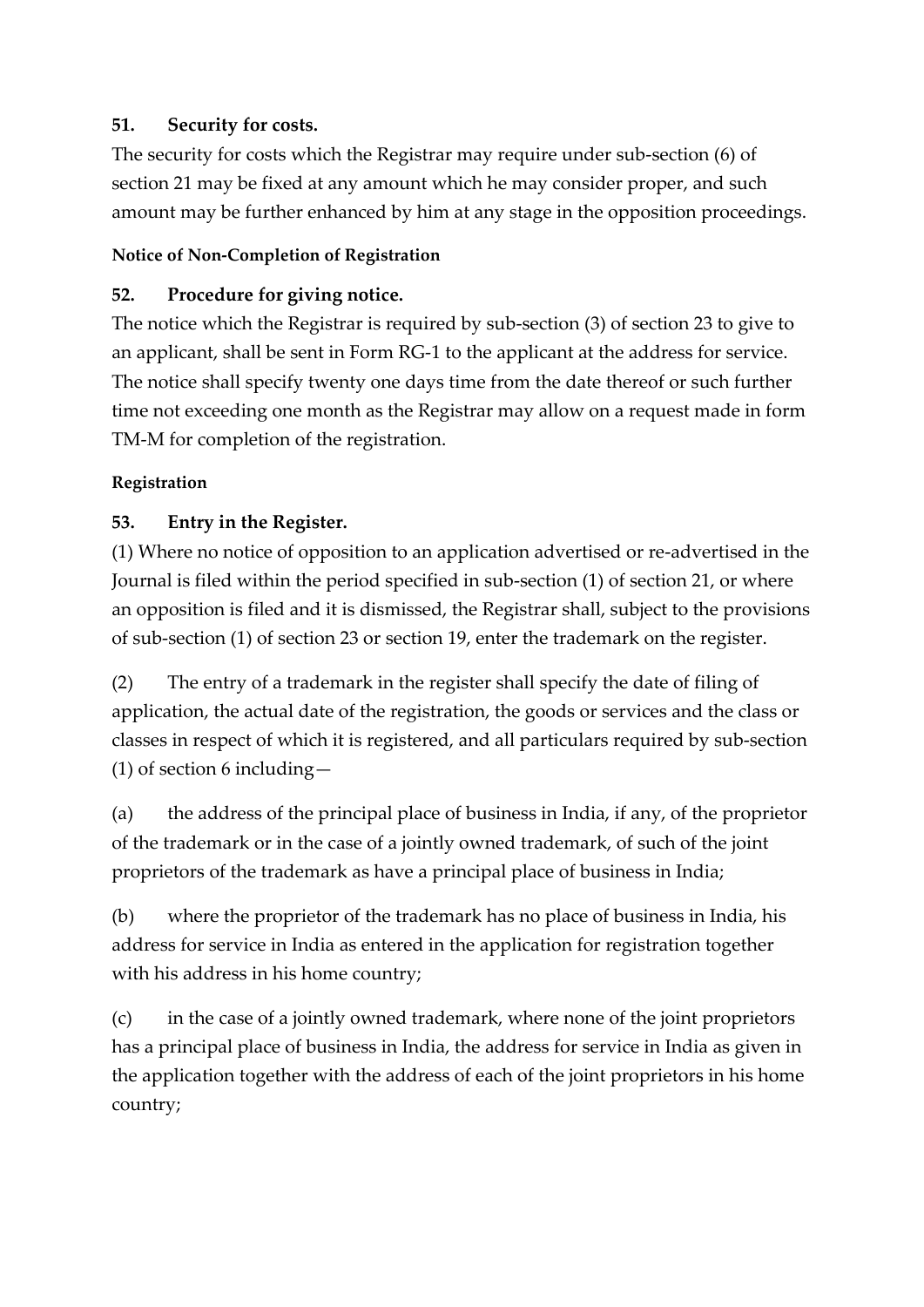(d) the particulars of the trade, business, profession, occupation or other description of the proprietor or, in the case of a jointly owned trademark, of the joint proprietors of the trademark as entered in the application for registration;

(e) particulars affecting the scope of the registration or the rights conferred by the registration;

(f) the convention application date, if any, to be accorded pursuant to an application from applicants of a convention country made under section 154;

(g) where the trademark is a collective or certification trademark, that fact;

(h) where the trademark is registered pursuant to sub-section 4 of section 11 with the consent of the proprietor of an earlier trademark or other earlier right, that fact; and the appropriate office of the Trade Marks Registry in relation to the trademark.

(3) The Registrar may from time to time, in consultation with computer experts, formulate guidelines for keeping official records in electronic form.

#### **54. Associated trademarks.**

(1) Where a trademark is registered as associated with any other trademarks, the Registrar shall note in the register in connection with the first mentioned trademark the registration numbers of the trademarks with which it is associated and shall also note in the register in connection with each of the associated trademarks, the registration number of the first mentioned trademark as being a trademark associated therewith.

(2) An application under sub-section (5) of section 16 to dissolve the association as respects any of the trademarks registered as associated trademarks shall be made in Form TM-P and shall include statement of the grounds of the application.

#### **55. Death of applicant before registration.**

In case of death of any applicant for the registration of a trademark after the date of his application and before the trademark has been entered in the register, the Registrar may, on request on form TM-M and on proof of the applicant's death and on proof of the transmission of the interest of the deceased person, substitute in the application, the name of successor in interest in place of the name of such deceased applicant, and the application may proceed thereafter as so amended.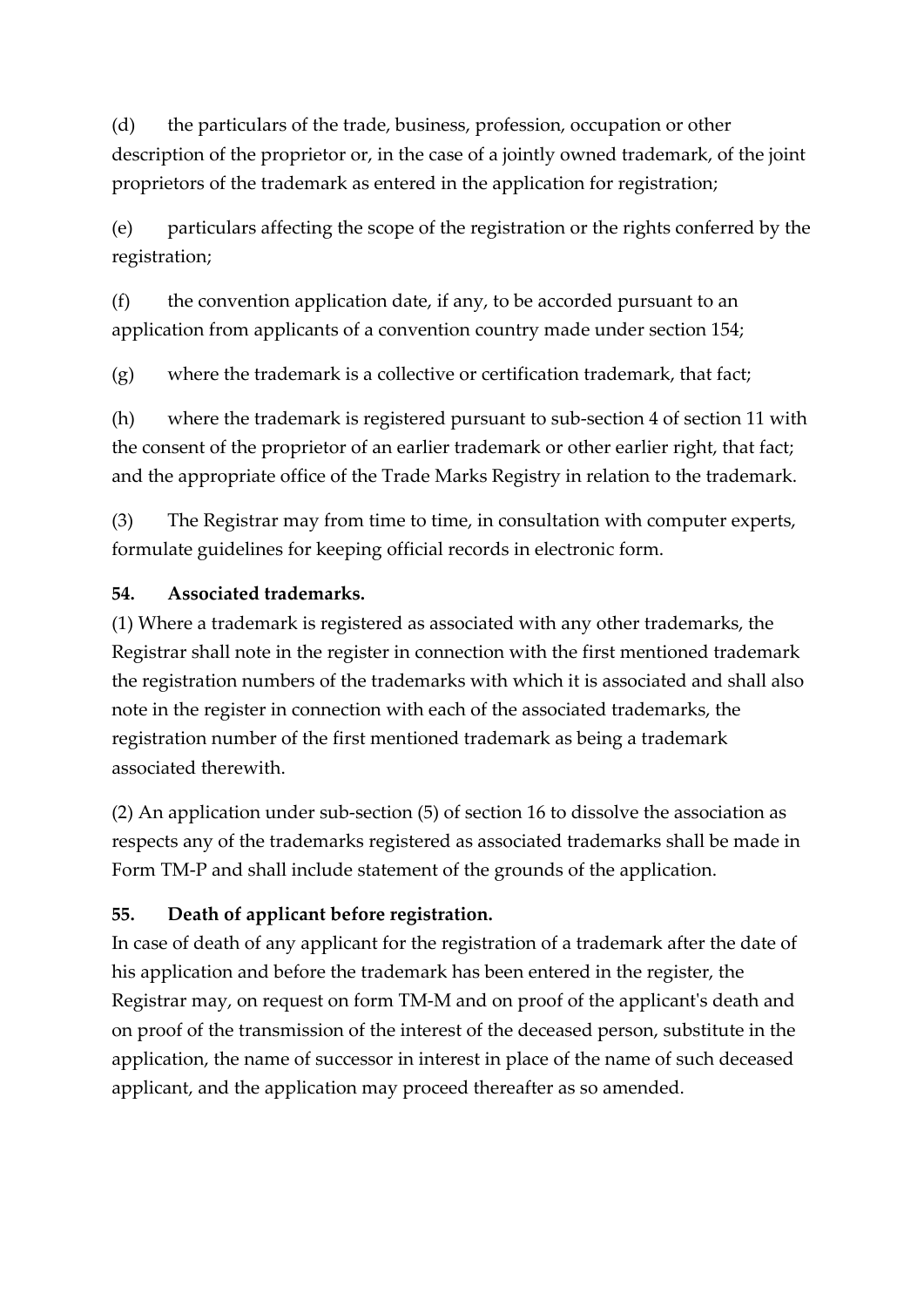### **56. Certificate of registration.**

(1) The certificate of registration to be issued by the Registrar under sub-section 2 of section 23 shall be on Form RG-2 and shall include the trademark. It shall bear the seal of the Trade Marks Registry.

(2) The certificate of registration referred to in sub-rule (1) shall not be used in legal proceedings or for obtaining registration abroad. The certificate issued under section 137 shall be used for these purposes.

(3) The Registrar may issue duplicate or further copies of the certificate of registration on request by the registered proprietor in Form TM-M accompanied by the prescribed fee:

Provided that, no such duplicate or copy of certification of registration shall be issued where such request is received after the expiry of time limit for renewal of registration and restoration of registered trademark.

### **CHAPTER III - RENEWAL OF REGISTRATION AND RESTORATION**

### **57. Renewal of registration.**

(1) An application for the renewal of the registration of a trademark shall be made in Form TM-R along with the fee as prescribed in the first schedule and may be made at any time not more than one year before the expiration of the last registration of the trademark.

(2) A request for renewal of registration of the trademark filed within prescribed time shall be allowed unless the trademark has been removed or cancelled or is otherwise not renewable under any of the provisions of the Act and rules or by any order of the competent court or the Registrar.

# **58. Notice before removal of trademark from register.**

(1) In case no application for renewal of the registration in the prescribed form together with the specified fee has been received, the Registrar shall send, not more than six months before the expiration of registration of the trademark, a notice in Form RG-3 at the address of service informing the registered proprietor of the approaching date of expiration and the conditions, if any, subject to which the renewal of the registration may be obtained.

(2) Where, in the case of a trademark the registration of which (by reference to the date of application for registration) becomes due for renewal, the trademark is registered at any time within six months before the date on which renewal is due,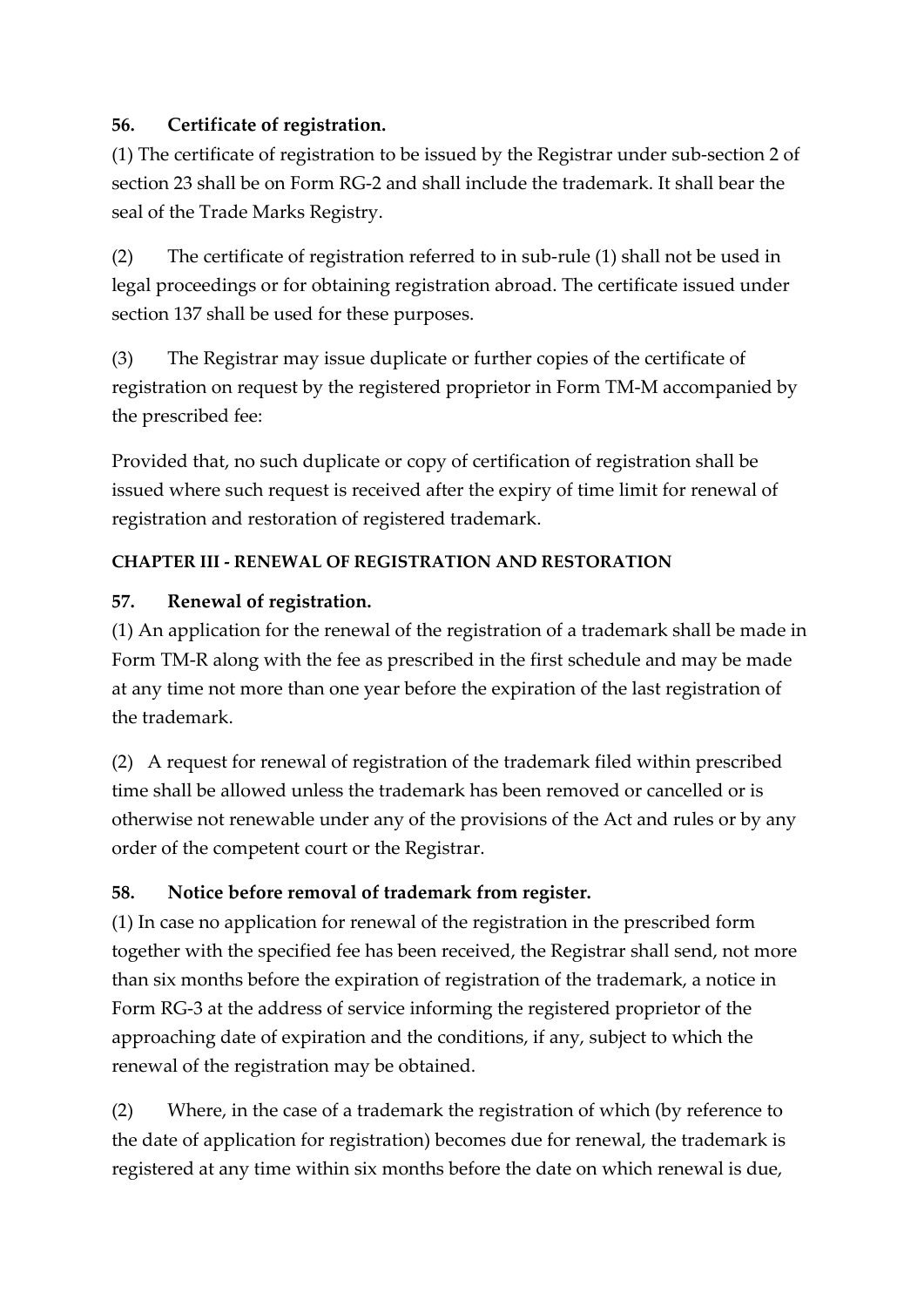the registration may be renewed by the payment of the renewal fee within six months after the actual date of registration and where the renewal fee is not paid within that period, the Registrar shall subject to rule 60, remove the trademark from the register.

(3) Where, in the case of a trademark the registration of which (by reference to the date of application for registration) becomes due for renewal, the trademark is registered after the date of renewal, the registration may be renewed by the payment of the renewal fee within six months of the actual date of registration and where the renewal fee is not paid within that period the Registrar shall, subject to rule 60, remove the trademark from the register.

(4) The renewal of registration of a collective trademark or a certification trademark shall be in Form TM-R along with the prescribed fee as specified in the First Schedule.

#### **59. Advertisement of removal of trademark from the register.**

If at the expiration of registration of a trademark, the renewal fees has not been paid, the Registrar may remove the trademark from the register and advertise the fact forthwith in the Journal:

Provided that the Registrar shall not remove the trademark from the register if an application for payment of surcharge is made under proviso to sub-section(3) of section 25 in Form TM-R within six months from the expiration of the registration of the trademark.

#### **60. Restoration and renewal of registration.**

An application for the restoration of a trademark to the register and renewal of its registration under sub-section (4) of section 25, shall be made in Form TM-R within one year from the expiration of the registration of the trademark accompanied by the prescribed fee. The Registrar shall, while considering the request for such restoration and renewal have regard to the interest of other affected persons.

#### **61. Notice and advertisement of renewal and restoration.**

Upon the renewal or restoration and renewal of registration, a notice to that effect shall be sent to the registered proprietor and every registered user and the renewal or restoration and renewal shall be advertised in the Journal.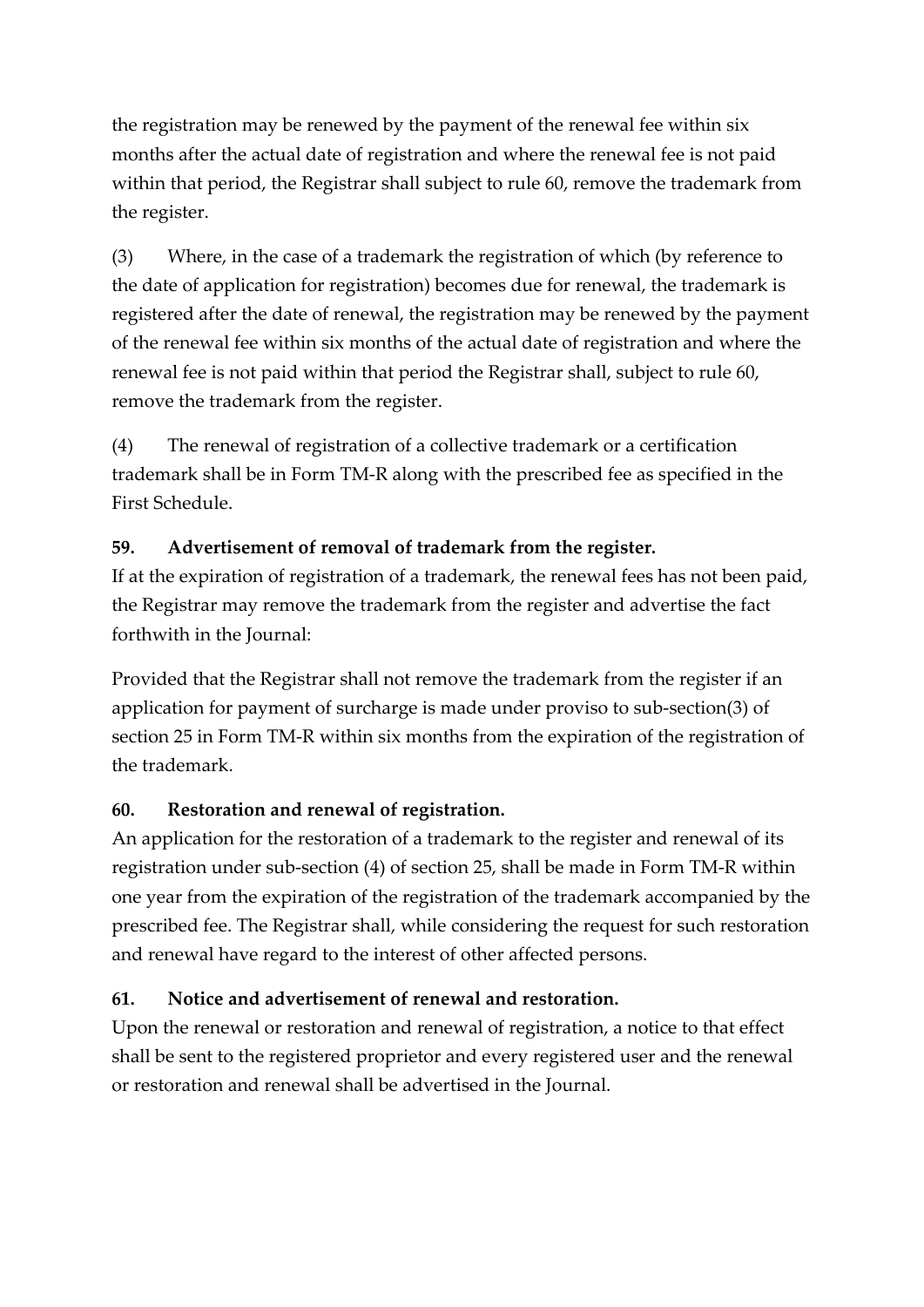#### **CHAPTER IV - SPECIAL PROVISIONS RELATING TO PROTECTION OF TRADEMARKS THROUGH THE INTERNATIONAL REGISTRATION UNDER MADRID PROTOCOL**

### **62. Definitions.**

(1) For the purpose of this Chapter, unless the context otherwise requires,—

(a) 'Article' means article referred to in Madrid Protocol;

(b) "electronic form" shall have the meaning as is assigned to it in clause (r) of sub-section (1) of section 2 of the Information Technology Act, 2000 (21 of 2000);

(2) Words and expressions used in these rules, in the context of international application or international registration under Chapter IVA of the Act, but not defined shall have the same meaning and respectively assigned to them in the Madrid Protocol or the Common Regulations.

### **63. Language.**

An International Application or any communication relating thereto for transmission to International Bureau or any advice by way of notification of extension of protection to India resulting from the international registration shall be in English.

# **64. Issue of notices or communications etc. and response thereto.**

Any notice or communication relating to both an international application under section 36D and international registration where India has been designated, under section 36E, shall be issued by the Registrar only in electronic form, and any response thereto shall also be received likewise.

# **65. International application in respect of which India is the country of origin.**

International application originating from India, or any communication relating thereto in accordance with the Common Regulations shall be filed electronically through the Trade Marks International Application System.

# **66. Verification and Certification of international application in respect of which India is the country of origin**.

(1) Where an international application is filed under section 36D for transmission to the International Bureau, the Registrar shall certify the contents of the application in Form MM2(E) as provided by International Bureau subject to the payment of fees as specified in Entry Number 23 of the First Schedule.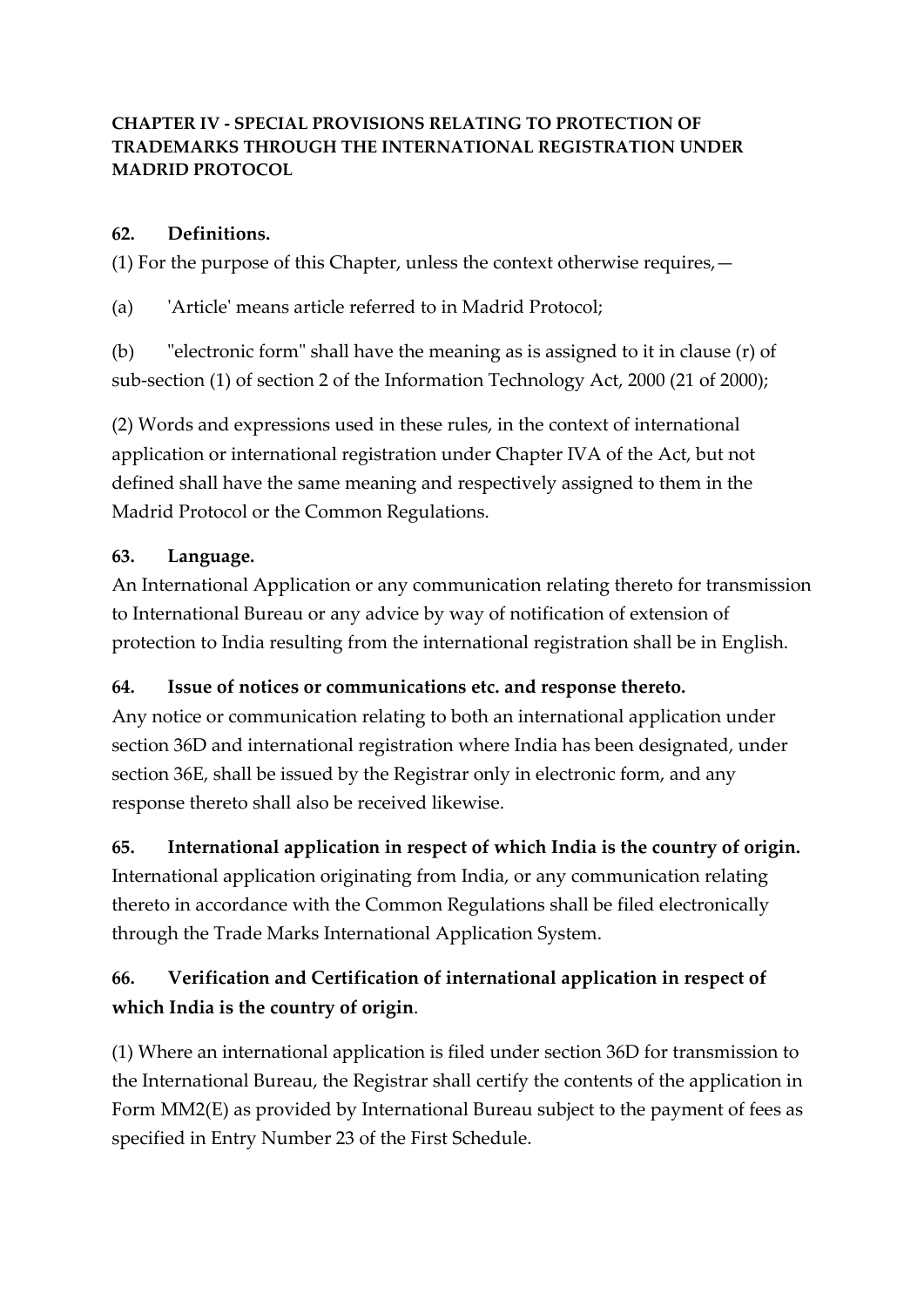(2) Where the international application complies with the requirements, the Registrar shall so certify in the international application indicating also the date on which the said international application was received; and shall forward the same to the International Bureau within two months from the date of receipt of the said application.

(3) Where the international application does not meet the requirements, the Registrar shall not forward it to the International Bureau, and shall require the applicant by notice to comply with the requirement as specified therein, and shall forward the International Application only after such compliance within the period specified in the notice.

### **67. Handling fee.**

A handling fee as specified in First Schedule shall be payable to the Registrar for certification and transmittal of international application to the International Bureau and such fee shall be paid in Indian rupees electronically along with the application.

# **68. Manner of keeping the record of international registrations where India has been designated.**

(1) On receipt of advice from the International Bureau about an international registration designating India and notification about the extension of protection resulting from such international registration, the Registrar shall enter all the particulars thereof electronically in a record called the 'Record of Particulars of International Registration'. Any change in the particulars as and when received from the International Bureau shall be entered in the said record.

(2) Any entry made in such record shall, to the extent that it applies to India as a designated contracting party, have the same effect as if it had been recorded by the Registrar in the Register of trademarks.

# **69. Examination of application under section 36E.**

(1) The advice referred to in rule 68 shall be examined ordinarily within two months from the date of receipt of such advice.

(2) Where, the Registrar finds that the trademark which is the subject of an international registration designating India, cannot be protected, he shall, before the expiry of refusal period applicable under article 5 of the Madrid Protocol, notify to the International Bureau a provisional refusal of protection.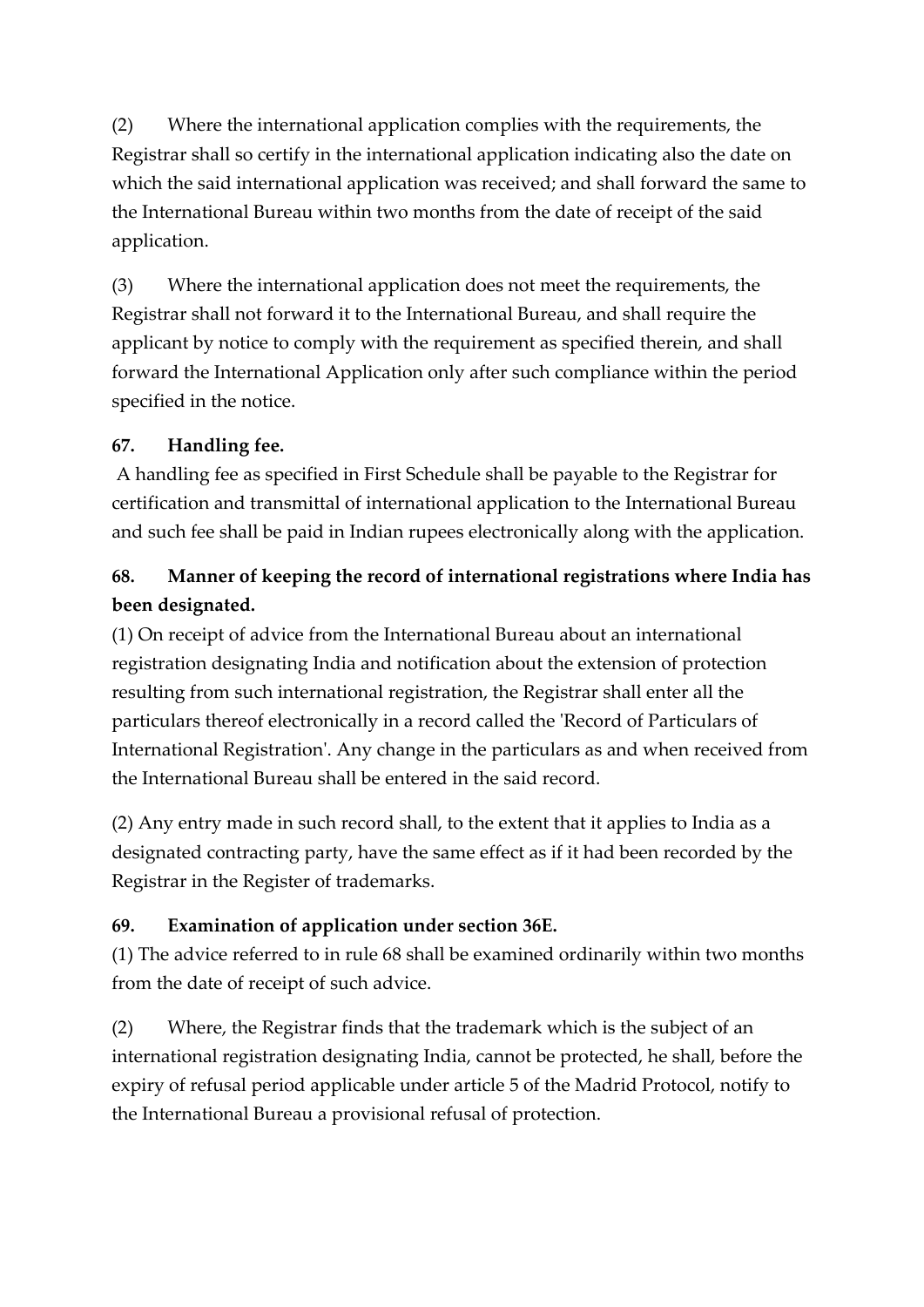(3) Where there are no grounds for refusal to grant protection, the Registrar shall advertise the particulars concerning international registration under section 20 of the Act in a separate part of the trademarks Journal ordinarily within a period of six months from the date of receipt of advice.

(4) Where an opposition is filed under section 21 of the Act, the Registrar shall, notify that fact to the International Bureau as a provisional refusal based on the opposition in accordance with the Protocol and Common Regulation.

(5) The international registration, on receipt of an opposition thereto, shall be processed in accordance with the provisions contained in rules 42 to 51.

(6) Where the procedure mentioned under sub-rules (1) to (5) have been completed with and the Registrar has decided to confirm such refusal of protection of the trademark for all the goods or services for which the protection has been requested, the Registrar shall send to the International Bureau a statement to that effect.

(7) Where, the provisional refusal has been either totally or partially withdrawn, the Registrar shall send to the International Bureau

(a) a statement to the effect that the provisional refusal is withdrawn and the protection of the trademark is granted for all the goods or services for which the protection has been requested; or

(b) a statement indicating conditions or limitations subject to which, and the goods or services in respect of which the protection is granted.

(8) Where there is no ground to refuse protection, the Registrar shall notify the International Bureau to the effect that protection is granted to the trademark in India.

(9) Where there is further decision affecting the protection of trademark in India, the Registrar shall send further statement to the International Bureau to that effect.

#### **70. Invalidation of protection.**

Where the protection resulting from an international registration has ceased to have effect, or varied, in India, as a result of legal proceedings under the Act, the Registrar shall notify the International Bureau accordingly.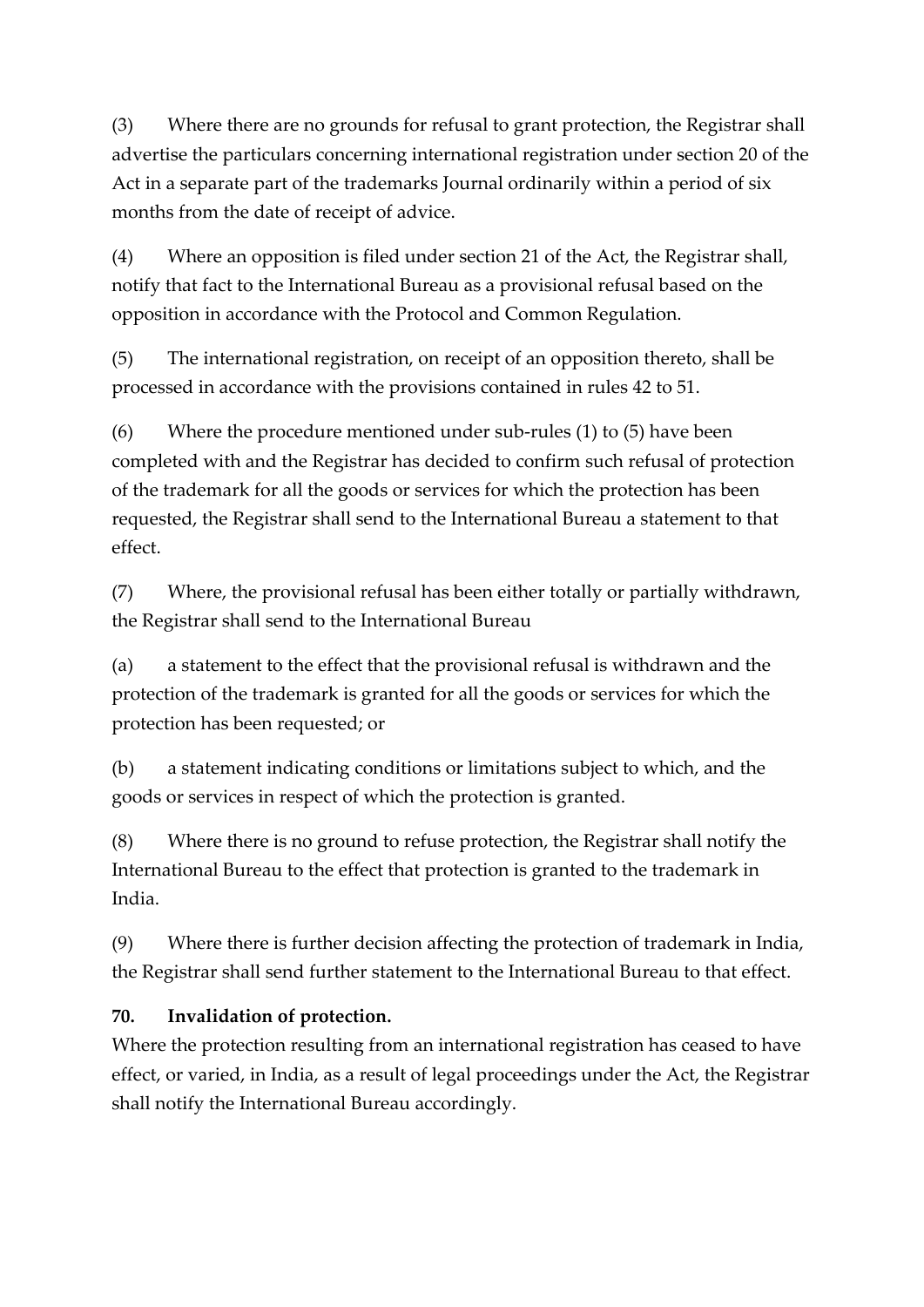# **71. Effect of cancellation of international registration.**

Where an international registration is cancelled at the request of office of origin, the provisions of article 9 quinquies of the Protocol shall apply to such international registration in so far as it designates India.

# **72. Collective and Certification Trademarks.**

Where an international registration designating India is in respect of a collective trademark or a certification trademark, the regulations governing the use of such collective trademark or certification trademark shall be submitted directly, by the holder of that international registration to the registrar within the period of one month from the date of advice by the International Bureau.

# **73. Replacement of national registration.**

Where an international registration is deemed to replace the registration held in India under sub-section (6) of section 36E of the Act, the registrar shall, upon request of the holder of international registration take note of the international registration and make necessary entry in the Register maintained under sub-section (1) of section 6 of the Act. Thereafter, the Registrar shall notify the International Bureau accordingly under rule 21 of the Common Regulations.

# **74. Applicability**

Subject to provisions of the Act, the provisions of the Madrid Protocol, Common Regulations and Administrative Instructions shall apply in relation to international applications originating from India and international registrations where India has been designated.

#### **CHAPTER V - ASSIGNMENT AND TRANSMISSION**

# **75. Application for entry of assignment or transmission.**

An application to register the title of a person who becomes entitled by assignment or transmission to a registered trademark shall be made in Form TM-P.

# **76. Case accompanying application.**

(1) A person applying for registration of his title under rule 75, shall, along with his request in form TM-P, file duly certified copy of original document, instrument or deed, as the case may be, purporting to transfer the title in the trademark and a statement of case in support of his request.

(2) The Registrar shall dispose of an application made under rule 75 ordinarily within three month from the date of application and intimate the same to the applicant.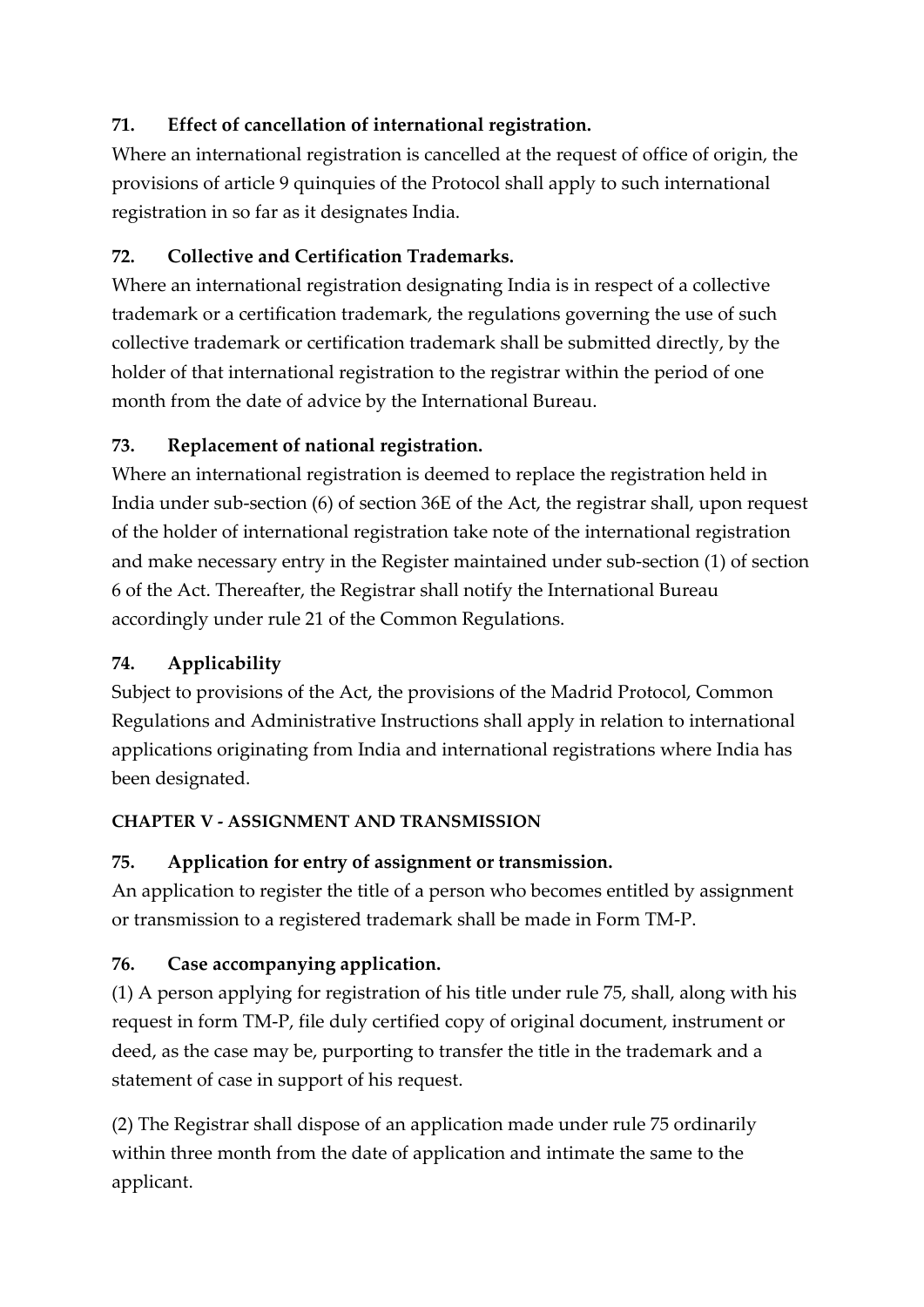### **77. Proof of title.**

The Registrar may, where there is a reasonable doubt about the veracity of any statement or any document furnished, call upon any person who applies to be registered as proprietor of a registered trademark to furnish such proof or additional proof of title as the Registrar thinks fit.

# **78. Impounding of Instruments.**

If in the opinion of the Registrar any instrument produced in proof of title of a person is not properly or sufficiently stamped, the Registrar shall impound and deal with it in the manner provided by Chapter IV of the Indian Stamp Act, 1899 (2 of 1899).

### **79. Assignments involving transmission of moneys outside India.**

If there is in force any law regulating the transmission of moneys outside India, the Registrar shall not register the title of a person who becomes entitled to a trademark by an assignment which involves such transmission except on production of the permission of the authority specified in such law for such transmission.

# **80. Application for Registrar's direction as to advertisement of an assignment of a trademark without goodwill of the business.**

(1) An application for directions under section 42 shall be made in Form TM-P and shall state the date on which the assignment was made. The application shall give particulars of the registration in the case of a registered trademark, and in the case of an unregistered trademark shall show the trademark and give particulars including user of the unregistered trademark that has been assigned therewith. The Registrar may call for any evidence or further information and if he is satisfied with regard to the various matters he shall issue directions in writing with respect to the advertisement of the assignment.

(2) The Registrar may refuse to consider such an application in a case to which section 41 applies, unless his approval has been obtained under the said section and a reference identifying the Registrar's notification of approval is included in the application.

(3) A request for an extension of the period within which the application mentioned in sub-rule (1) shall be made shall be in Form TM-P

# **81. Application for entry of assignment without goodwill.**

An application under rule 75 relating to an assignment of a trademark in respect of any goods or services shall state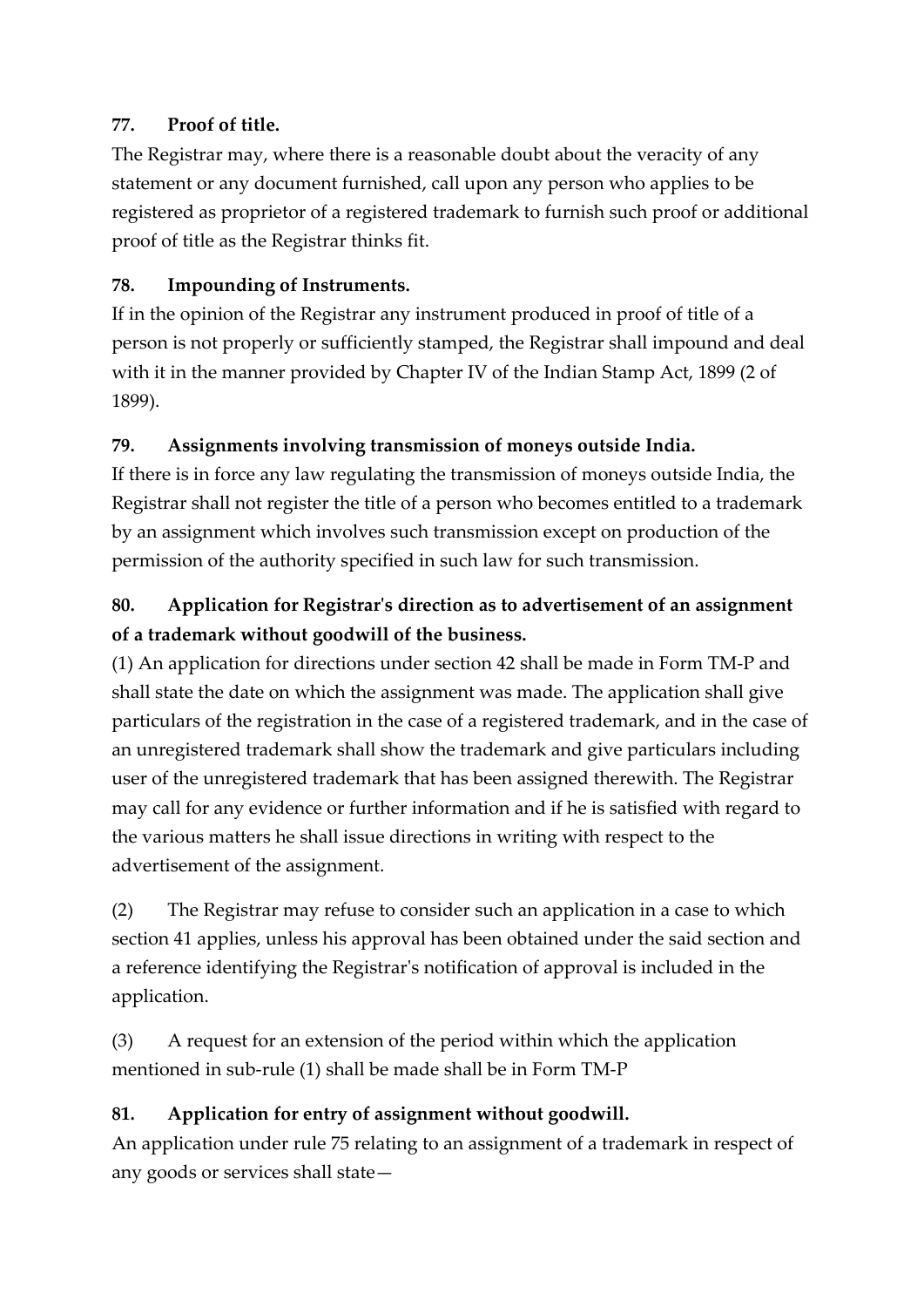(a) whether the trademark had been or was used in the business in any of those goods or services, and

(b) whether the assignment was made otherwise than in connection with the goodwill of that business,and if both those circumstances subsisted, then the applicant shall leave at the Trade Marks Registry a copy of the directions to advertise the assignment, obtained upon application under rule 80, and such proof, including copies of advertisements or otherwise, as the Registrar may require, to show that his directions have been fulfilled and if the Registrar is not satisfied that the directions have been fulfilled, he shall not proceed with the application.

#### **82. Separate registration.**

Where pursuant to an application under rule 75, and as the result of a division and separation of the goods or services of a registration or a division and separation of places or markets, different persons become registered separately under the same registration number as subsequent proprietors of a trademark, each of the resulting separate registrations in the names of those different persons shall be deemed to be a separate registration for all the purposes of the Act.

# **83. Registrar's certificate or approval as to certain assignment and transmissions.**

Any person who desires to obtain the Registrar's certificate under sub-section 2 of section 40 or his notification of approval under section 41 shall send to the Registrar with his application in Form TM-P, a statement of case in duplicate setting out the circumstances and a copy of any instrument or proposed instrument effecting the assignment or transmission. The Registrar may call for any evidence or further information that he may consider necessary and the statement of case shall be amended if required to include all the relevant circumstances and shall, if required, be verified by an affidavit. The Registrar, after hearing (if so required) the applicant and any other person whom the Registrar may consider to be interested in the transfer, shall consider the matter and issue a certificate thereon or a notification in writing of approval or disapproval thereof, as the case may be, to the applicant and shall also inform such other person accordingly. Where a statement of case is amended, three copies thereof in its final form shall be left at the Trade Marks Registry. The Registrar shall seal a copy of the statement of case in its final form to the certificate or notification.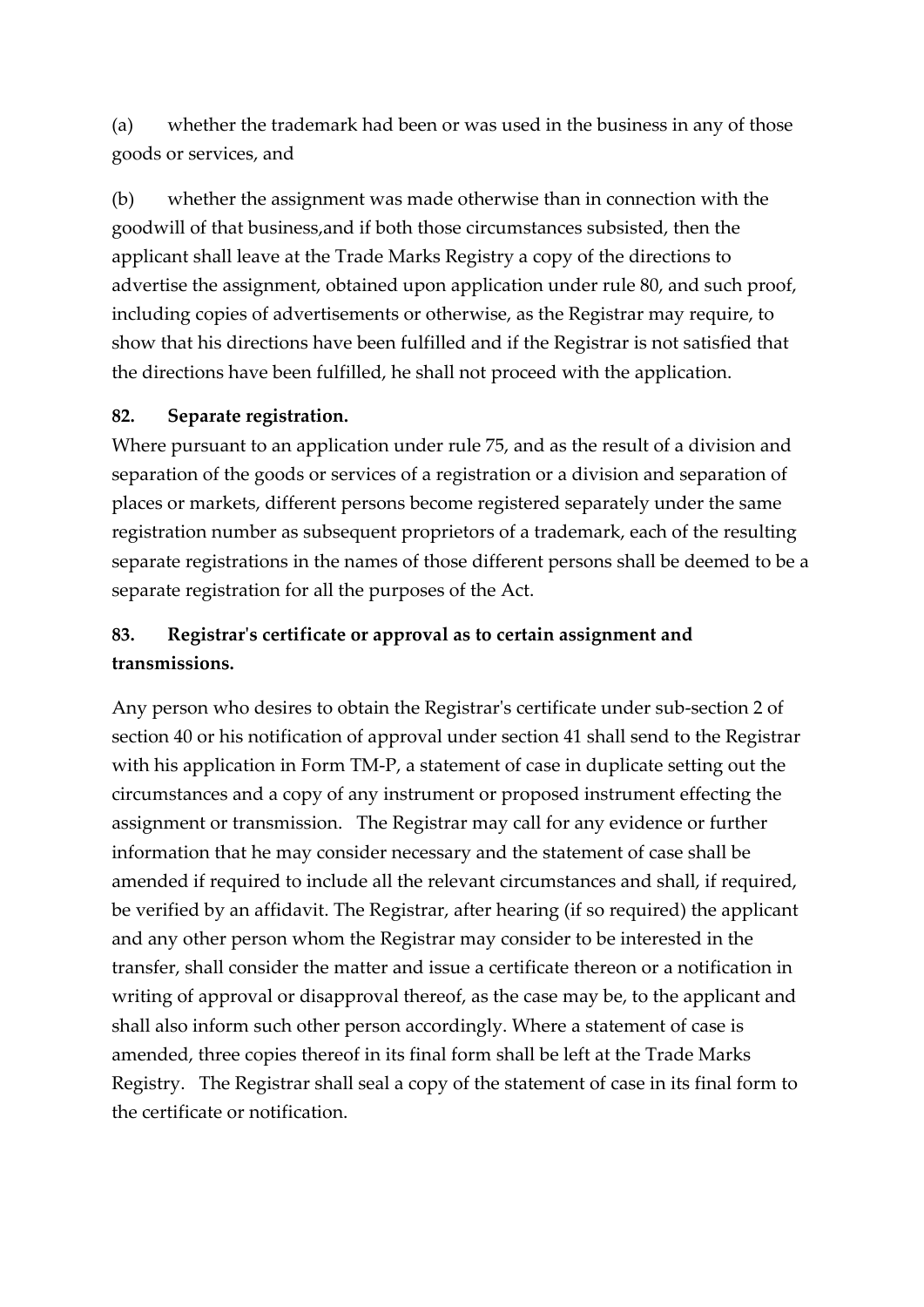#### **84. Entry in register, of particulars of assignment.**

Where the Registrar has allowed the assignment of a trademark under this Act, there shall be entered in the register the following particulars of assignment, namely: -

(i) the name and address of the assignee;

(ii) the date of the assignment;

(iii) where the assignment is in respect of any right in the trademark, a description of the right assigned;

(iv) the basis under which the assignment is made; and

(v) the date on which the entry is made in the register.

#### **85. Registration of assignment to a company under section 46.**

For the purposes of sub-section (4) of section 46, the period within which a company may be registered as the subsequent proprietor of a registered trademark upon application made under rule 75 shall be six months from the date of advertisement in the Journal of the registration of the trademark or such further period not exceeding six months as the Registrar may allow on application being made in Form TM-P by the applicant for registration of title or the registered proprietor, as the case may be, at any time before or during the period for which the extension can be allowed.

#### **CHAPTER VI - REGISTERED USER**

#### **86. Application for registration as registered user.**

(1) An application to the Registrar for the registration under section 49, of a person as a registered user of a registered trademark, shall be made jointly by that person and the registered proprietor of the trademark in Form TM-U and shall be accompanied by the documents, evidence and details as required in sub-section (1) of section 49.

(2) The registered proprietor and the proposed registered user shall also produce and file such other documents and furnish such other evidence and information as may be required in that behalf by the Registrar.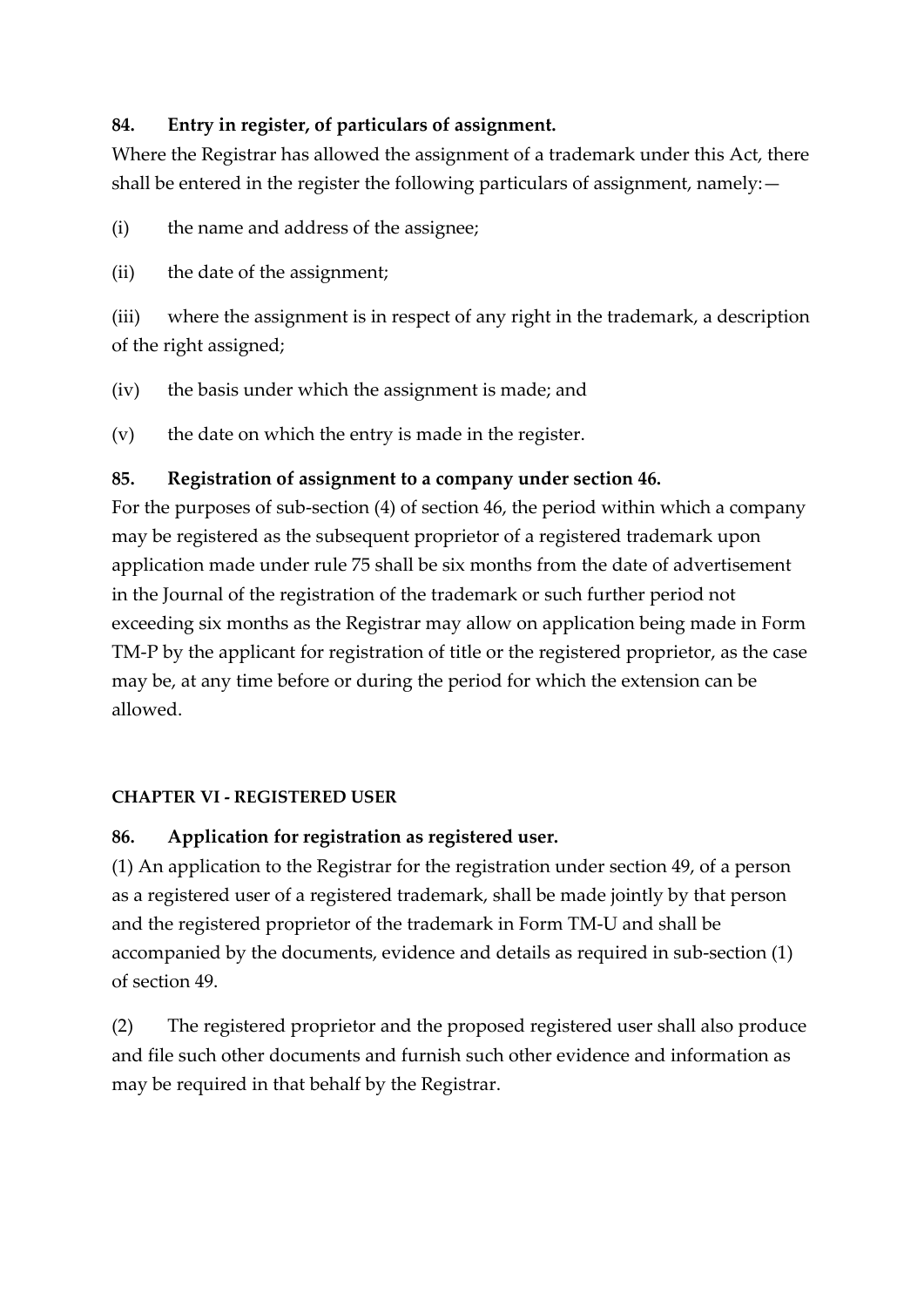(3) No application shall be entertained unless the same has been filed within six months from the date of the agreement referred to in clause (a) of sub-section (1) of section 49.

(4) Where more than one application for registration as registered user is made by the same registered proprietor and the same proposed registered user in respect of trademarks covered by the same agreement, the documents mentioned in sub section (1) of section 49 may be filed with any one of the applications and a cross reference to such documents given in the other application or applications.

# **87. Consideration by the Registrar.**

The Registrar under sub-section (2) of section 49, shall, if satisfied that the application and the accompanying documents comply with the relevant provisions of the Act and the rules, register the proposed registered user in respect of the goods or services as to which he is so satisfied.

### **88. Hearing before refusing an application or to accept it conditionally.**

The Registrar may, after giving an opportunity of hearing to the parties concerned, either refuse the application or accept the same with such condition(s), if any, as he may think fit and shall communicate such order in writing to the parties.

#### **89. Entry in the register.**

(1) Where the Registrar under sub-section (2) of section 49 accepts an application for registration as registered user; he shall register the proposed registered user as registered user and publish the same in the Journal.

(2) The entry of a registered user in the register shall state the date on which the application for registration of registered user was made, which date shall be deemed to be the date of registration as registered user of the person mentioned in the entry. The entry shall also state, in addition to the particulars and statements mentioned in paragraphs (i) to (iv) of sub-clause (b) of clause (1) of section 49, the name, description and principal place of business in India of the registered user and if he does not carry on business in India his address for service in India.

# **90. Registration not to imply authorisation to transmit money outside India.**

The registration as registered user of a trademark shall not be deemed to imply an approval, of the agreement in so far as it relates to the transmission of any money, as consideration for the use of the said trademark, to any place outside India.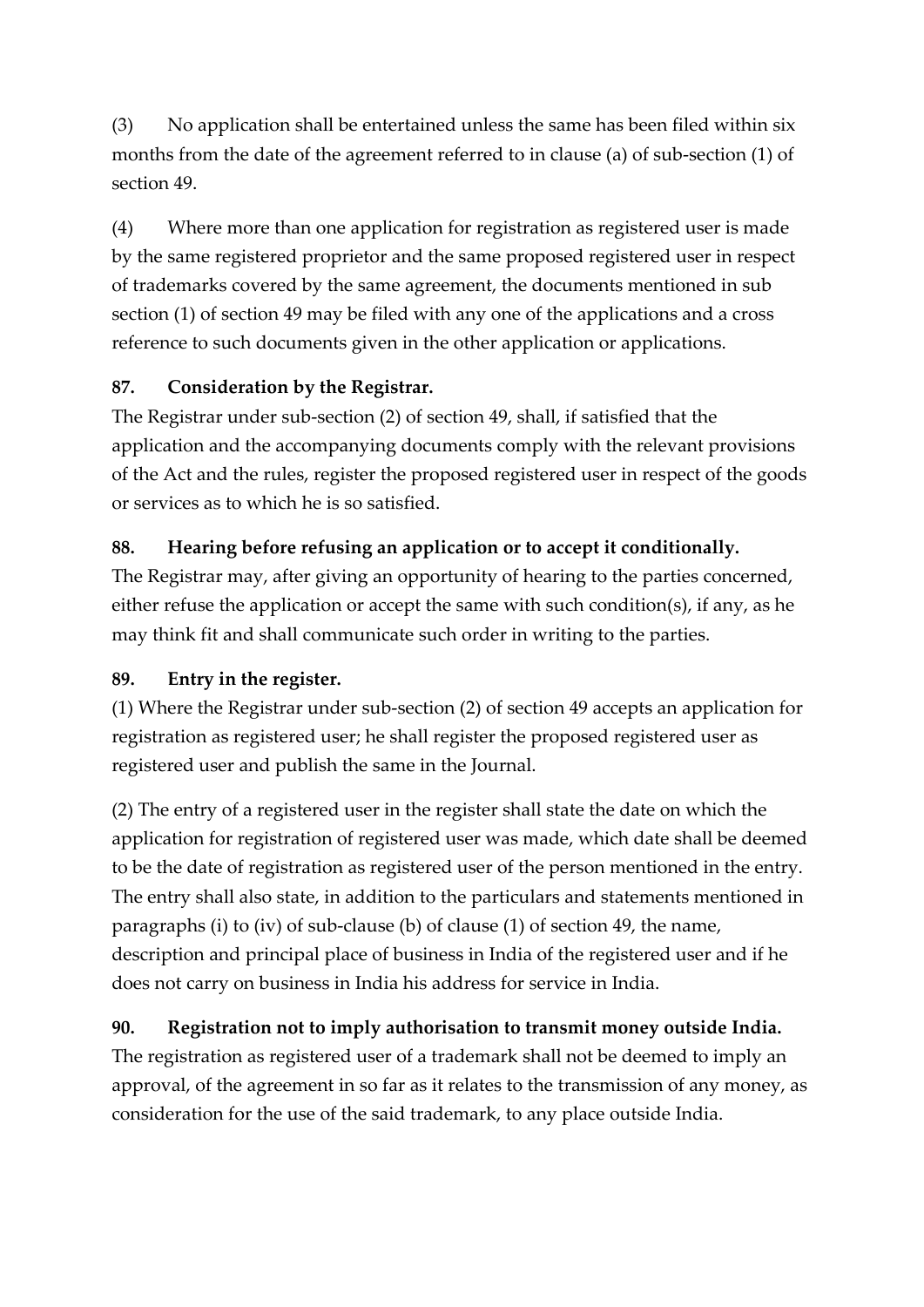### **91. Communication of registration as registered user.**

Communication in writing of the registration of a registered user shall be sent by the Registrar to the registered proprietor of the trademark, to the registered user and to every other registered user whose name is entered in relation to the same trademark and shall also be inserted in the Journal within three months of such entry in the register.

# **92. Registered proprietor's application to vary entry.**

An application by the registered proprietor of a trademark for the variation of the registration of a registered user of that trademark under clause (a) of sub-section (1) of section 50 shall be made in Form TM-U and where the registered user has given consent to such variation, a copy of such consent in writing shall also be filed.

# **93. Cancellation of registration of registered user.**

(1) An application for the cancellation of the registration of a registered user under sub-clause (b) to sub-clause (d) of sub-section (1) of section 50 shall be made in Form TM-U.

(2) In case of the registration of a registered user for a period, in accordance with paragraph (iv) of sub-clause (b) of sub-section (1) of section 49, the Registrar shall cancel the entry of the registered user at the end of that period. Where some or all the goods or services are omitted from those in respect of which a trademark is registered, the Registrar shall at the same time omit them from those specifications of registered users of the trademark in which they are comprised. The Registrar shall notify every cancellation or omission under this sub-rule to the registered users whose permitted use is affected thereby and to the registered proprietor of the trademark.

# **94. Power of the Registrar to call for information with respect to registered user.**

The Registrar may at any time, by notice in writing, require the registered proprietor to furnish him information under sub-section (1) of section 51 and take action in accordance with sub-section (2) of that section.

# **95. Procedure on application to vary entry or cancel registration.—**

(1) The Registrar shall notify in writing applications under section 50 to the registered proprietor and each registered user (not being the applicant in either case) of the trademark.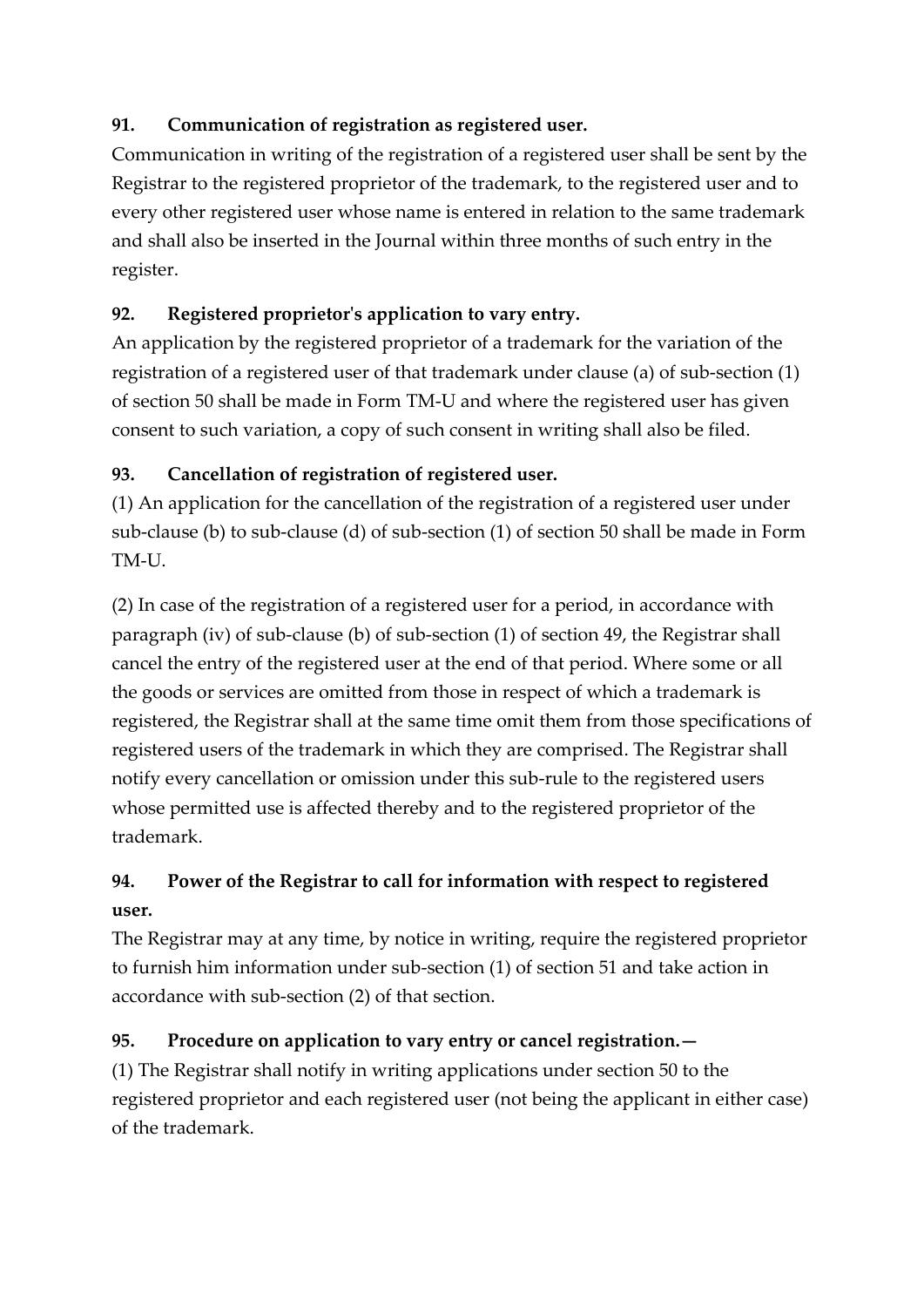(2) Any person notified under sub-rule (1) who intends to intervene in the proceedings, shall within one month of the receipt of such notification give notice to the Registrar in Form TM-U to the effect and shall send therewith a statement of the grounds of his intervention. The Registrar shall thereupon serve or cause to be served copies of such notice and statement on the other parties, namely, the applicant, the registered proprietor, the registered user whose registration is the subject matter of the proceeding in question and any other registered user who intervenes.

(3) In the case of any application made under section 50, the applicant and any person notified under sub-rule (1), may, within such time or times as the Registrar may appoint, leave evidence in support of his case, and the Registrar after giving the parties an opportunity of being heard, may accept or refuse the application or accept it subject to any conditions, amendments, modifications or limitations he may think right to impose and shall inform the parties in writing accordingly.

(4) In the case of an application for varying any registration under paragraph (a) of sub-section (1) of section 50 or cancelling any registration on any of the grounds mentioned in items (i) to (iv) of sub-clause (c) of sub-section (1) of section 50, the Registrar shall consider the application together with any notice in Form TM-U and statement of case filed and shall dispose of the application and also inform the parties in writing accordingly.

#### **96. Registered user's application.**

An Application under sub-section (2) of section 58 shall be made in Form TM-P by a registered user of a trademark or by a person duly authorised by the registered user in that behalf; and the Registrar may require such evidence as he may think fit as to the circumstances in which the application is made.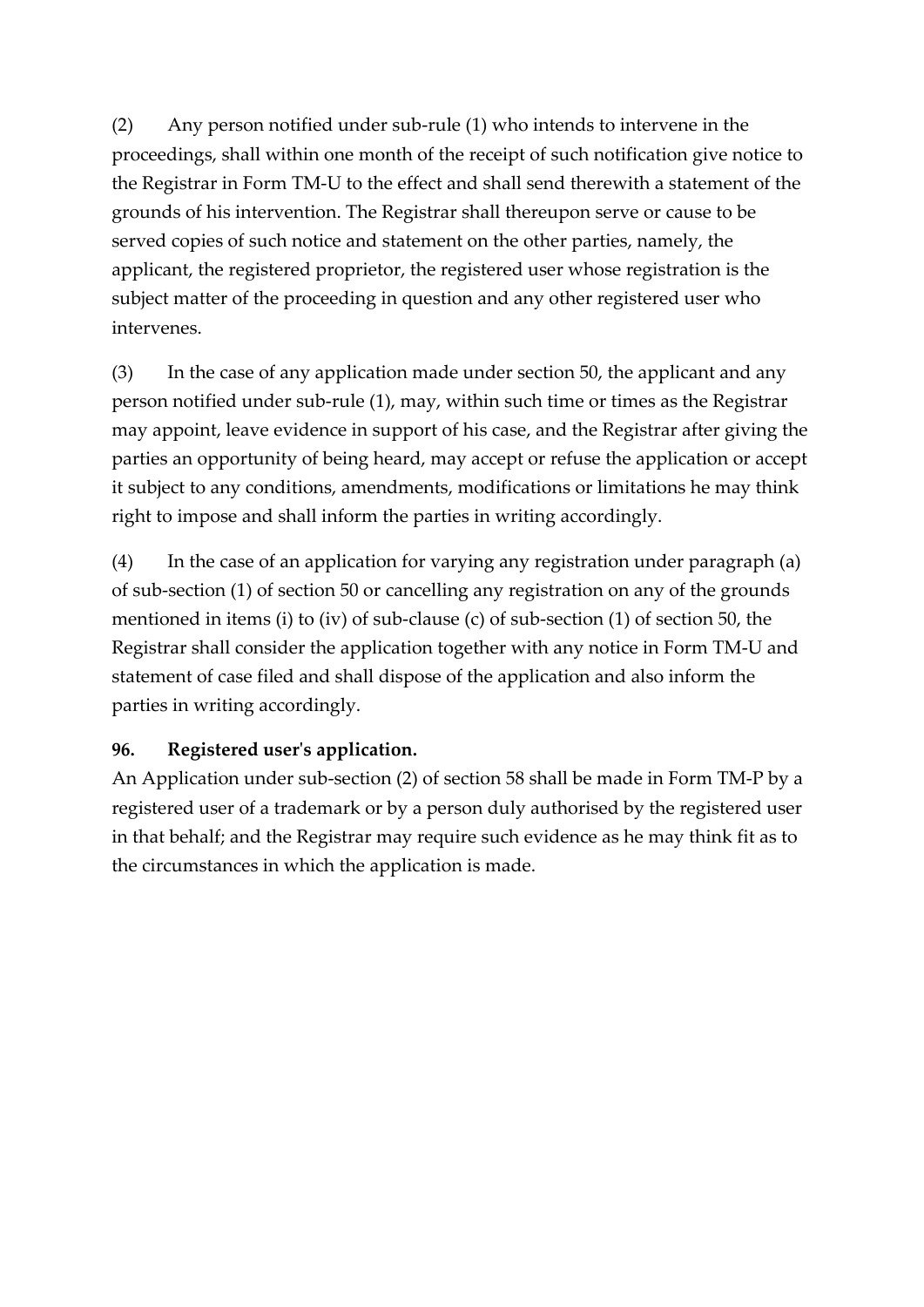#### **CHAPTER VII - RECTIFICATION AND CORRECTION OF REGISTER ALTERATION OR RECTIFICATION OF REGISTER**

#### **97. Application to rectify or remove a trademark from the register.**

An application to the Registrar under Section 47, 57, 68 or 77 for the making, expunging or varying of any entry relating to a trademark or a collective trademark or certification trademark in the register shall be made in Form TM-O, as the case may be, and shall be accompanied by statement in setting out fully the nature of the applicant's interest, the facts upon which he bases his case and the relief which he seeks. Where the application is made by a person who is not the registered proprietor of the trademark in question, the application and the statement aforesaid shall be left at the Trade Marks Registry. In case there are registered users, such application and statements shall be accompanied by as many copies thereof as there are registered users. A copy each of the application and statement shall be ordinarily transmitted within one month by the Registrar to the registered proprietor and to each of the registered user and to any other person who appears from the register to have an interest in the trademark. The application shall be verified in the manner prescribed under clause (i) of sub-rule (c) of rule 43 for verification of a notice of opposition.

#### **98. Further procedure.**

Within two months from the receipt by a registered proprietor of the copy of the application mentioned in rule 97 or within such further period not exceeding one month in the aggregate, he shall send to the Registrar on Form TM-O a counterstatement of the grounds on which the application is contested and if he does so, the Registrar shall serve a copy of the counterstatement on the person making the application within one month of the receipt of the same. In case no counter statement has been filed within the period of three months from the date of receipt of the application mentioned in rule 97, the applicant for rectification shall file evidence in support of his application for rectification under the provisions of rules 45 (1). The provision under rule 46 to 51 shall thereafter apply mutatis mutandis to the further proceedings on the application.

#### **99. Intervention by third parties.**

Any person, other than the registered proprietor, alleging interest in a registered trademark in respect of which an application is made under rule 97 may apply on Form TM-O for leave to intervene, stating the nature of his interest, and the Registrar may refuse or grant such leave after hearing (if so required) the parties concerned,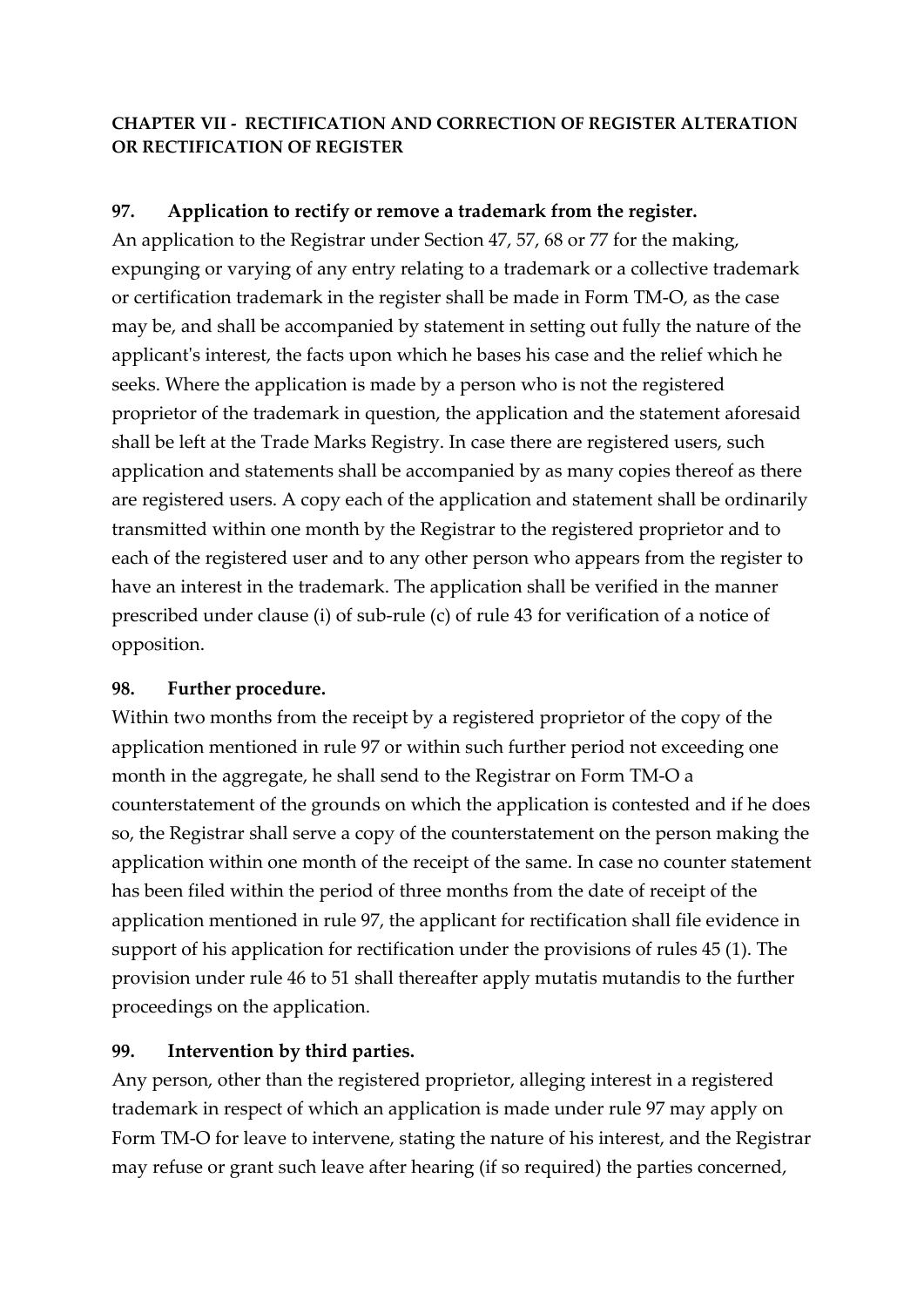upon such conditions and terms including undertakings or conditions as to security for cost as he may deem fit to impose.

### **100. Rectification of the register by the Registrar of his own motion.**

(1) The Notice, which the Registrar is required to issue under sub-section (4) of section 57, shall be sent in writing to the registered proprietor, to each registered user, if any, and to any other person who appears from the register to have any interest in the trademark, and shall state the grounds on which the Registrar proposes to rectify the register and shall also specify the time, not being less than one month from the date of such notice, within which an application for a hearing shall be made:

Provided that no notice shall be required to be sent to the registered proprietor, in case the registered proprietor has requested or agreed in writing for cancellation of the registration; and thereupon register shall be rectified accordingly.

(2) Unless within the time specified in the notice aforesaid, any person so notified sends to the Registrar a statement in writing setting out fully the facts upon which he relies to meet the grounds stated in the notice or applies for a hearing, he may be treated as not desiring to take part in the proceedings and the Registrar may act accordingly.

(3) If the Registrar decides to rectify the register he shall communicate his decision in writing to the registered proprietor and to each registered user, if any.

Alteration or Correction in Register

# **101. Alteration of address in register.**

(1) A registered proprietor or a registered user of a trademark, the address of whose principal place of business in India or whose address in his home country as the case may be or address for service in India, is changed so that the entry in the register is rendered incorrect, shall forthwith request the Registrar in Form TM-P to make the appropriate alteration of the address in the register, and the Registrar shall alter the register accordingly if he is satisfied in the matter.

(2) A registered proprietor or a registered user of a trademark the address of whose principal place of business in India or whose address for service in India is altered by a public authority, so that the changed address designates the same premises as entered in the register, may make the aforesaid request to the Registrar on Form TM-P or as the case may be, and if he does so he shall leave therewith a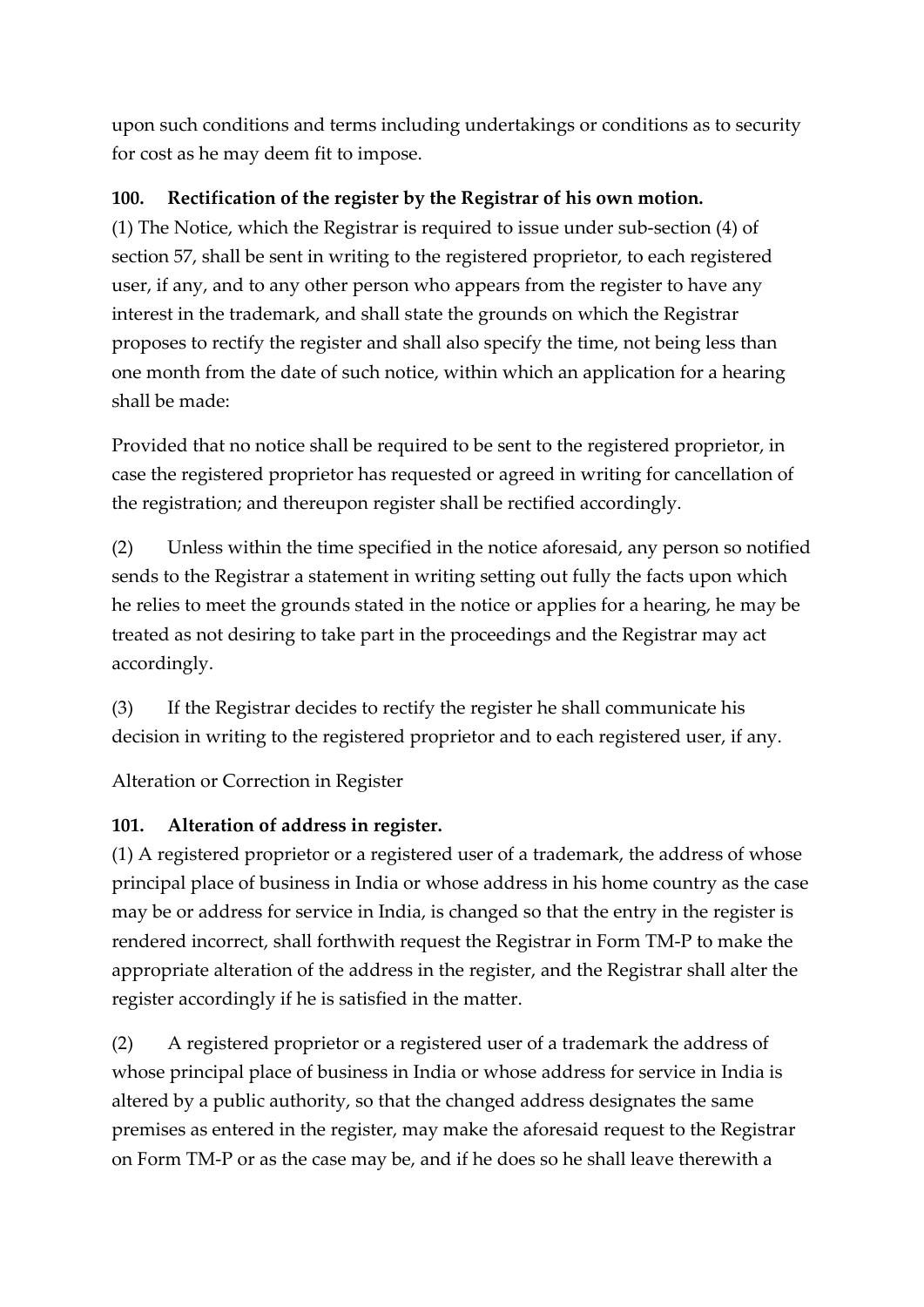certificate of the alteration given by the said authority. If the Registrar is satisfied, as to the facts of the case, he shall alter the register accordingly but shall not require any fees to be paid on the forms, notwithstanding the provisions of sub-rule (2) of rule 10 or sub-rule (2) of rule 11.

(3)(i) Where a registered proprietor makes a request under sub-rule (1) or (2), he shall serve a copy of the request on the registered user or users, if any, and inform the Registrar accordingly.

(ii) where the request aforesaid is made by a registered user, he shall serve a copy thereof on the registered proprietor and every other registered users, if any, and inform the Registrar that he had done so.

(4) In case of the alteration of the address of a person entered in the register as the address for service in India of more than one registered proprietor or registered user of trademarks, the Registrar may, on proof that the said address is the address of the applicant and if satisfied that it is just to do so, accept an application from the person in Form TM-P so as to suit the case, for the appropriate alteration of the entries of his address as the address for service in the several registrations, particulars of which shall be given in the Form and may alter the entries accordingly.

(5) All applications under this rule on Form TM-P shall be signed by the registered proprietor or the registered user, as the case may be, or by an agent authorised by him.

(6) Where an application has been made under sub-section (1) of section 58 for the alteration of the register by correction, change, cancellation or striking out of goods or services or for the entry of a memorandum, the Registrar may require the applicant to furnish such evidence by affidavit or otherwise as the Registrar may think fit, as to the circumstances in which the application is made. Such application shall be made in Form TM-P and a copy thereof shall be served by the applicant on the registered user or users, if any, under the registration of the trademark in question and to any other person who appears from the register to have an interest in the trademark.

#### **102. Alteration of registered trademark.**

Where a person applies under section 59 for leave to add to or alter his registered trademark, he shall make the application in writing in Form TM-P and shall furnish copy of the trademark as it will appear when so added to or altered. A copy of the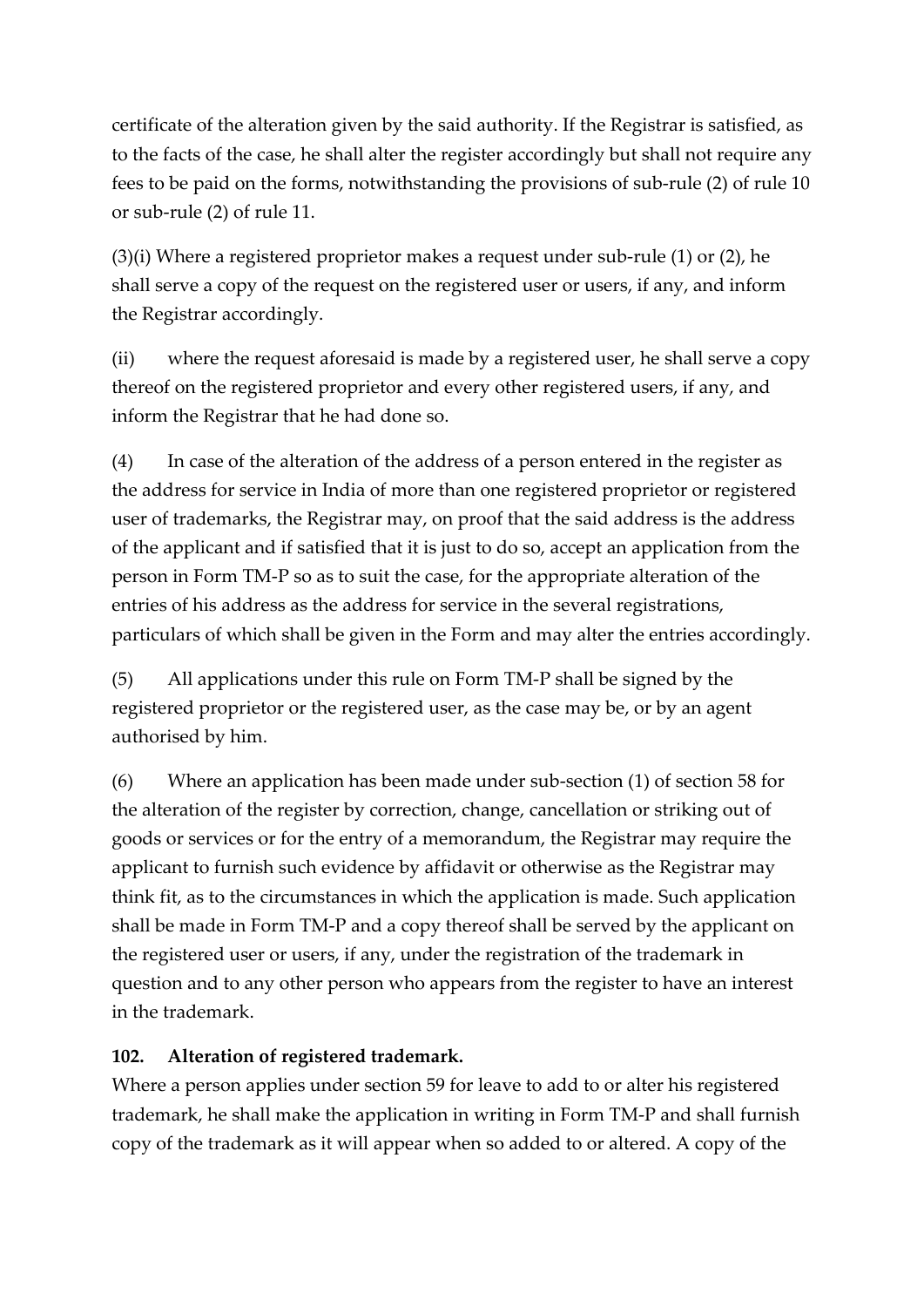application and of the trademark so amended or altered shall be served by the applicant on every registered user, if any.

### **103. Advertisement before decision and opposition etc.**

(1) The Registrar shall consider the application made under rule 102 and shall, if it appears to him expedient, publish the application in the Journal before deciding it.

(2) Within three months from the date of advertisement under sub-rule (1), any person may give notice of opposition to the application in Form TM-O. A copy of the notice shall be transmitted forthwith by the Registrar to the registered proprietor and each registered user, if any, and within two months from the receipt by the registered proprietor of such copies he shall sent to the Registrar in Form TM-O a counter statement of the grounds on which the opposition is contested. If the registered proprietor sends such a counterstatement, the Registrar shall ordinarily serve a copy thereof on the person giving notice of opposition within one month and the provisions of rules 45 to 51 shall apply mutatis mutandis to the further proceedings on the opposition:

Provided that where the registered proprietor fails to file the counter statement within the specified time, the application shall be deemed to have been abandoned.

(3) If there is no opposition, within the time specified in sub-rule (2), the Registrar shall, after hearing the applicant if he so desires, allow or refuse the application and shall communicate his decision in writing to the applicant.

# **104. Decision, Advertisement, Notification.**

If the Registrar decides to allow the application he shall alter the trademark in the register accordingly and publish in the Journal a notification that the trademark has been altered along with trademark as altered.

Re-classification of Goods in Respect of Existing Registration

# **105. Re-classification in respect of existing registration.**

(1) On the amendment in international classification of goods and services (NICE Classification), the registered proprietor of a trademark may apply to the Registrar in Form TM-P for the conversion of the specification of goods and services relating to the trademark, so as to bring that specification into conformity with the amended classification.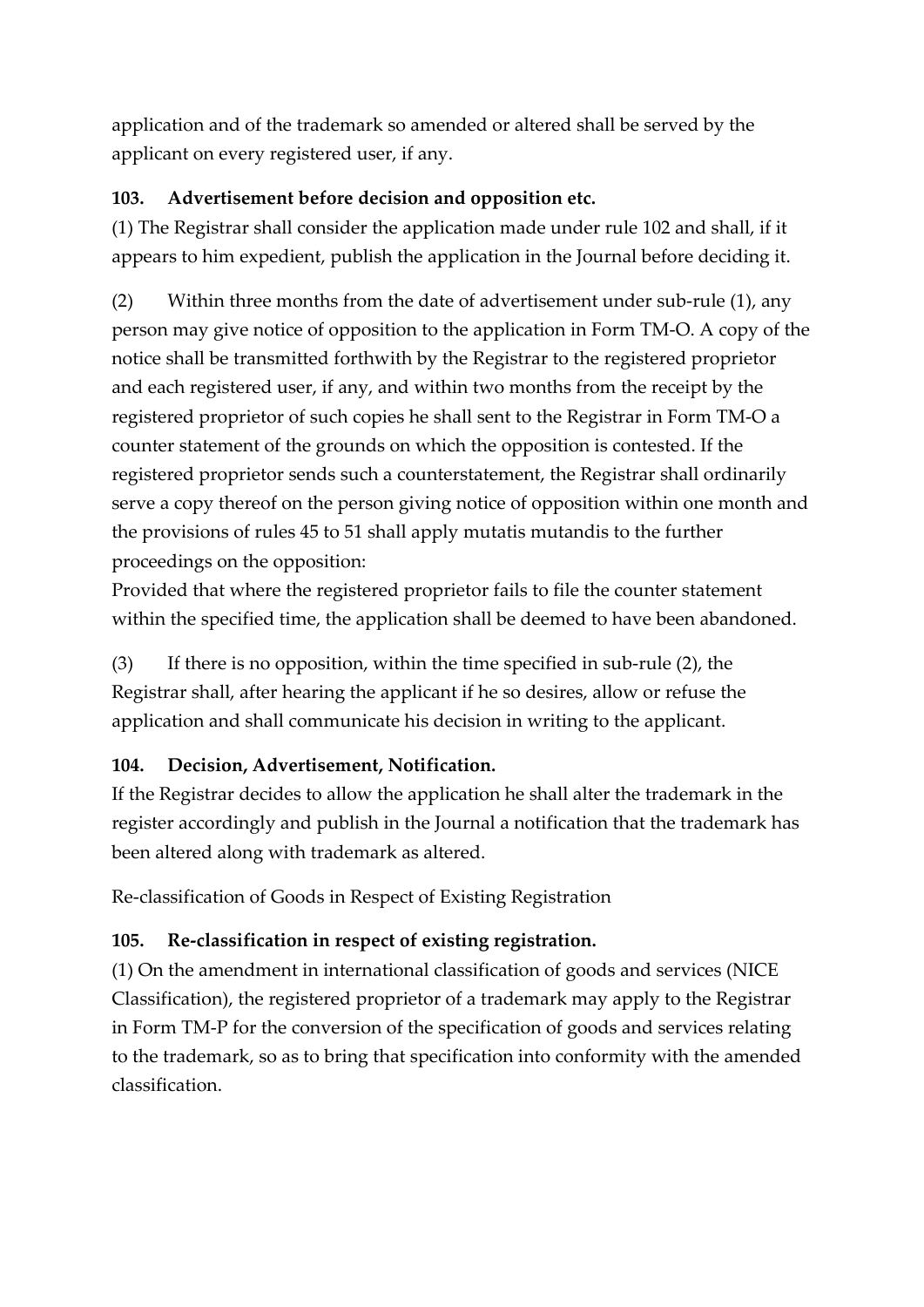(2) The Registrar may, thereupon, amend the description of goods and services or the classification as the case may be in accordance with international classification of goods and services (NICE Classification).

(3) The amendment in the specification of goods or services or in the classification if approved shall be advertised in the Journal; thereafter the entry in the register in respect of that registration shall be modified accordingly.

#### **CHAPTER VIII - MISCELLANEOUS**

# **106. Refusal or invalidation of registration of a trademark conflicting with a geographical indication.**

A request in Form TM-O, may be made to the Registrar for the refusal or invalidation of a registered trademark by an interested party along with a statement of case together with an affidavit and which—

(a) contains or consists of a geographical indication with respect to goods or class or classes of goods not originating in the territory of a country, or a region or locality in that territory which such geographical indication indicates, if the use of such geographical indication in the trademark for such goods, is of such nature as to confuse or mislead the persons as to the true place of origin of such goods or class or classes of goods;

(b) contains or consists of geographical indication identifying goods or class or classes of goods notified under sub-section (2) of section 22 of the Geographical Indications of Goods (Registration and Protection) Act, 1999 (48 of 1999).

#### **107. Single application under sub-section (2) of section 18.**

(1) Where an application for the registration of a trademark for different classes of goods or services is made under sub-section (2) of section 18, the specification of goods or services contained in it shall set out the classes in consecutive numerical order beginning with the lowest number and indicate in each class the goods or services appropriate to that class.

(2) Applications filed under sub-section (2) of section 18 when ordered to be advertised shall be published in a separate section of the Journal.

(3) The Registrar shall issue a single certificate of registration in respect of an application made under sub- section (2) of section 18, which has proceeded to registration.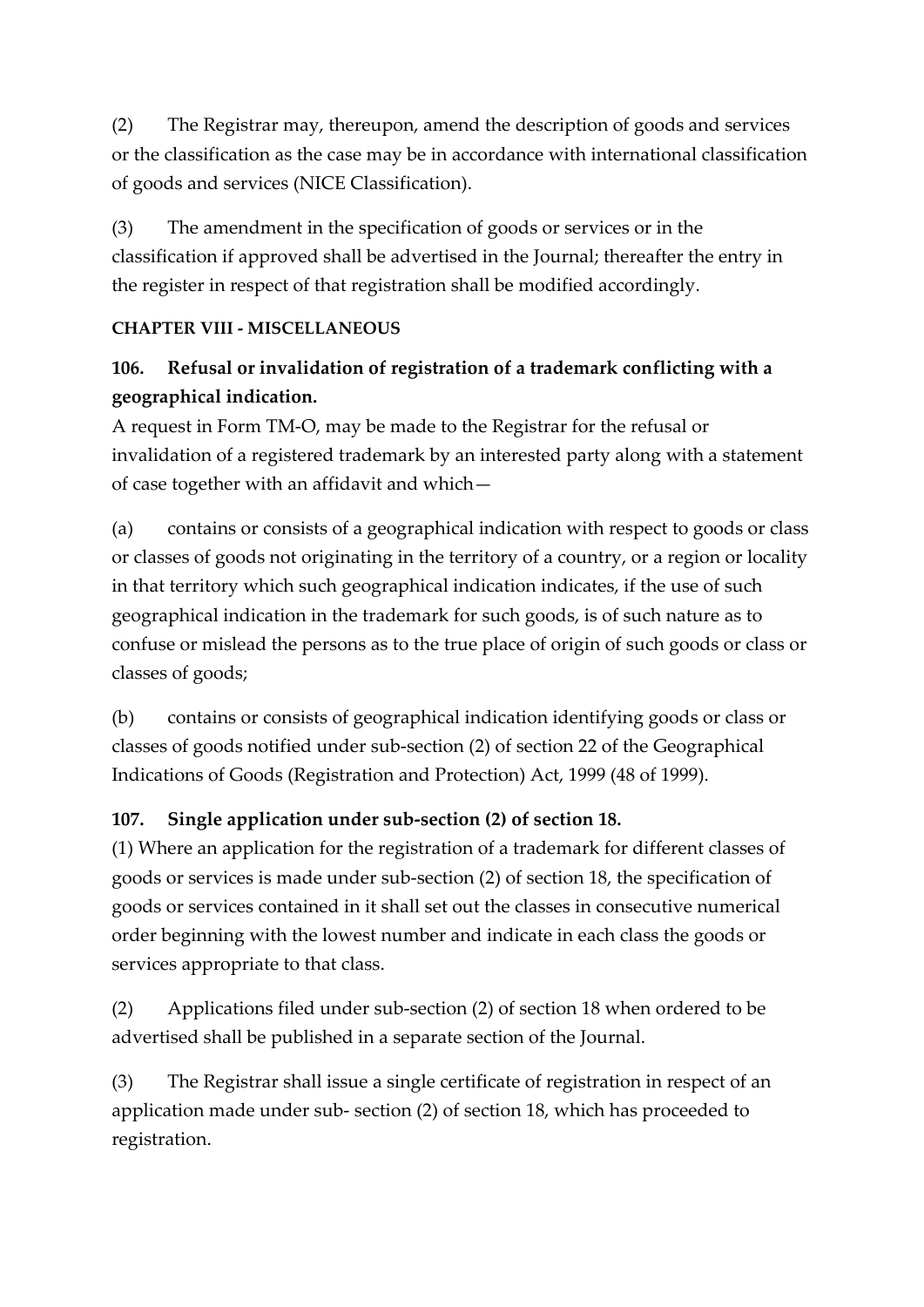### **108. Divisional Application.**

(1) Where an application is made in Form TM-M under proviso to section 22 for the division of a single pending application, the registrar may, on payment of a divisional fee, divide such application into two or more separate applications.

(2) In case of division of application, The Registrar shall treat each divisional application as a separate application for registration with the same filing date as the initial application.

(3) Any time limit for any action by the applicant in relation to the initial application at the time of division shall be applicable to each new separate application created by division irrespective of the date of the division.

(4) In case of division of application, the Registrar shall assign an additional separate new serial number or numbers, as the case may be, and it shall be crossreferenced with the initial application.

(5) For the removal of doubt, it is clarified that no new registration shall be effected when a single application is divided. On the contrary, application already filed shall be merely separated or divided into individual files.

#### **109. Extension of time**

(1) An application for extension of time under section 131 (not being a time expressly provided in the Act or prescribed by rule 85 or by sub-rule (3) of rule 86 or a time for the extension of which provision is made in the rules) shall be made in Form TM-M.

(2) Upon an application made under sub-rule (1) the Registrar, if satisfied that the circumstances are such as to justify the extension of the time applied for, may, subject to the provisions of the rules where a maximum time limit is prescribed and subject to such conditions as he may think fit to impose, extend the time not exceeding one month and communicate the parties accordingly and the extension may be granted though the time for doing the act or taking the proceeding for which it is applied for has already expired.

#### **110. Exercise of discretionary power of Registrar.**

Any person who has applied for the exercise of discretionary or other power of the Registrar and requires a hearing under section 128, shall inform the Registrar in writing of his intention to be heard within one month from the date of notice which the registrar shall give to such person before determining the matter. Upon the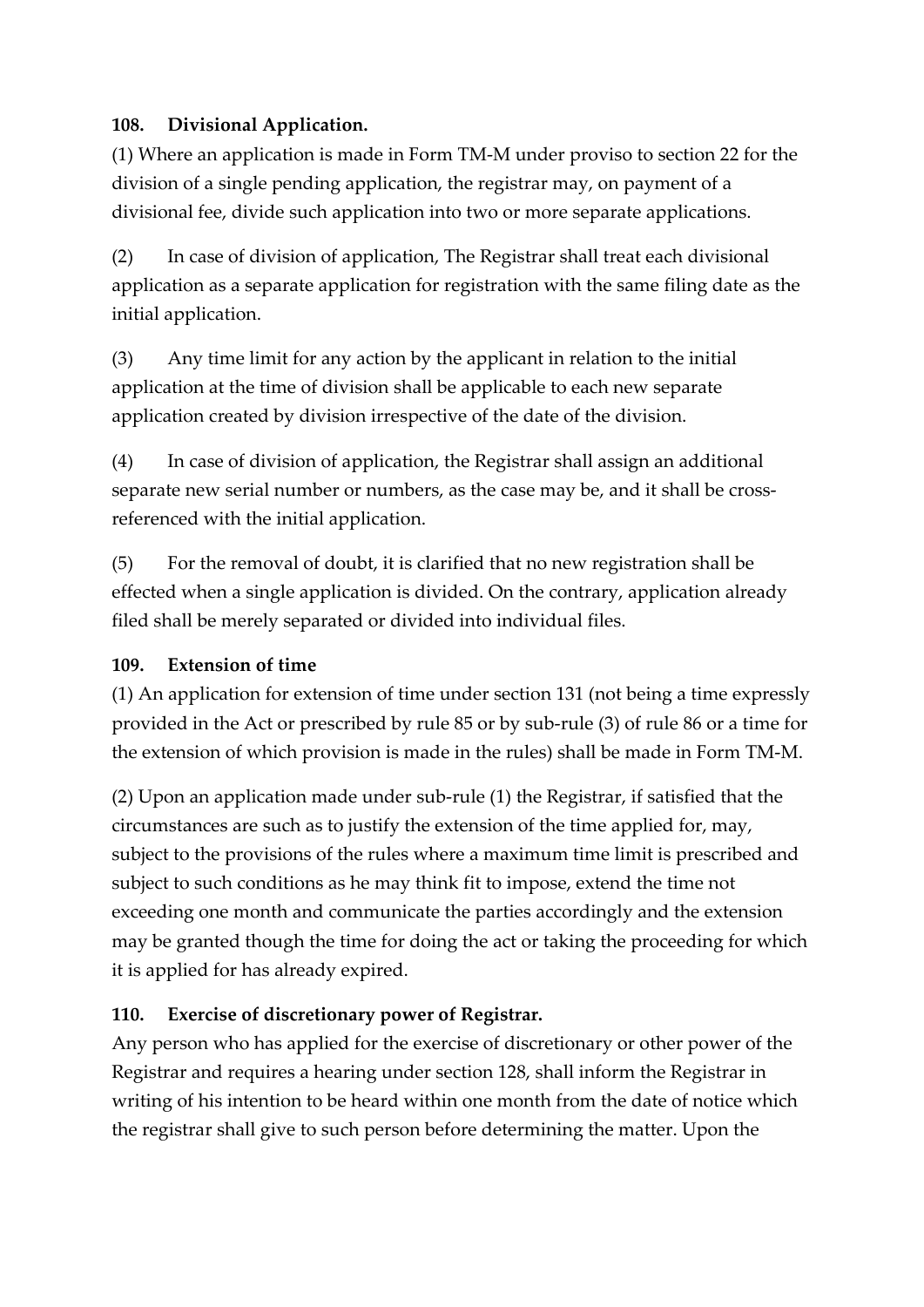receipt of such information, if any, the Registrar shall appoint a date of hearing of not less than twenty one days and give notice thereof.

### **111. Communication of decision.**

The decision of the Registrar in the exercise of any discretionary power given to him by the Act or the rules shall be communicated to the person affected.

### **112. Amendments and correction of irregularity in procedure.**

(1) Any document or drawing or other representation of a trade mark may be amended, and any irregularity in procedure which, in the opinion of the Registrar, may be obviated without detriment to the interests of any person, may be corrected.

(2) The Registrar may require the amendment of any application or representation of a trade mark or any other document or the addition of any matter thereto in order to bring it in accordance with the formal requirements of the Act.

### **113. Directions not otherwise prescribed**

Where in the opinion of the Registrar, it is necessary for the proper prosecution or completion of any proceedings under the Act or rules for a person to perform an act, file a document or produce evidence, which is not provided for by the Act or the rules, the Registrar may by notice in writing require the person to perform the act, file the document or produce the evidence, specified in the notice.

# **114. Opinion of the Registrar under section 115(4).**

(1) Where a matter has been referred to the Registrar for his opinion under proviso to sub-section (4) of section 115 such opinion shall be forwarded under a sealed cover within seven working days of the receipt of such written intimation to the referring authority and the Registrar shall ensure complete confidentiality in the matter so referred.

(2) The opinion under this rule shall be given by the Registrar or an officer specially authorised for this purpose under sub-section (2) of section 3 and the name of the designated officer shall be published in the journal.

#### **115. Hearings.**

(1) The hearing if any, in relation to any proceeding under the Act and rules may be held at the notified date and time and at such place within the territorial jurisdiction of the appropriate office as the Registrar may think fit: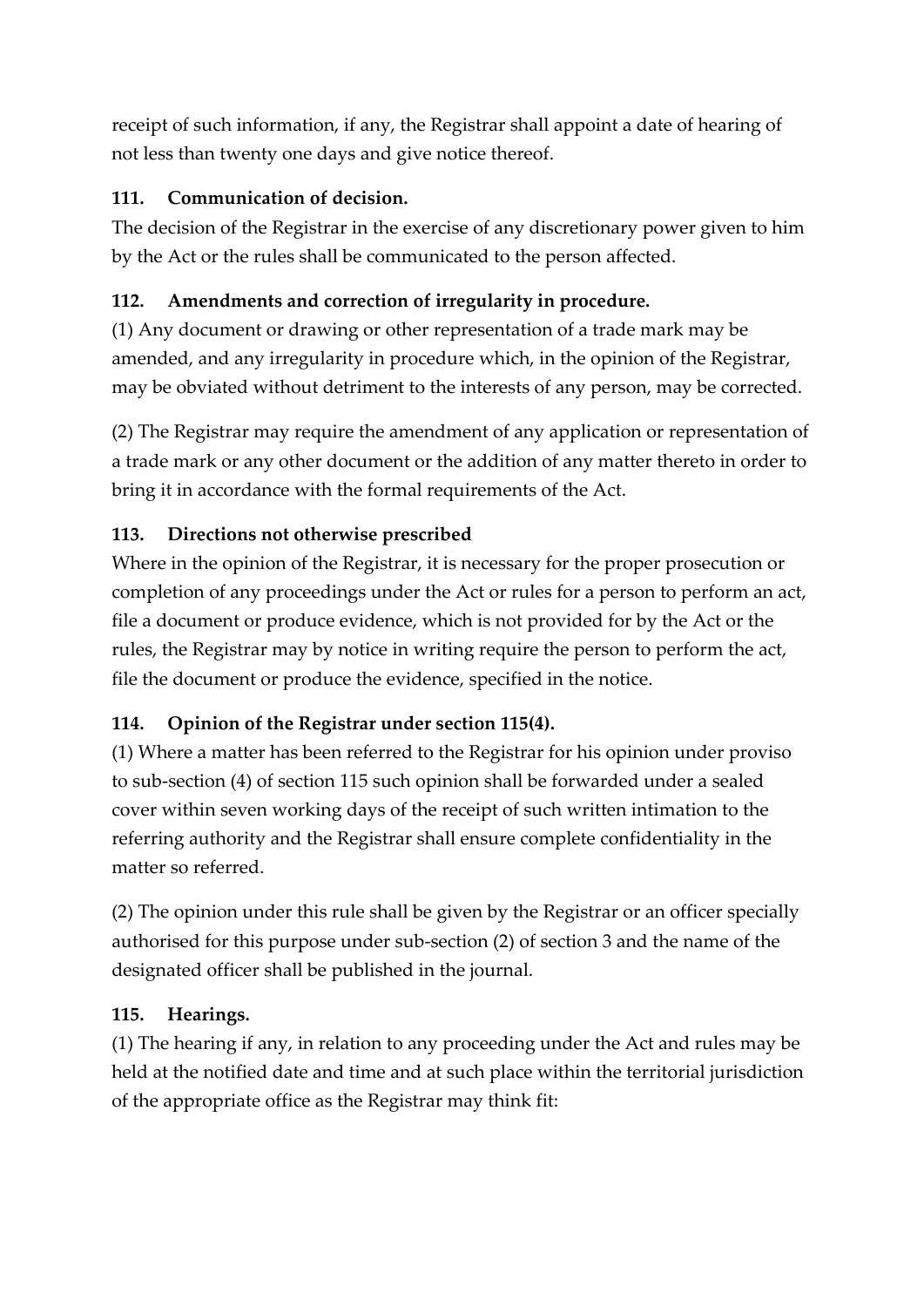Provide that the hearing may also be held through video- conferencing or through any other audio-visual communication devices and in such cases the hearing shall be deemed to have taken place at the appropriate office.

Explanation - For the purposes of this rule, the expression "communication device" has the same meaning as assigned to it in clause (ha) of sub section (ii) of section 2 of the Information Technology Act,2000 (21 of 2000).

(2) Where an officer exercising the powers of the Registrar who has heard any matter under the Act or the rules, has reserved orders therein, is transferred from one office of the Registry to another or reverts to another appointment before passing an order or rendering decision therein, he may, if the Registrar so directs, pass the order or render the decision as if he had continued to be the officer in the office of the Trade Marks Registry where the matter was heard.

#### **Awards of Costs by Registrar**

#### **116. Costs in uncontested cases.**

(1) Where a reasonable notice has been given to an applicant by the opponent before filing the notice of opposition and the applicant fails to contest the opposition, the Registrar may impose such costs on the applicant as may be specified in Forth Schedule.

(2) Where an opposition has been filed and the opponent fails to contest the proceedings after the applicant has filed counter statement, the Registrar may impose such costs on the opponent as may be specified in Forth Schedule.

#### **117. Exception to rule 116.**

Notwithstanding anything in rule 116, costs in respect of fees specified under entries, 10 and 11 of the First Schedule and of all stamps used on and affixed to affidavits used in the proceedings shall follow the event.

#### **118. Scale of costs.**

Subject to the provisions of rules 116 and 117, in all proceedings before the Registrar, he may, save as otherwise expressly provided by the Act, award such costs, not exceeding the amount admissible thereof under the Forth Schedule, as he considers reasonable having regard to all the circumstances of the case.

Review of Decisions of the Registrar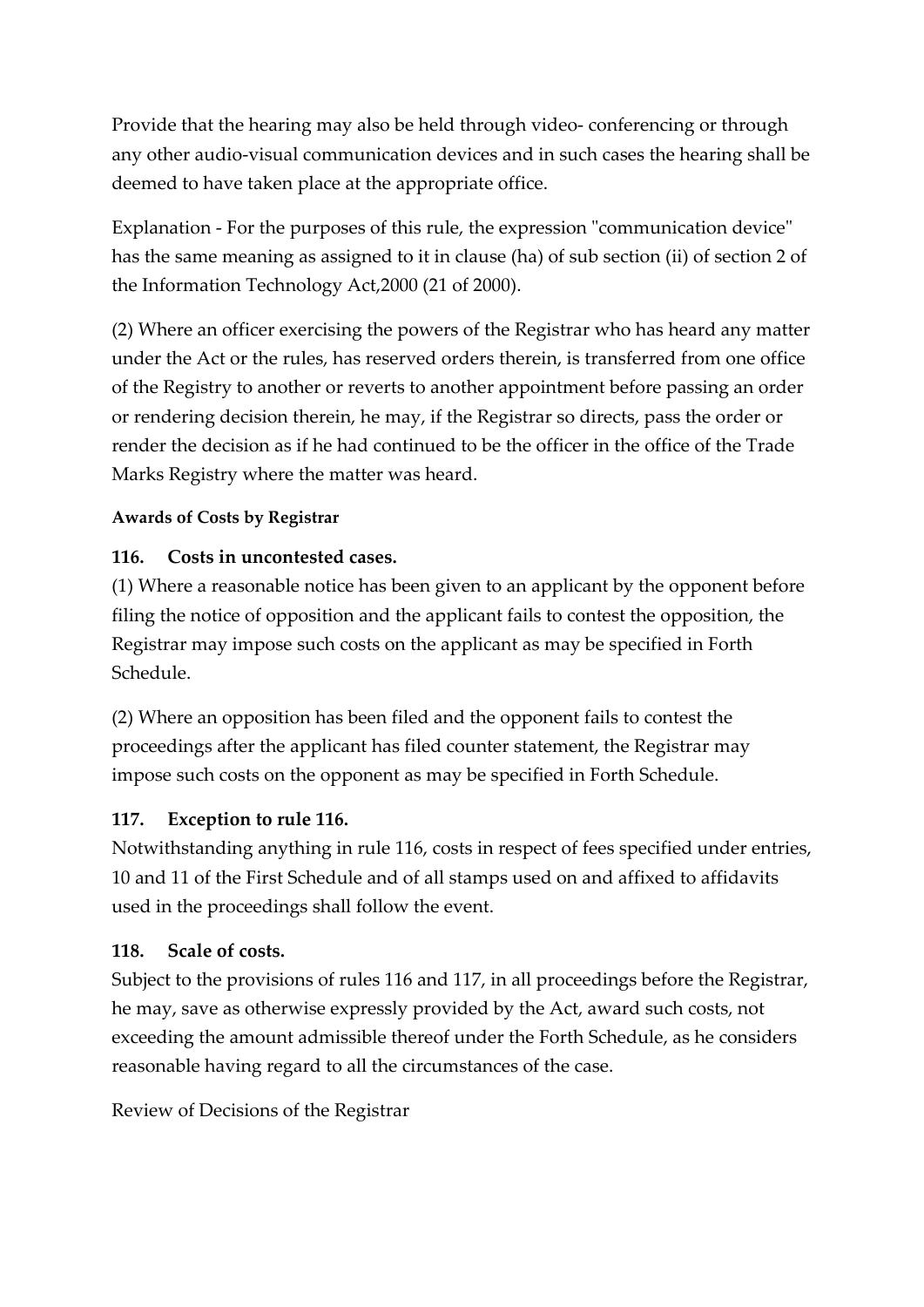#### **119. Application for review of Registrar's decision.**

An application to the Registrar for the review of his decision under sub-section (c) of section 127 shall be made in Form TM-M within one month from the date of such decision or within such further period not exceeding one month thereafter as the Registrar may on request allow, and shall be accompanied by a statement setting forth the grounds on which the review is sought. Where the decision in question concerns any other person in addition to the applicant, such application and statement shall be left in triplicate and the Registrar shall forthwith transmit a copy each of the application and statement to the other person concerned. The Registrar may, after giving the parties an opportunity of being heard, reject or grant the application, either unconditionally or subject to any conditions or limitations, as he thinks fit.

#### **Affidavit**

#### **120. Form, etc; of Affidavits.**

(1) The Affidavits required by the Act and the rules to be filed at the Trade Marks Registry or furnished to the Registrar, unless otherwise provided in the Second Schedule, shall be headed in the matter or matters to which they relate, shall be drawn up in the first person, and shall be divided into paragraphs consecutively numbered; and each paragraph shall, as far as practicable, be confined to one subject. Every affidavit shall state the description and the true place of abode of the person making the same and shall bear the name and address of the person filing it and shall state on whose behalf it is filed.

(2) Where two or more persons join in an affidavit, each of them shall depose separately to such facts which are within his personal knowledge and those facts shall be stated in separate paragraphs.

(3) Affidavits –

(a) In India, before any court or before any officer empowered such to administer oaths or to take affidavits or before the Registrar or before the Notary Public.

(b) In any country or place outside India, before a diplomatic or consular officer, within the meaning of the Diplomatic and Consular Officers (Oaths and Fee) Act, 1948 (41 of 1948), of such country or place or before a notary public or before a Judge or Magistrate, of the country or place.

(4) The person before whom an affidavit is taken shall state the date on which and the place where the same is taken and shall affix his seal, if any, or the seal of the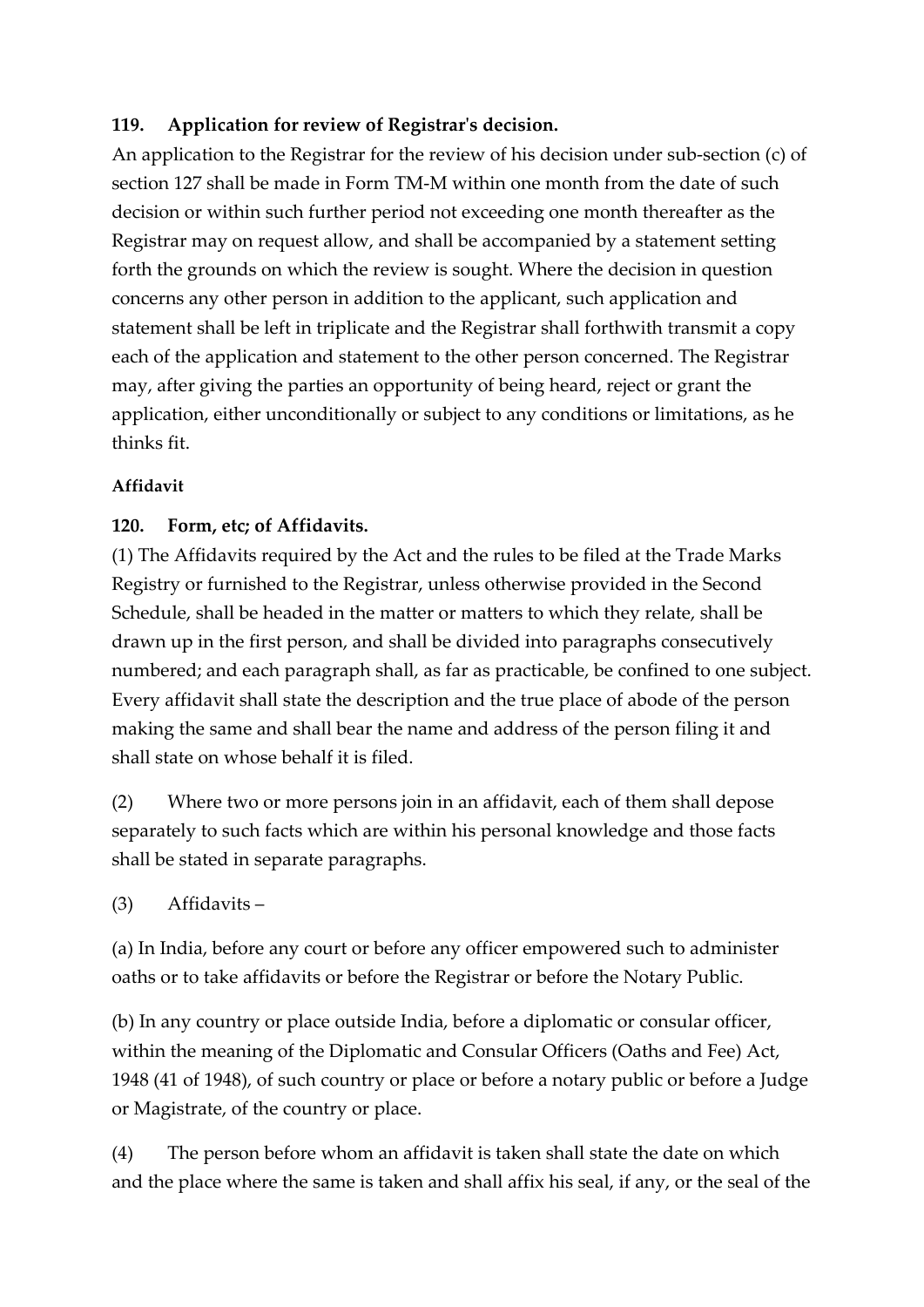office to which he is attached thereto and sign his name and description at the end thereof.

(5) Alterations and interlineations shall, before an affidavit is sworn or affirmed, be authenticated by the initials of the person before whom the affidavit is taken.

(6) Every affidavit filed before the Registrar in connection with any of the proceedings under the Act or the rules shall be duly stamped under the law for the time being in force.

# **Inspection of Documents by Public**

# **121. Inspection of documents.**

The documents mentioned in sub-section (1) of section 148 shall be available for inspection at the appropriate office of the Trade Mark Registry on payment of the fee mentioned in First Schedule on all working days and at such times as may be fixed by the Registrar.

Certificates

# **122. Certified copies of documents.**

The Registrar may, on request being made in Form TM-M along with fees mentioned in First Schedule, furnish certified copies of any entry in the register or of any documents referred to in sub- section (1) of section 148 or of any decision or order of the Registrar, or of a certificate other than a certificate under sub-section (2) of section 23 as to any entry, matter or thing which he is authorised or required by the Act or the rules to make.

Provided that the Registrar may furnish an expedited certified copies of the documents aforementioned within seven working days on a request in Form TM-M received to that effect on payment fees as specified in First Schedule.

Explanation: A certified copy of any record available digitally with the Registrar shall be a duly certified copy of that record.

# **123. Power of Registrar to notify International Non-proprietary names.**

The Registrar shall from time to time publish in the Journal, the words which are declared by the World Health Organisation as international non-proprietary names referred to in sub-section (b) of section 13.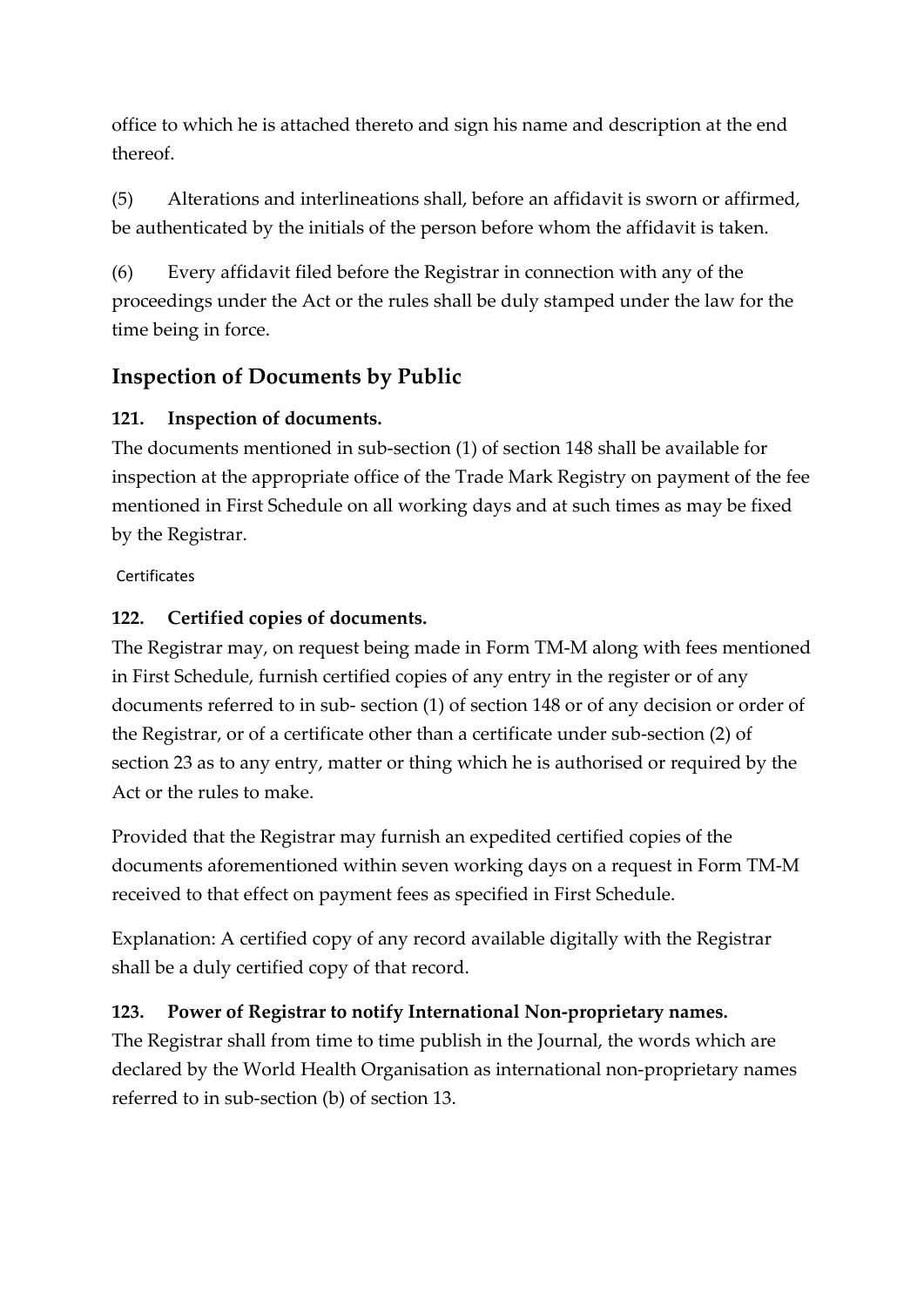Well-Known Trademarks

### **124. Determination of Well Known Trademark by Registrar.**

(1) Any person may, on an application in Form TM-M and after payment of fee as mentioned in First schedule, request the Registrar for determination of a trademark as well-known. Such request shall be accompanied by a statement of case along with all the evidence and documents relied by the applicant in support of his claim.

(2) The Registrar shall, while determining the trademark as well-known take in to account the provisions of sub section (6) to (9) of section 11.

(3) For the purpose of determination, the Registrar may call such documents as he thinks fit.

(4) Before determining a trademark as well-known, the Registrar may invite objections from the general public to be filed within thirty days from the date of invitation of such objection.

(5) In case the trademark is determined as well-known, the same shall be published in the trademark Journal and included in the list of well-known trademarks maintained by the Registrar.

(6) The Registrar may, at any time, if it is found that a trademark has been erroneously or inadvertently included or is no longer justified to be in the list of well-known trademarks, remove the same from the list after providing due opportunity of hearing to the concerned party.

# **Appeal to the Intellectual Property Appellate Board**

# **125. Time for appeal.**

An appeal to the Intellectual Property Appellate Board from any decision of the Registrar under the Act or the rules shall be made within three months from the date of such decision.

# **126. Service to the Registrar.**

A copy of every application to Intellectual Property Appellate Board under the Act shall be served on the Registrar.

# **Certificate of Validity**

# **127. Certificate of validity to be noted.**

Where the Intellectual Property Appellate Board has certified as provided in section 141 with regard to the validity of a registered trademark the registered proprietor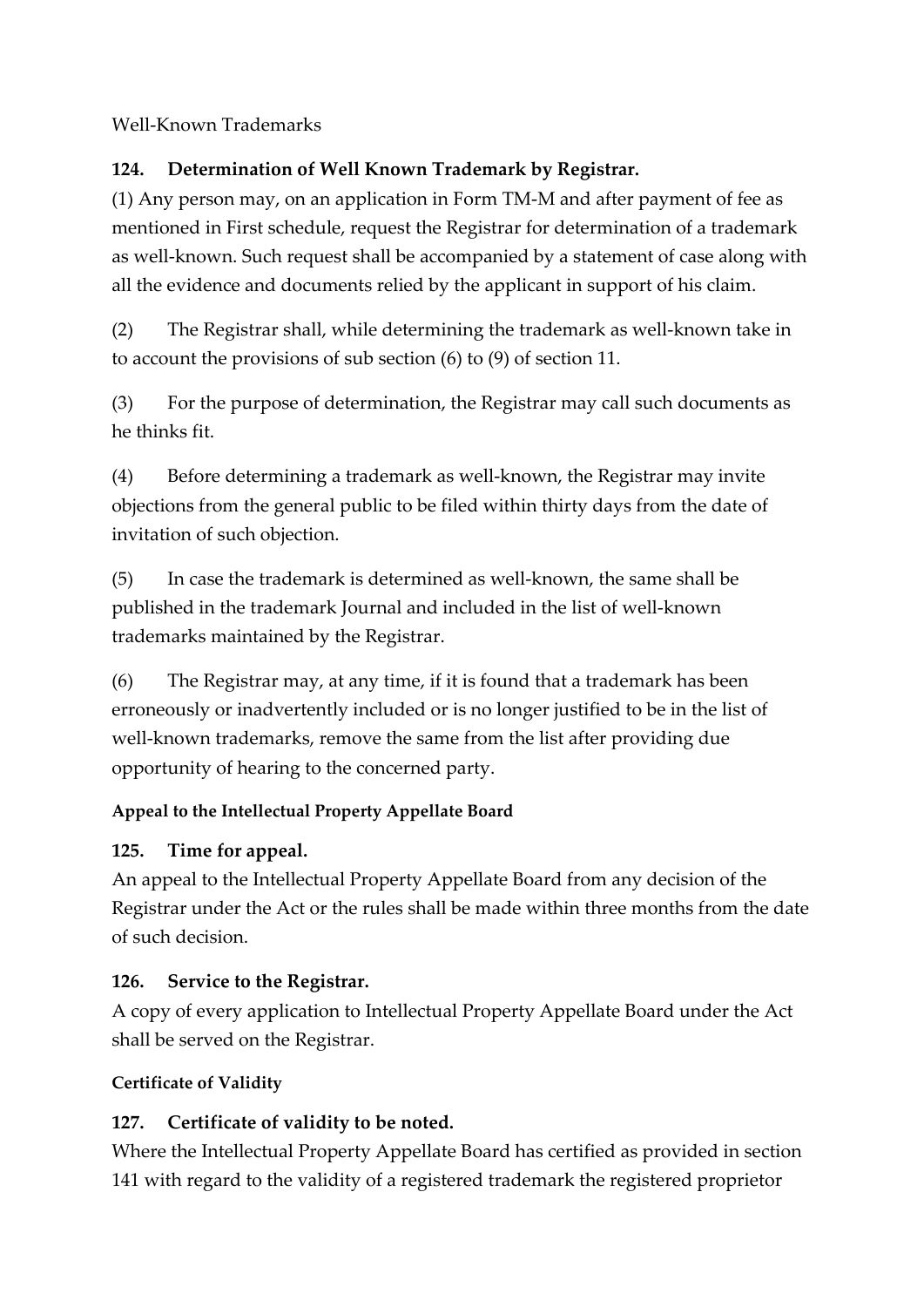thereof may request the Registrar in Form TM-M to add to the entry in the register a note that the certificate of validity has been granted in the course of the proceedings, particulars of which shall be given in the request. An officially certified copy of the certificate shall be sent with the request, and the Registrar shall record a note to that effect in the register and publish the note in the Journal.

#### **Return of Exhibits and Destruction of Records**

#### **128. Return of exhibits.**

(1) Where the exhibits produced in any matter or proceeding under the Act or the rules are no longer required in the Trade Marks Registry, the Registrar may call upon the party concerned to take back the exhibits within a time specified by him and if the party fails to do so, such exhibits shall be destroyed.

(2) Where, before the notified date any exhibits have been produced in any proceeding, the Registrar may, if satisfied that it is no longer necessary to retain them call upon the party concerned to take back the exhibits within a time specified by him and if the party fails to do so, such exhibit shall be destroyed.

#### **129. Destruction of records.—**

Where an application for the registration of a trademark has been withdrawn or abandoned or refused or a trademark has been removed from the register or in an opposition or rectification proceeding the matter has been concluded and no appeal is pending before the Intellectual Property Appellate Board, the Registrar may, at the expiration of one years after the application is withdrawn or is abandoned or is refused or after the trademark is removed from the register or the opposition or rectification proceeding is closed, as the case may be, destroy all or any of the records relating to the application, opposition or rectification or the trademark concerned.

# **PART II - SPECIAL PROVISIONS FOR COLLECTIVE TRADEMARKS**

#### **130. Rules to apply to collective trademarks.**

The provisions of Part I, Part IV, and VII of these rules shall, in their application to collective trademarks, apply only subject to the provisions of this Part.

#### **131. Application for registration and proceedings relating thereto.**

(1) An application for the registration of a collective trademark for goods or services under sub-section (1) of section 63 shall be made to the Registrar in Form. TM-A along with the draft regulations.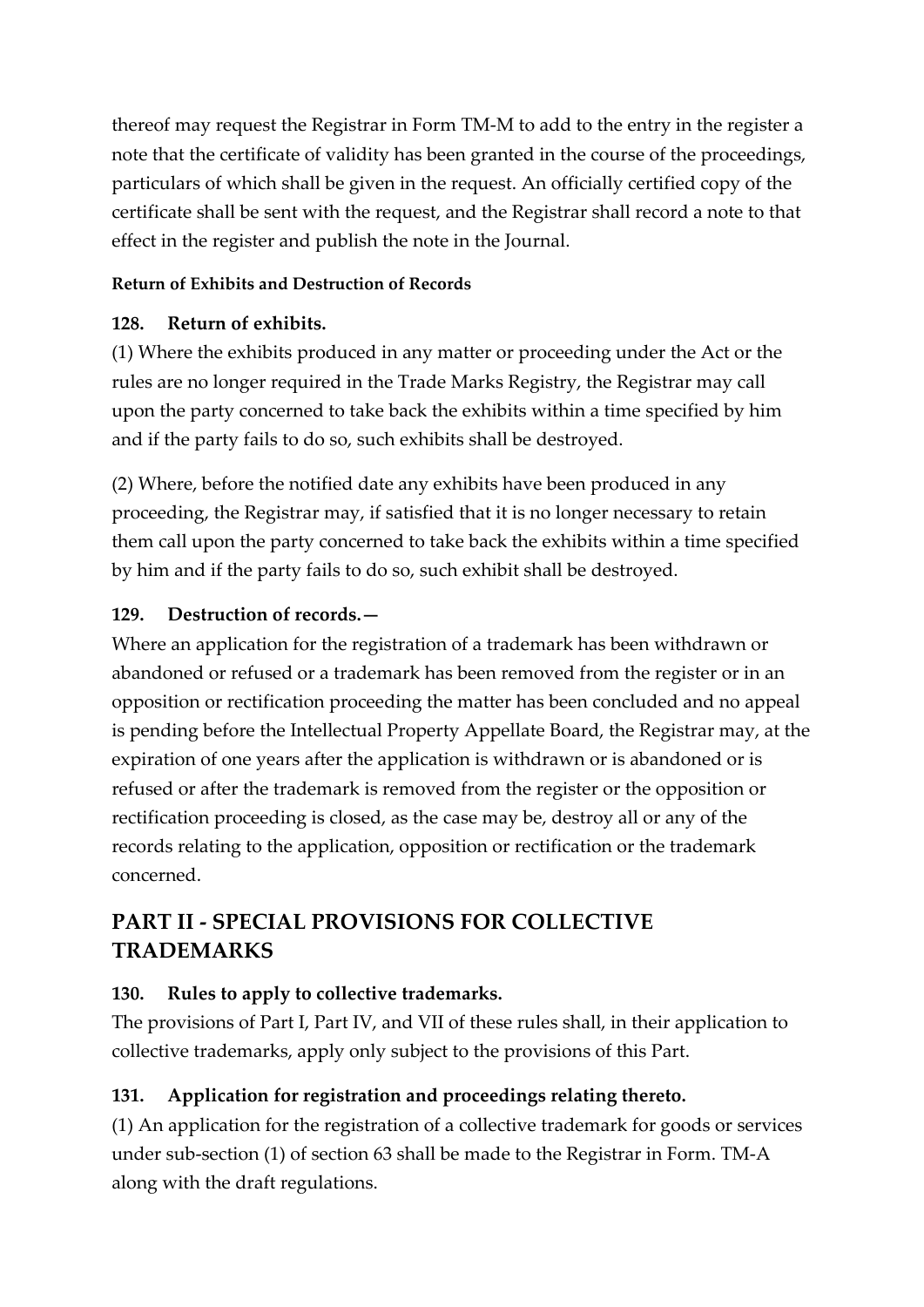(2) References in Part I of the rules to the acceptance of an application for the registration of a trademark for goods or services, shall, in their application to collective trademark, be substituted by references to authorisation to proceed with the application.

(3) The address in India, if any, of an applicant to register a collective trademark shall be deemed to be the address of his principal place of business in India for all the purposes for which such an address is required by the rules.

(4) The regulations governing collective trademarks shall specify, inter alia—

(a) the name of the association of persons and their respective office addresses;

(b) the object of the association;

(c) the details of members;

(d) the conditions for membership and relation of each member with the group;

(e) the persons authorised to use the trademark and the nature of control the applicant exercise over the use of the collective trademark;

(f) the conditions governing use of the collective trademark, including sanctions;

(g) the procedure for dealing with appeals against the use of the collective trademark;

(h) such other relevant particulars as may be called for by the Registrar.

#### **132. Case accompanying application.**

The applicant shall submit to the Registrar along with his application a statement of case setting out the grounds on which he relies in support of his application. Such statement of case shall be furnished in duplicate.

#### **133. Examination, Hearing, Opposition, Registration, and Renewal.**

The provisions related to examination, hearing, opposition, registration and renewal of trademarks shall apply mutatis mutandis in respect of collective trademarks.

#### **134. Amendment of regulations relating to collective trademarks and renewal.**

(a) An application by the registered proprietor of a collective trademark for any amendment to the regulation under Section 66 shall be made in Form TM-M and where the Registrar accepts any such amendment he shall advertise, such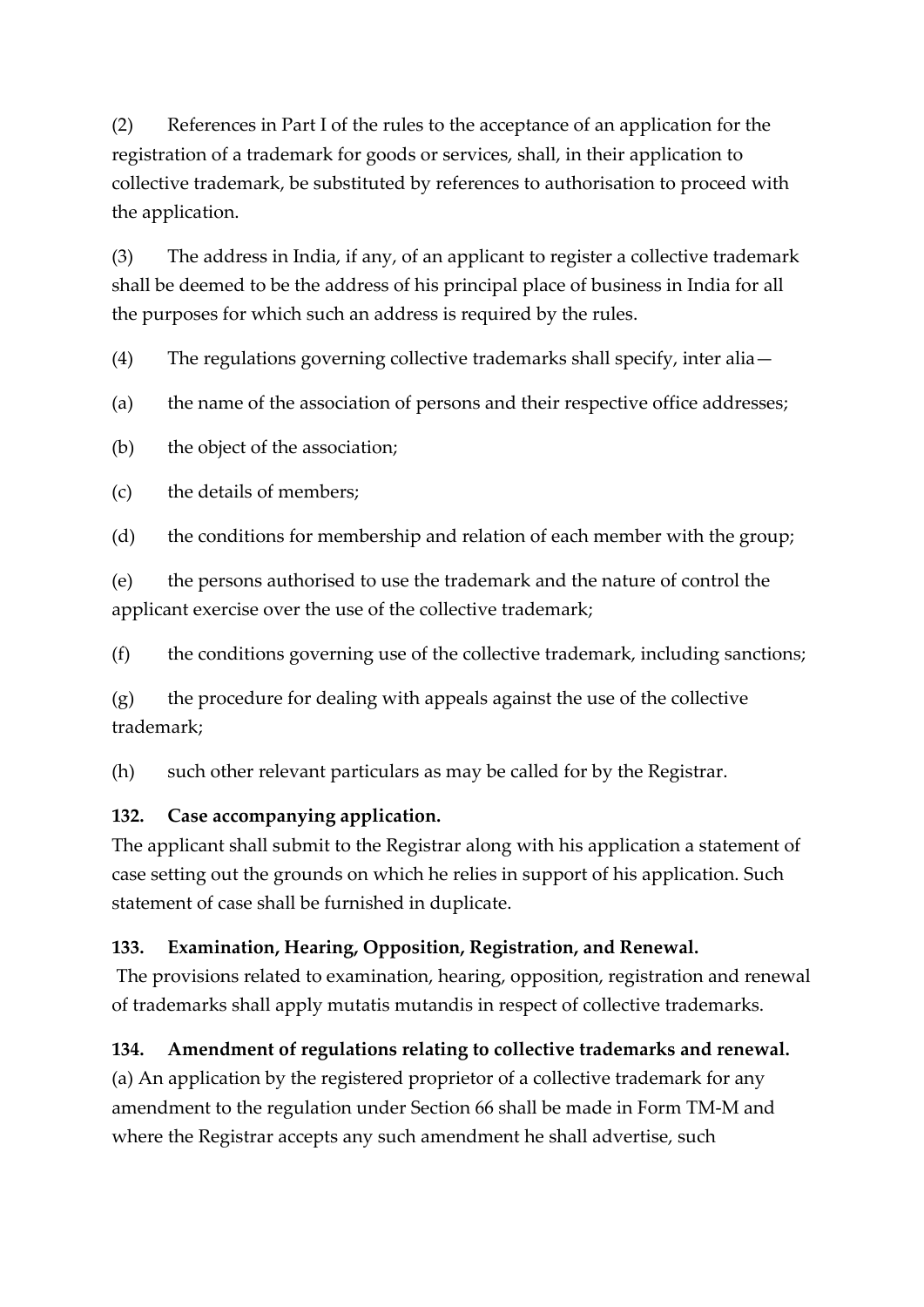application in the Journal and further proceedings in the matter shall be governed by rules 42 to 51.

(b) A collective trademark may be renewed from time to time and the provision of rule 57 to 61 shall apply mutatis mutandis in respect of such request for renewal.

### **135. Removal of collective trademark.**

An application for removal of a collective trademark from the register shall be made in Form TM-O and shall set forth particulars of the grounds on which the application is made. The provisions of rule 97 to 100 of these rules shall apply mutatis mutandis for further proceeding in the matter.

### **PART III - SPECIAL PROVISION FOR CERTIFICATION TRADEMARKS**

# **136. Rules to apply to certification Trademarks.**

The provisions of Part I of these rules shall, in their application to certification Trade Marks, apply only subject to the provisions of this Part.

### **137. Application for registration and proceedings relating thereto.**

(1) An application for the registration of a certification trademarks for goods or services under sub-section (1) of section 71 shall be made to the Registrar in Form TM-A along with the draft regulations.

(2) References in Part I of the rules to the acceptance of an application for the registration of a trademark, shall, in their application to certification trademark, be substituted by references to authorisation to proceed with the application.

(3) The address in India, if any, of an applicant to register a certification trademark shall be deemed to be the address of his principal place of business in India for all the purposes for which such an address is required by the rules.

(4) The regulation governing a certification trademark shall specify, inter alia—

- (a) a description of the applicant;
- (b) the nature of the applicant's business;

(c) the particulars of infrastructure like Research and Development, technical manpower support;

(d) the applicant's competence to administer the certification scheme;

(e) the applicant's financial arrangement;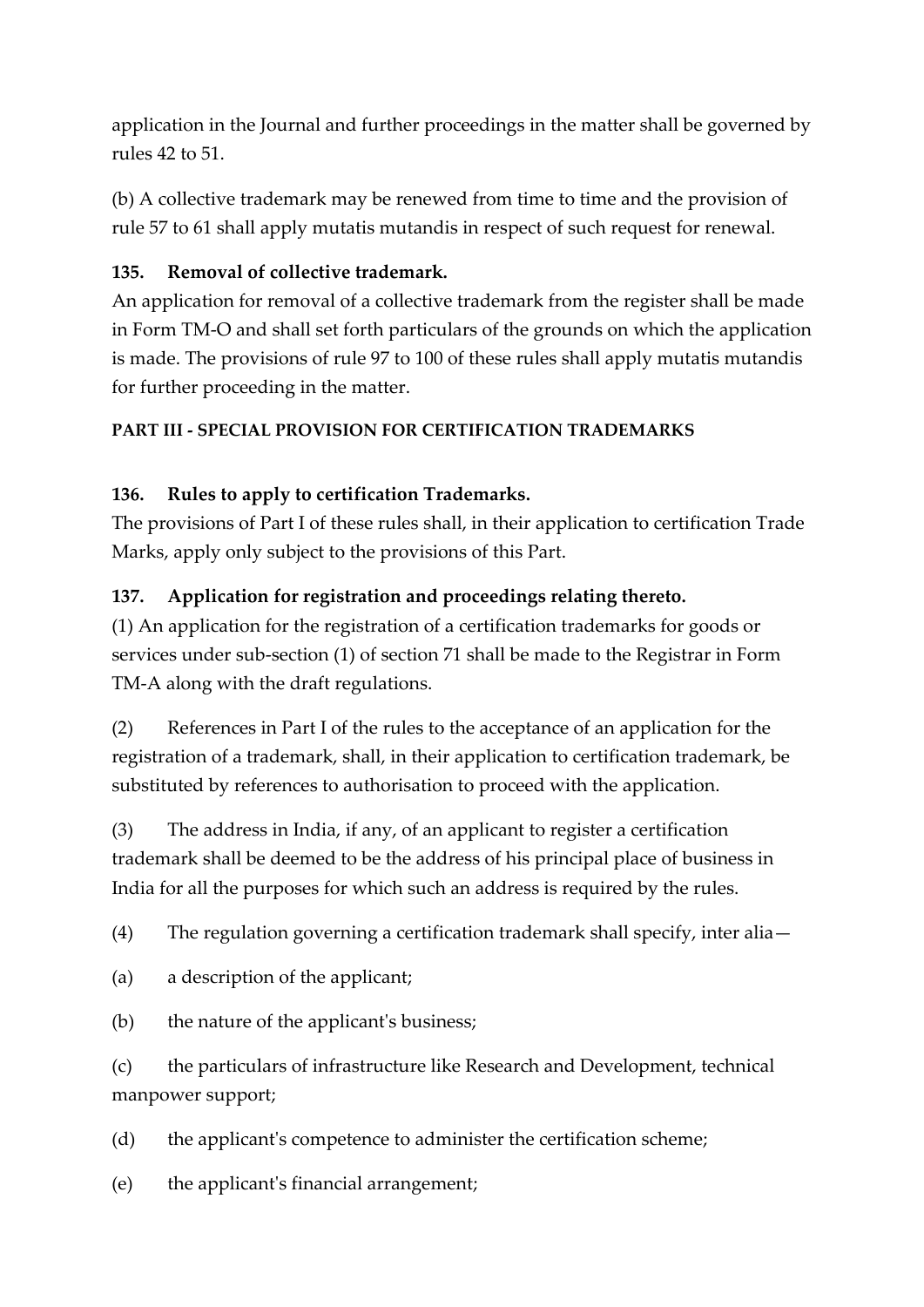(f) an undertaking from the applicant that there will be no discrimination of any party if they meet the requirements set down in the regulations;

(g) the characteristic, which the trademark will indicate in the certified goods or in relation to the rendering of certified services;

(h) the manner of monitoring the use of the trademark in India; and

(i) such other relevant particulars as may be called for by the Registrar.

### **138. Statement of case accompanying application.**

The applicant shall submit to the Registrar along with his application a statement of case setting out the grounds on which he relies in support of his application.

# **139. Examination, Hearing, Opposition, Registration, and Renewal.**

The provisions related to examination, hearing, opposition, registration and renewal of trademarks shall apply mutatis mutandis in respect of certification trademarks.

# **140. Cancellation or variation of registration of certification trademark.**

An application for cancellation or variation of registration of a certification trademark on any of the grounds mentioned in section 77 shall be made in Form TM-O and shall set forth particulars of the grounds on which the application is made. The provisions of rule 97 to 100 shall apply mutatis mutandis to further proceedings in the matter.

# **141. Alteration of deposited regulations and consent of the Registrar for assignment or transmission of certification Trademarks.**

(1) An application by the registered proprietor of a certification trademark under sub- section (2) of section 74 to alter the deposited regulation shall be made in Form TM-M and where the Registrar decides to permit such alteration it shall be advertised in the Journal and further proceeding in the matter shall be governed by rules 42 to 51.

(2) An application for the consent of the Registrar to the assignment or transmission of a certification trademark under section 43 shall be made in Form TM-P.

#### **PART IV - REGISTRATION OF TRADEMARKS AGENTS**

# **142. Register of Trademarks Agents.**

The Registrar of Trade Marks shall maintain a Register of trademarks agents wherein shall be entered the name, address of the place of residence, address of the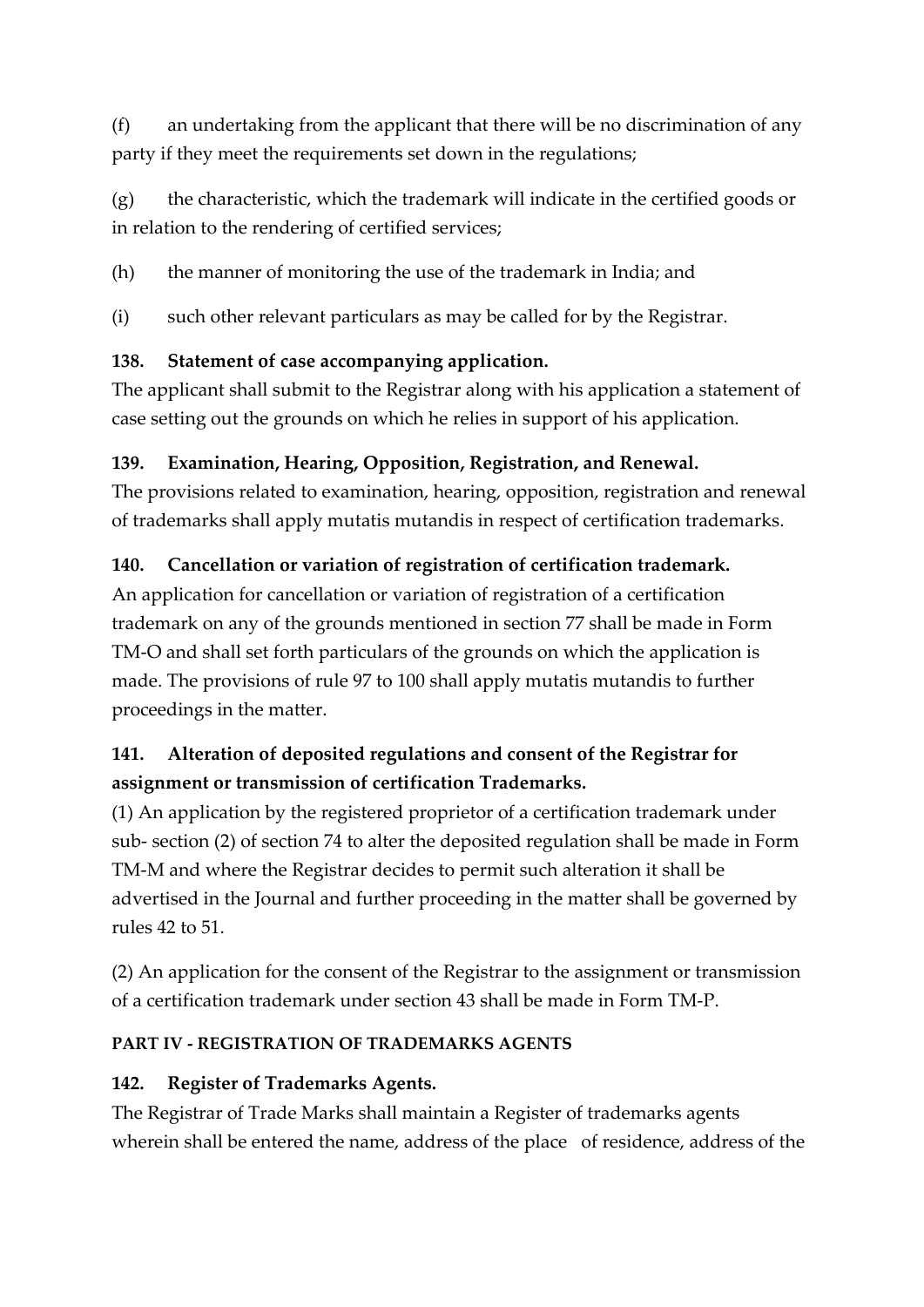principal place of business, the nationality, qualifications and date of registration of every registered trademarks agent.

# **143. Registration of existing registered trademarks agents, code of conduct, etc.**

(1) Notwithstanding anything contained in rule 144, every person whose name has been entered in the register of trademarks agents maintained under the old law shall be deemed to be registered as a trademarks agent under these rules.

(2) The Registrar may publish in the Journal a code of conduct for the registered trademarks agent authorising them to act as such.

# **144. Qualifications for registration.**

Subject to the provisions of rule 145, a person shall be qualified to be registered as a trademarks agent if he—

(i) is a citizen of India,

(ii) is not less than 21 years of age;

(iii) is a graduate of any university in India or possesses an equivalent qualification and has passed the examination prescribed in rule 148 or is an Advocate within the meaning of the Advocates Act, 1961 (25 of 1961) or is a member of the Institute of Company Secretaries of India;

(iv) is considered by the Registrar as a fit and proper person to be registered as a trademark agent.

# **145. Persons debarred from registration.**

A person shall not be eligible for registration as a trademarks agent if he—

(i) has been adjudged by a competent Court to be of unsound mind;

(ii) is an undischarged insolvent;

(iii) being a discharged insolvent has not obtained from the court or the appropriate forum as the case may, a certificate to the effect that his insolvency was caused by misfortune without any misconduct on his part;

(iv) has been convicted by a competent court or the appropriate forum as the case may, whether within or outside India of an offence punishable with transportation or imprisonment, unless the offence of which he has been convicted has been pardoned or unless on an application made by him, the Central Government by order in this behalf, has removed the disability;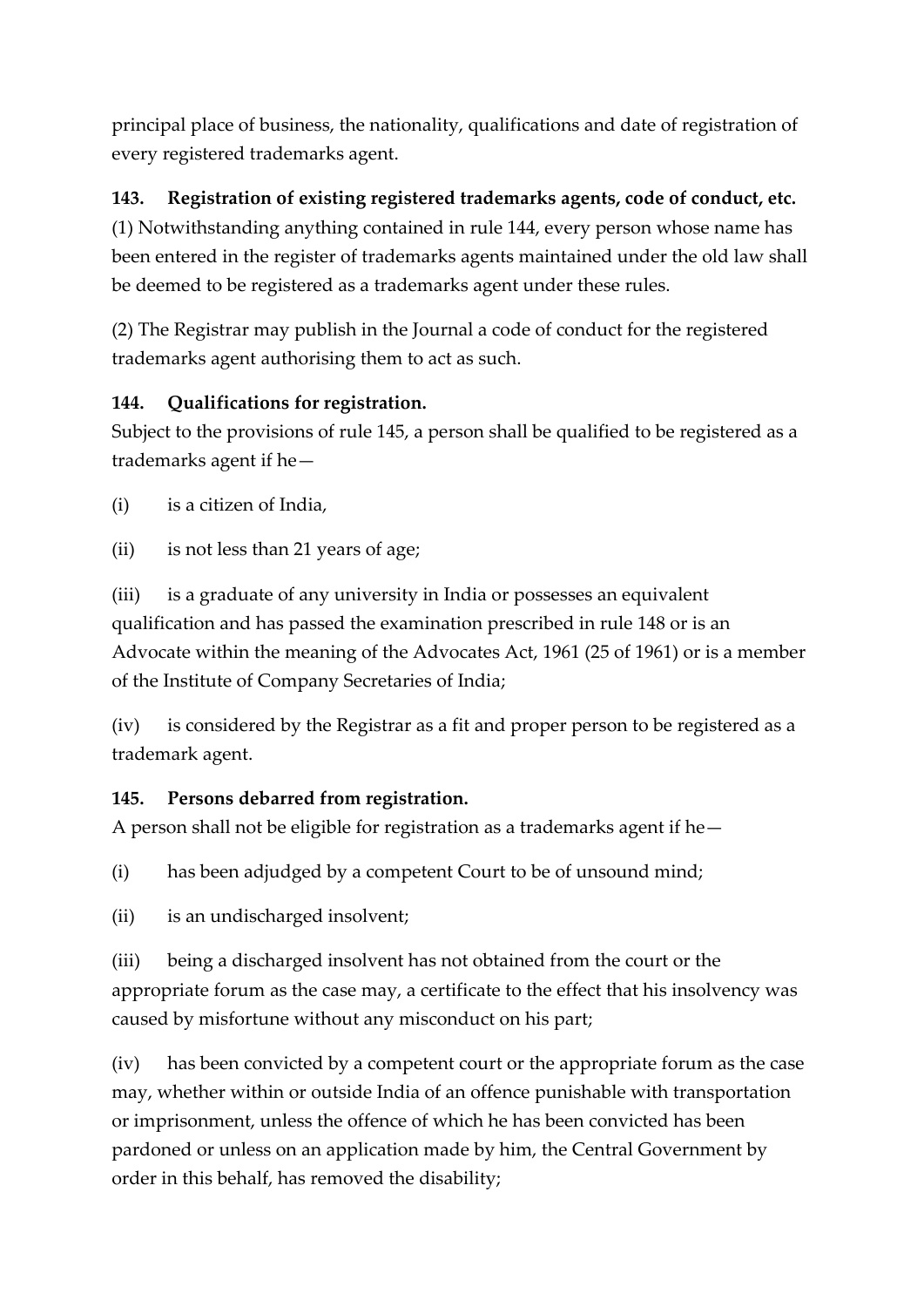(v) being a legal practitioner has been held guilty of professional misconduct by any High Court in India;

(vi) being a chartered accountant, has been held guilty of negligence or misconduct by a High Court; or

(vii) being a registered trademarks agent has been held guilty of professional misconduct by the Registrar.

# **146. Manner of making application.**

All applications under the provisions of this Part shall be made in duplicate and shall be sent to or submitted at that office of the Trade Marks Registry within whose territorial limits the principal place of business of the applicant is situate.

# **147. Application for registration as a trademarks agent.**

(1) Every person desiring to be registered as a trademarks agent shall make an application in Form TM-G.

(2) The applicant shall furnish such further information bearing on his application as may be required of him at any time by the Registrar.

# **148. Procedure on application and qualifying requirements.**

(1) On receipt of an application for the registration of a person as a trademarks agent, the Registrar, if satisfied that the applicant fulfils the prescribed qualifications, shall appoint a date in due course on which the candidate will appear for examination in Trade Marks Law and practice.

(2) The qualifying marks for the examination shall be as advertised by the Registrar.

149. Certificate of registration. — If the Registrar considers the applicant eligible and qualified under rule 144 for registration as a trademark agent, he shall enroll the candidate as a registered trademark agent after payment of prescribed fee and shall issue a certificate in Form RG-4 and the registration shall subsist till end of the financial year of the registration.

# **150. Continuance of the name in the register of Trade Marks Agents.**

The continuance of a person's name in the register of trademarks agents shall be subject to his payment of the fees prescribed in First Schedule.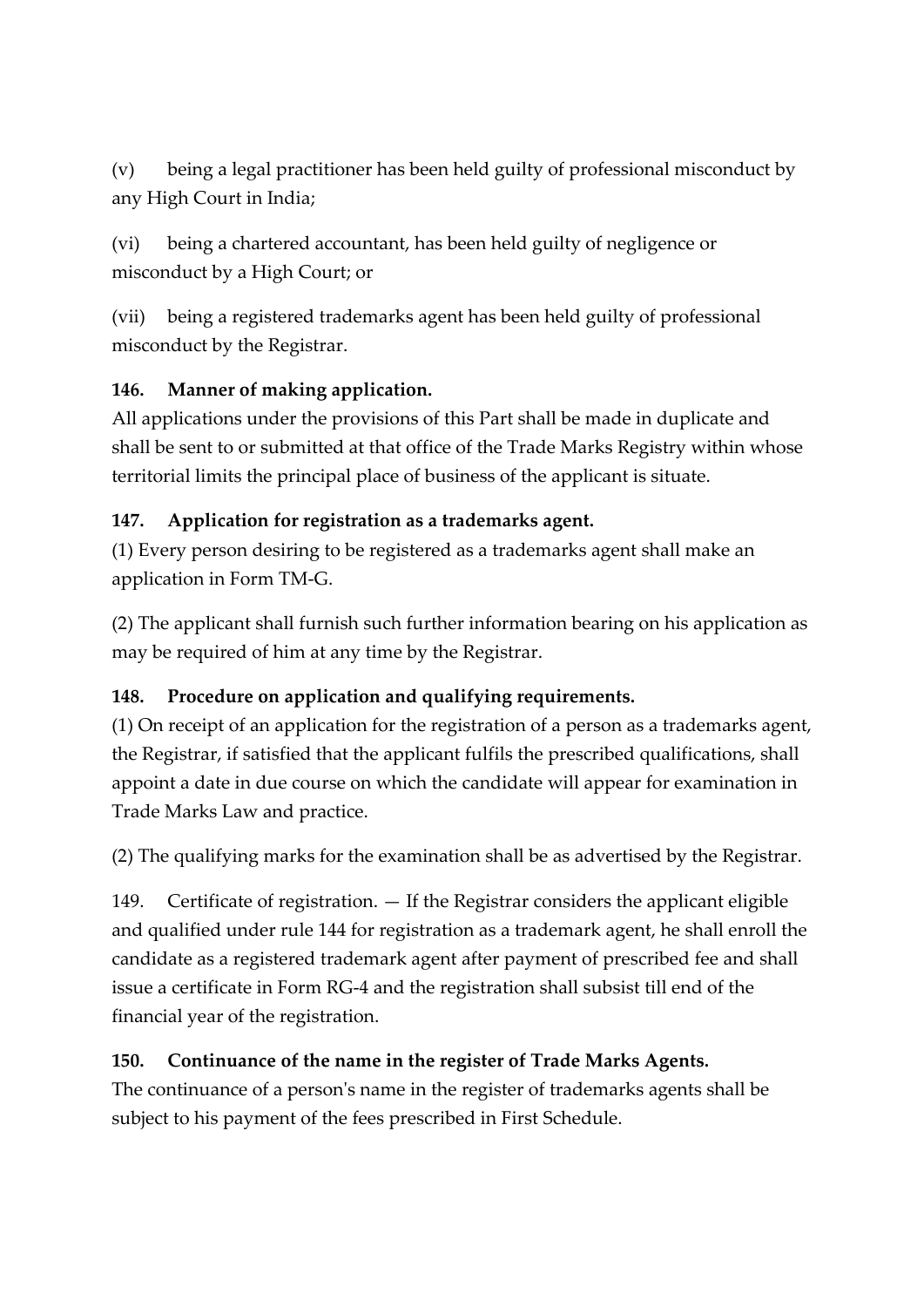#### **151. Removal of agent's name from the register of Trade Marks agents.**

(1) The Registrar shall remove from the register of trademarks agents the name of any registered trademarks agent-

(a) from whom' a request has been received to that effect; or

(b) from whom the annual fee has not been received on the expiry of three months from the date on which it became due.

(2) The Registrar shall remove from the register of trademarks agents, the name of any registered trademarks agent—

(a) who is found to have been subject at the time of his registration, or thereafter has become subject, to any of the disabilities stated in clauses (i) to(vii) of rule 145;or

(b) whom the Registrar has declared not to be a fit and proper person to remain in the Register by reason of any act of negligence, misconduct or dishonesty committed in his professional capacity;

(c) whose name has been entered in the register by an error or on account of misrepresentation or suppression of material fact:

Provided that before making such declaration under clauses (b) and (c) the Registrar shall call upon the person concerned to show-cause why his registration should not be cancelled and shall make such further enquiry, if any, as may be consider necessary.

(3) The Registrar shall remove from the register of trademarks agents the name of any registered trademarks agent who is dead.

(4) The removal of the name of any person from the register of trademarks agents shall be notified in the Journal and shall, wherever possible, be communicated to the person concerned.

#### **152. Power of Registrar to refuse to deal with certain agents.**

(1) The Registrar may refuse to recognise—

(a) any individual whose name has been removed from, and not restored to the register;

(b) any person, not being registered as a trademarks agent, who in the opinion of the Registrar is engaged wholly or mainly in acting as agent in applying for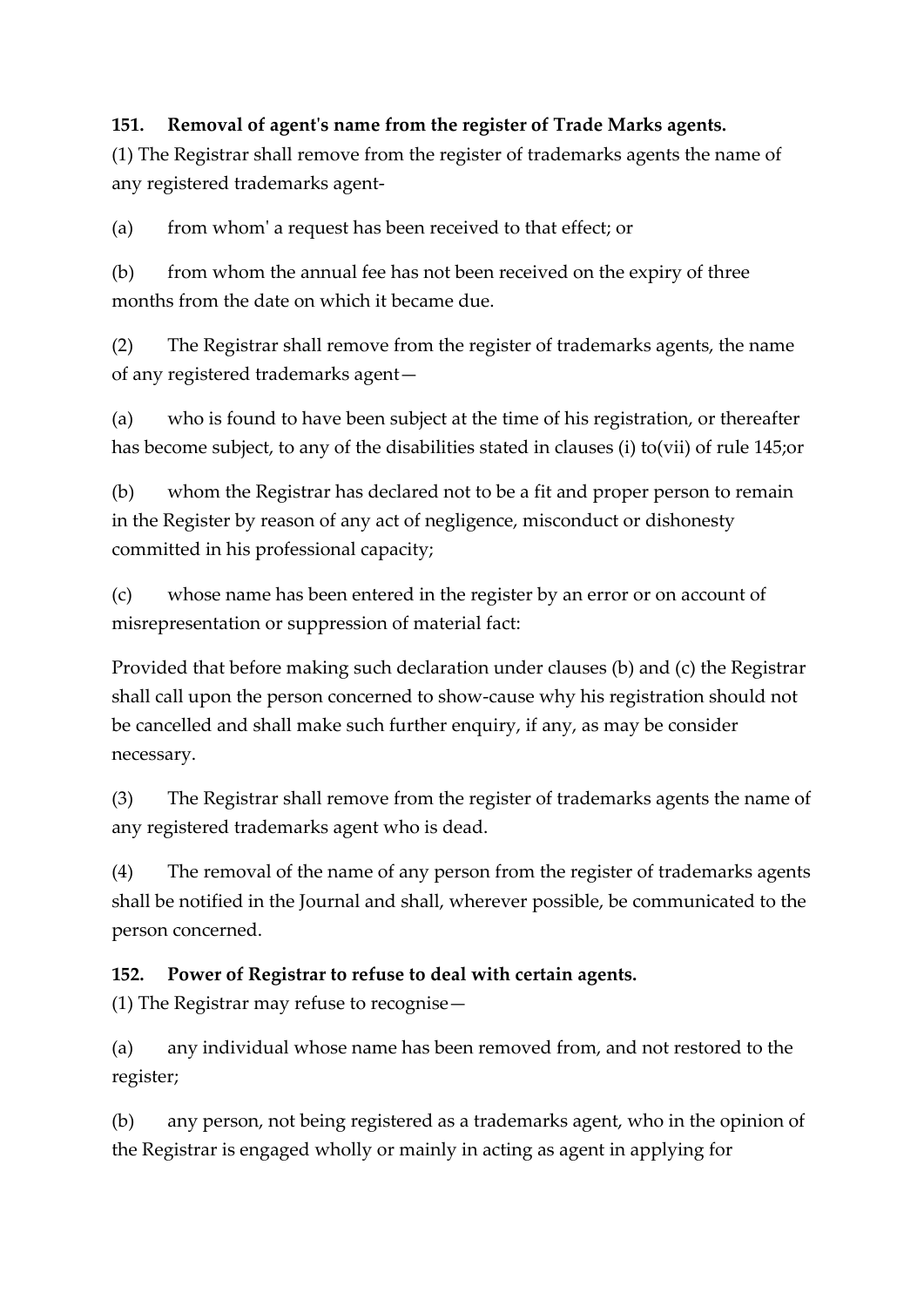trademarks in India or elsewhere in the name or for the benefit of the person by whom he is employed;

(c) any company or firm, if any person whom the Registrar could refuse to recognise as agent in respect of any business under these rules, is acting as a director or manager of the company or is a partner in the firm.

(2) The Registrar shall refuse to recognise as agent in respect of any business under this rule any person who neither resides nor has a place of business in India.

### **153. Restoration of removed names.**

(1) The registrar may, on an application made in Form TM-G with fee as specified in the First Schedule, within three years from the date of removal of the name of a person from the Register of trademarks agents, whose name has been removed under clause (b) of sub-rule (1) of rule 151, restore his name to the register of Trade Marks agents.

(2) The restoration of a name to the register of trademarks agent shall be notified in the Journal and shall be communicated to the person concerned.

# **154. Alteration in the register of Trademarks Agents.**

(1) A registered trademarks agent may apply in Form TM-G for alteration of his name, address of the place of residence, address of the principal place of business or qualifications entered in the register of trademarks agents. On receipt of such application and the fee prescribed in that behalf, the Registrar shall cause the necessary alteration to be made in the register of trademarks agents.

(2) Every alteration made in the register of trademarks agents shall be notified in the Journal.

# **155. Publication of the register of trademarks agents.**

The Registrar shall ordinarily publish the list of agents in the register of trademarks agents from time to time, and at least once in two years together with their addresses as entered in the register.

#### **156. Appeal.**

An appeal shall lie to Intellectual Property Appellate Board from any order or decision of the Registrar in regard to the registration or removal of trademarks agents under Part IV of these rules, and the decision of the Appellate Board shall be final and binding.